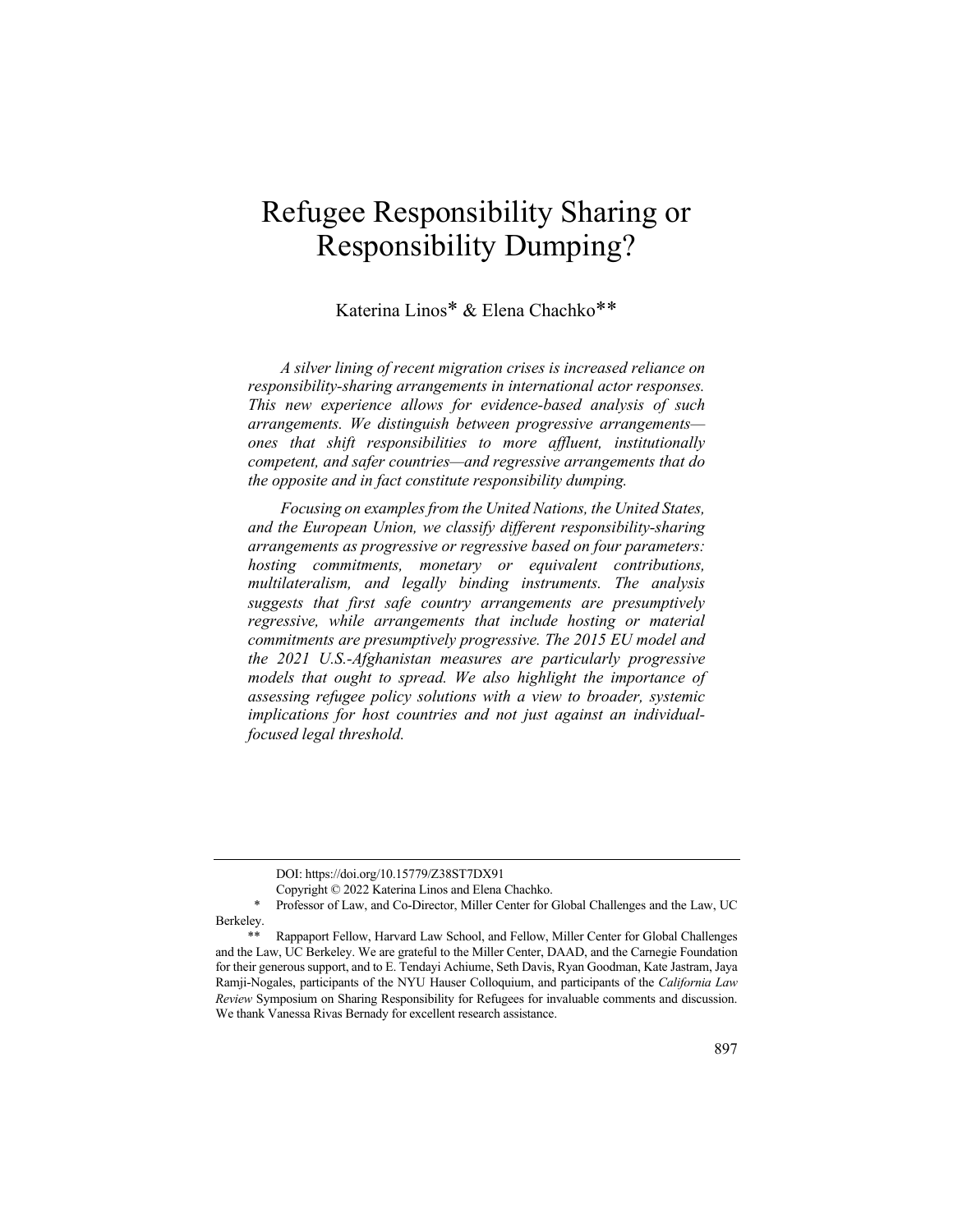| II. The UN Global Compact: Passing the Collective Collection Plate 906 |  |
|------------------------------------------------------------------------|--|
|                                                                        |  |
|                                                                        |  |
| Aid to Guatemala, El Salvador, and Honduras in the<br>B.               |  |
|                                                                        |  |
|                                                                        |  |
|                                                                        |  |
|                                                                        |  |
|                                                                        |  |
| 2. The 2016 Proposal to Reform the Dublin                              |  |
|                                                                        |  |
| 3. The New Pact Asylum and Migration Management                        |  |
|                                                                        |  |
|                                                                        |  |
| V. Conclusion: Progressive and Regressive Responsibility-Sharing       |  |
|                                                                        |  |
|                                                                        |  |
|                                                                        |  |
| Annex II The Evolution of the EU Solidarity Contribution Formulae 933  |  |

#### INTRODUCTION

Migration crises in the last several years drove millions of international protection seekers to leave their homes in Africa, the Middle East, Central America, and South East Asia to seek refuge in other countries. A handful of developing countries have been disproportionately affected and host the vast majority of refugees.<sup>1</sup> These realities have fueled consideration of various arrangements designed to relieve the pressure on heavily burdened receiving states. "Responsibility sharing" has become a key concept in the policy debate around potential solutions that would alleviate the burden on receiving states while addressing the plight of international protection seekers.

The concept of responsibility or burden sharing is not new to refugee law and scholarship.<sup>2</sup> The preamble to the 1951 Refugee Convention, the cornerstone

<sup>1.</sup> As of mid-2020, 86 percent of forcibly displaced people worldwide were hosted in developing countries. 39 percent were hosted in just five receiving countries: Turkey, Colombia, Pakistan, Uganda, and Germany. *Refugee Data Finder*, UNCHR, https://www.unhcr.org/refugeestatistics/ [https://perma.cc/NDU9-B4GN]. According to UNCHR data, Turkey is the world's top host, with 3.6 million forcibly displaced people. Colombia hosts 1.8 million, Pakistan and Uganda host 1.4 million each, and Germany hosts 1.1 million. *Id.*

<sup>2.</sup> *See e.g.*, Peter H. Schuck, *Refugee Burden-Sharing: A Modest Proposal,* 22 YALE J. INT'L L. 243, 243 (1997) [hereinafter Schuck (1997)]; Peter H. Schuck, *Refugee Burden-Sharing: A Modest*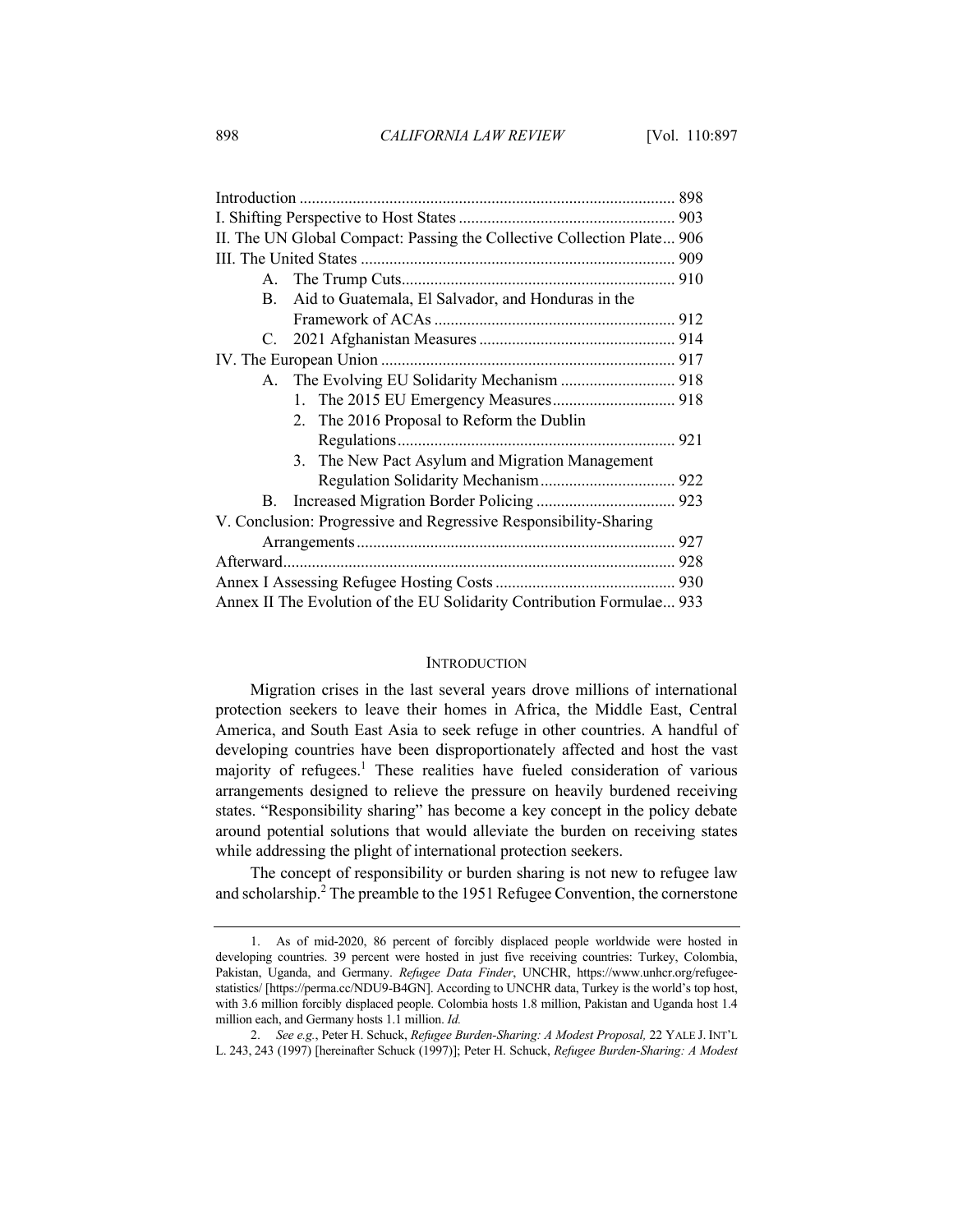of the international refugee law regime, includes a general obligation to assist refugee receiving countries through international cooperation.<sup>3</sup> However, scholars have portrayed responsibility sharing as a largely theoretical, hortatory frame4 —one that lacks concrete substance and requires development and translation "[f]rom Principle to Policy," as Michael Doyle observed as recently as 2018.<sup>5</sup> Peter Schuck, who defended the concept of refugee responsibility sharing in an influential 1997 article, still maintained in his 2013 revisiting of the article that "[n]o strong norm of refugee burden-sharing currently exists in international law or practice."6 Rebecca Dowd and Jane McAdam similarly argued that "a mechanism to systematically, equitably and predictably allocate responsibilities between States at a global level has still not been agreed."<sup>7</sup>

4. *See* Schuck (1997), *supra* note 2, at 272 ("This burden-sharing norm, however, is manifestly weak. In the international instruments in which it can be discerned, the burden-sharing imperative is essentially precatory and hortatory; even its most energetic scholarly exponents like Goodwin-Gill seem to view it more as a moral aspiration than as a legally binding duty on all states.").

5. *See* Michael W. Doyle, *Responsibility Sharing: From Principle to Policy*, 30 INT'L J. REFUGEE L. 618, 618 (2018).

6. *See* Schuck (2013), *supra* note 2, at 7.

7. Rebecca Dowd & Jane McAdam, *International Cooperation and Responsibility-Sharing to Protect Refugees: What, Why and How?*, 66 INT'L & COMP. L.Q. 863, 864–65 (2017).

*Proposal, Fifteen Years Later*, YALE L. SCH. 1 (2013) [hereinafter Schuck (2013)]. *See also* Joseph Blocher & Mitu Gulati, *Competing for Refugees: A Market-Based Solution to a Humanitarian Crisis*, 48 COLUM. HUM. RTS. L. REV. 53, 58 (2016). On the normative basis for international responsibility sharing for refugees, see Seth Davis, *Responsibility Sharing Within Borders,* 110 CALIF. L. REV. 873 (examining the normative basis for international responsibility sharing for refugees).

Until the 2015 EU emergency measures, the most significant responsibility-sharing arrangement was the landmark 1979 Comprehensive Plan of Action and Orderly Departure Program in Southeast Asia (CPA). The CPA addressed the influx of refugees from Vietnam, Cambodia, and Laos to neighboring countries following the Vietnam war and the atrocities in Cambodia. It included burdensharing arrangement as a key component. *See, e.g.,* Schuck (1997), *supra*; Alexander Betts, *Comprehensive Plans of Action: Insights from CIREFCA and the Indochinese CPA* 30–31 (UNHCR, Working Paper No. 120, 2006). https://www.unhcr.org/enus/research/working/43eb6a152/comprehensive-plans-action-insights-cirefca-indochinese-cpaalexander-betts.html [https://perma.cc/G9B2-SKK3].

<sup>3.</sup> Convention Relating to the Status of Refugees, July 28, 1951, 189 U.N.T.S. 137, 13–14. (entered into force Apr. 22, 1954). Responsibility sharing was not more central to the Convention's overall scheme due in part to the context in which the Convention concluded. Against the backdrop of the post-World War II trauma and refugee crisis, the main challenge was collaboratively resettling existing war refugees. Underlying the Convention was the assumption that the crisis was temporary and that the international community would never again face a challenge of a similar magnitude that might require new and different collective responsibility-sharing mechanisms. Paul Weis, the first legal advisor for the United Nations High Commissioner for Refugees, wrote in the early 1950s that it was quite unclear whether there would be any need for his agency past 1958. He envisioned the refugee crisis as a highly unusual emergency that would soon be resolved. *See* Paul Weis, *The International Protection of Refugees*, 48 AM.J. INT'L L. 193, 220 (1954) ("Throughout the history of international protection of refugees, two antinomies are noticeable: one is the evaluation by international bodies, such as the League of Nations and the United Nations, of the refugee problem as temporary—which has been consistently disproved by historical events. This may well find its explanation in the apparent inconsistency between the hypothesis of a community of peace-loving nations which forms the fundamental premise of these international bodies, and the admission of the permanency of the problem of persons fleeing from persecution by members of this community.").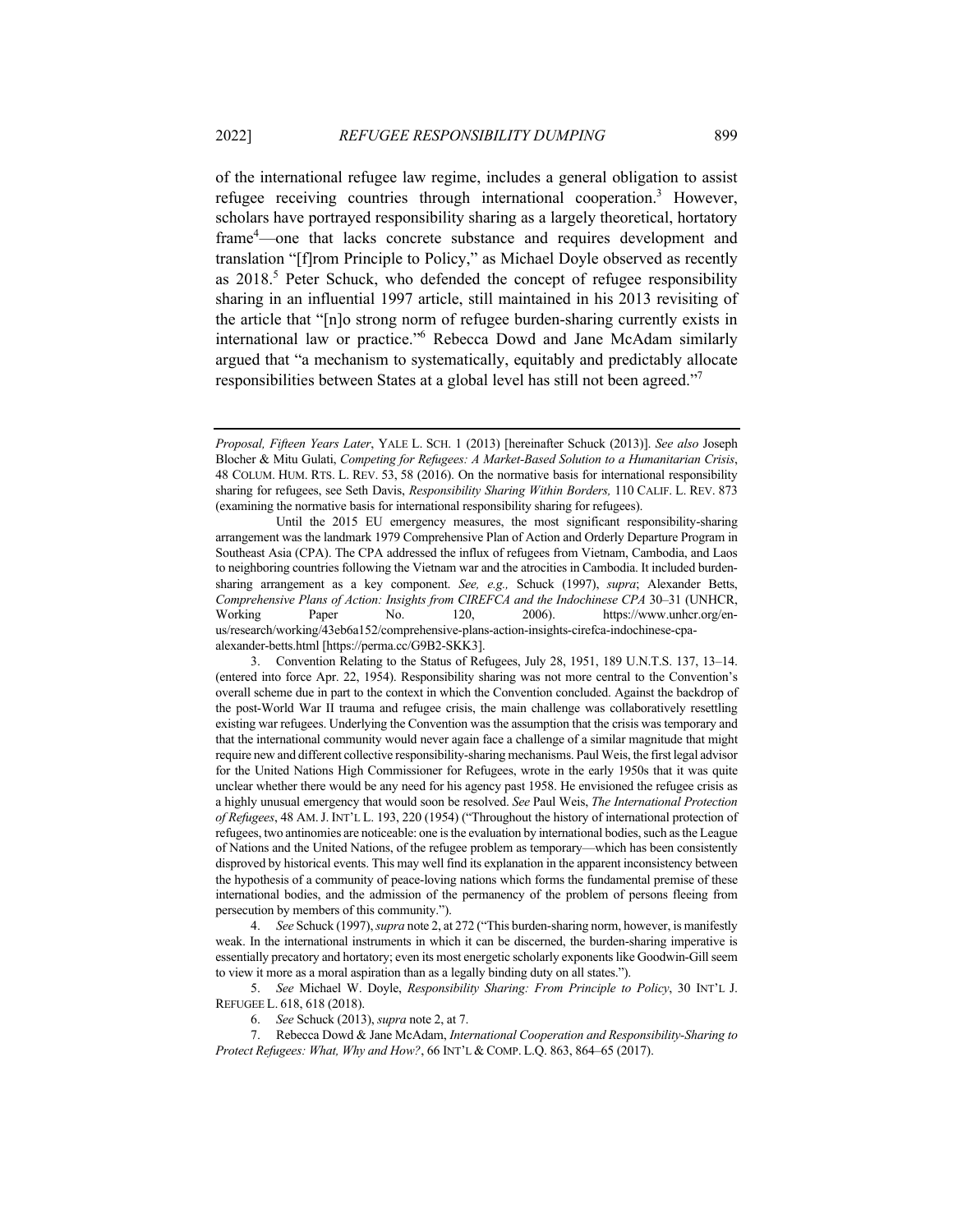This Essay challenges these common perceptions among scholars and practitioners. Over the last several years, concrete responsibility-sharing arrangements have been developed and implemented, translating the concept from theory to practice. This allows us to move the refugee responsibilitysharing debate forward by mapping, analyzing, and assessing various responsibility-sharing models that are currently not well understood. The analysis should be of interest to both progressives who believe that responsibility sharing remains little more than an aspiration and to some conservatives who hold a minimalist view of what responsibility for international protection seekers entails.

The Essay delves into the details of responsibility-sharing policies and proposals considered or implemented by key actors: the United Nations, the United States, and the European Union. It highlights the legal devices that facilitate these policies, including first safe country requirements in domestic immigration laws, a growing number of major bilateral agreements shifting responsibility from one country to another, $\frac{8}{3}$  and translation of abstract legal principles like the EU solidarity principle $9$  into actionable, concrete responsibility-sharing formulae.<sup>10</sup>

Not all responsibility-sharing arrangements are adequately suited for the task they set out to accomplish. Some arrangements genuinely seek to establish responsibility sharing that helps relieve the burden on first receiving states while ameliorating the situation of international protection seekers. By contrast, other responsibility-sharing arrangements actually constitute responsibility *dumping*. Responsibility dumping mechanisms transfer responsibility for protection seekers from receiving countries to other countries that are not as wealthy, not as institutionally competent, or not as safe without adequate compensatory mechanisms.

In other words, responsibility-sharing arrangements may be highly progressive or highly regressive, depending on their details. We identify four parameters for assessing responsibility-sharing arrangements and consider how

<sup>8.</sup> *See* ILSE VAN LIEMPT, MAYBRITT JILL ALPES, SAIMA HASSAN, SEVDA TUNABOYLU, ORCUN ULUSOY & ANNELIES ZOOMERS, EVIDENCE-BASED ASSESSMENT OF MIGRATION DEALS: THE CASE OF THE EU-TURKEY STATEMENT 29 (2017), https://www.kpsrl.org/sites/default/files/2018- 08/Van%20Liempt%20Final%20Report.pdf [https://perma.cc/MMY2-BZTC] ("The EU has long collaborated with countries of origin and transit in the form of migration compacts, readmission agreements and Memoranda of Understanding, but the EU-Turkey Statement is different from prior forms of agreements because of the use of this safe-third-country concept.")*.* See also the discussion of recent U.S. ACAs in Part III.

<sup>9.</sup> Article 80 TFEU provides: "The policies of the Union set out in [Chapter 2: Policies on Border Checks, Asylum and Immigration] and their implementation shall be governed by the principle of solidarity and fair sharing of responsibility, including its financial implications, between the Member States. Whenever necessary, the Union acts adopted pursuant to this Chapter shall contain appropriate measures to give effect to this principle." Consolidated Version of the Treaty on the Functioning of the European Union art. 80, July 6, 2016, 2016 O.J. (C 202) 47.

<sup>10.</sup> *See* Part IV and Annex II.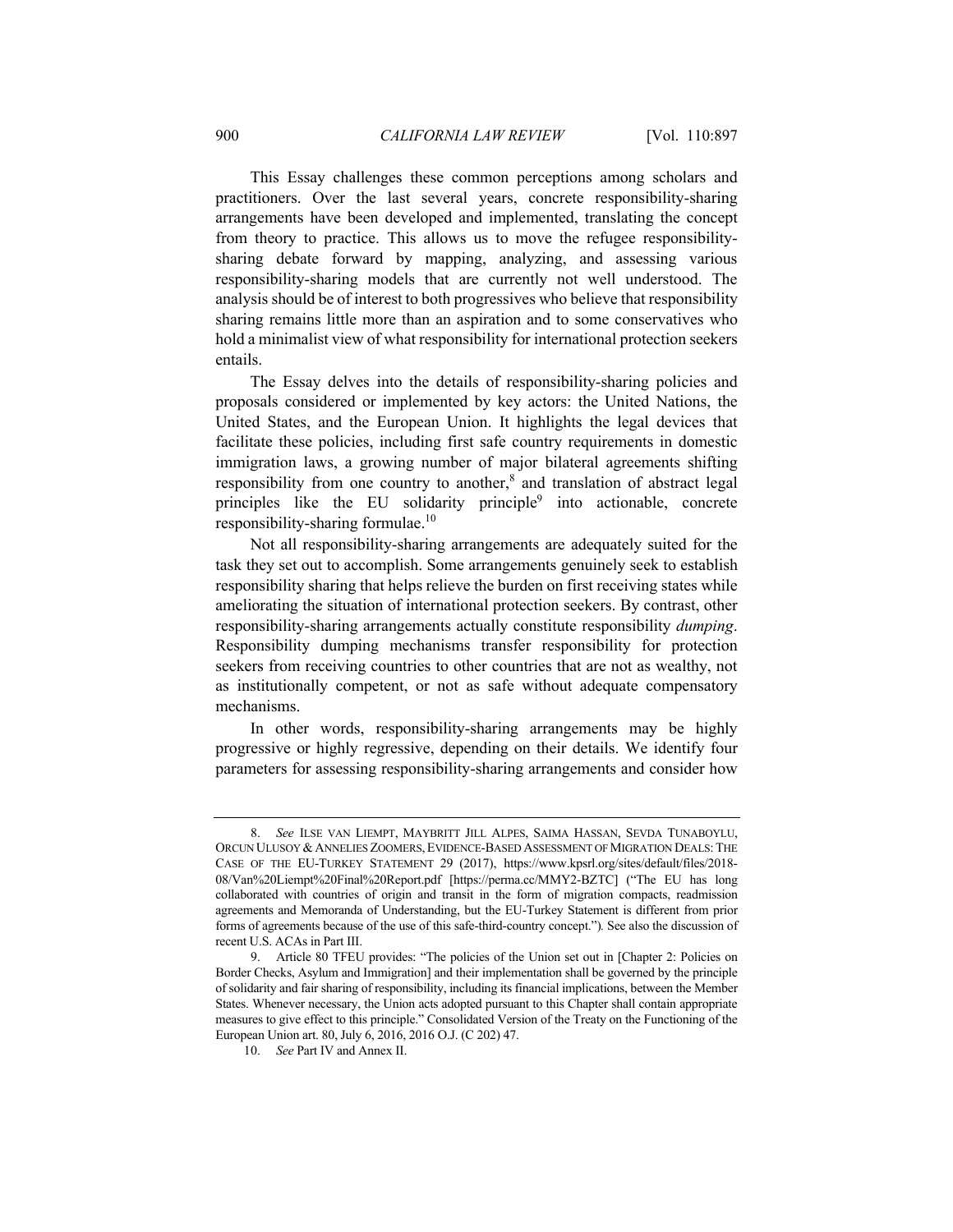they apply in examples from the United Nations, the European Union, and the United States:

(1) *protection seeker hosting commitments*, meaning agreeing to take protection seekers in or declining to exercise a right to move migrants out of the host's territory. As we discuss below, classic examples include the United States' longstanding refugee resettlement program and Germany's decision to allow over one million refugees to remain in its territory following the 2015 European refugee crisis;

(2) *monetary component or equivalent non-monetary assistance* and how it corresponds with estimated costs of protection seeker hosting and resettlement: $^{11}$ 

(3) *bilateral vs. multilateral arrangements*, distinguishing multilateral arrangements, such as the EU solidarity measures, from bilateral arrangements, such as the Trump administration's Asylum Cooperative Agreements (ACAs) with three Central American countries; and

(4) *legally binding instruments*, that is, whether an arrangement or instrument legally binds the parties. For instance, the UN Global Compact on refugees is entirely voluntary, while the EU 2015 emergency measures discussed at greater length below legally bind EU member states.

The first two parameters relate to the substance of the arrangements, while the other two relate to their form. All parameters may exist simultaneously within particular arrangements. For instance, monetary payments can be framed as binding legal obligations on each state or contributions to a voluntary multilateral mechanism. Multilateral mechanisms may be voluntary, legally binding, or consist of a mix of binding and non-binding obligations.

Based on these parameters, various responsibility-sharing arrangements can be placed on a scale.

| No hosting | Hosting    |
|------------|------------|
| No money   | Money      |
| Individual | Collective |
| Voluntary  | Binding    |
|            |            |

Progressive

On one end of the scale are maximally regressive arrangements. These are non-binding individual arrangements that entail no hosting or monetary commitments, ones that relocate international protection seekers to an unstable, less affluent country with weaker institutions. One example is the Trump administration's ACAs with northern triangle countries. On the other end of the

Regressive

<sup>11.</sup> *See* Annex I.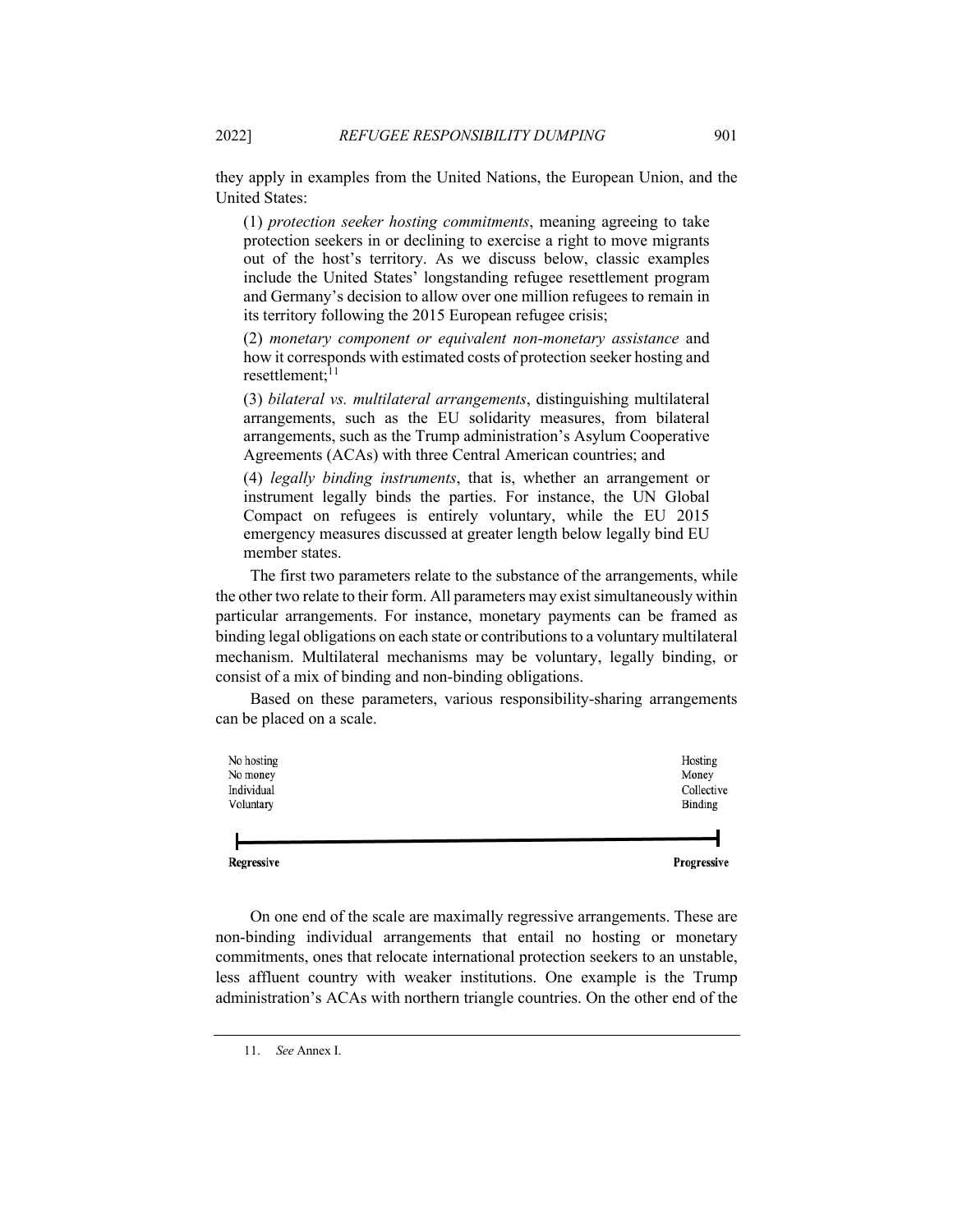spectrum are maximally progressive arrangements. Those are multilateral, legally binding arrangements that entail significant hosting commitments and monetary commitments that correspond with realistic cost assessments of hosting each refugee. Such arrangements transfer international protection seekers to more stable, affluent countries with sounder and better-functioning asylum and migration institutions. As we will see, the EU 2015 emergency measures and the Biden administration's efforts to resettle Afghan asylum seekers after the 2021 U.S. withdrawal from Afghanistan are examples of progressive mechanisms. $^{12}$ 

What follows considers the details of concrete recent responsibility-sharing and responsibility-dumping arrangements, analyzes them based on these parameters, and places them in comparative context. Table 1 summarizes the analysis:

|                                   | .                       |              |              |                 |
|-----------------------------------|-------------------------|--------------|--------------|-----------------|
|                                   | Hosting                 | Money        | Multilateral | Binding         |
| UN Global Compact                 | $\sqrt{2}$              | $\sqrt{2^*}$ |              |                 |
| U.S. Northern Triangle ACAs       | X                       | $X^**$       | X            |                 |
| U.S. Refugee Resettlement Program |                         | √            | X            | X               |
| U.S. 2021 Afghanistan Measures    | $1 - \star \star \star$ |              |              |                 |
| EU 2015 Emergency Measures        | $\checkmark$            |              |              |                 |
| EU-Turkey 2016 Joint Statement    |                         |              | X            | [?]             |
| EU 2020 New Pact Proposal         |                         |              |              | $\sqrt{2}$ **** |
| EU Border Policing Initiatives    | X                       |              |              | [?]             |

\* There is no specification of substantive contribution commitments. Member States are encouraged to contribute in any way they can.

\*\* As we will see, while the agreements included payments from the United States to recipient third countries, the payments largely restored aid that the United States revoked to pressure those countries into signing the agreements.

\*\*\* The Biden administration has made substantial efforts to host Afghan asylum seekers who had helped the U.S. government presence in the country. But the crisis affects a much broader category of displaced Afghans whose plight has been left unaddressed. Moreover, as we will see, "parking" Afghans in transit hubs around the world before entry into the United States raises significant concerns.

\*\*\*\* The proposed instrument—an EU regulation—is legally binding, but Member States retain broad discretion in selecting their substantive commitments.

The Essay, then, offers several key contributions. First, it informs theoretical and legal discussions about responsibility sharing through an assessment of practice. It studies concrete arrangements and the legal devices that facilitate them in comparative context. It identifies progressive second-best

<sup>12.</sup> Another striking recent example that we will not address in depth is Colombia's decision to grant protected status to one million undocumented Venezuelan migrants who arrived in the country as a result of the prolonged crisis in Venezuela. *See* Vanessa Buschschluter, *'We Gave Venezuelan Migrants a License to Dream'*, BBC NEWS (May 17, 2021), https://www.bbc.com/news/world-latinamerica-57070813 [https://perma.cc/J4CR-QCJZ].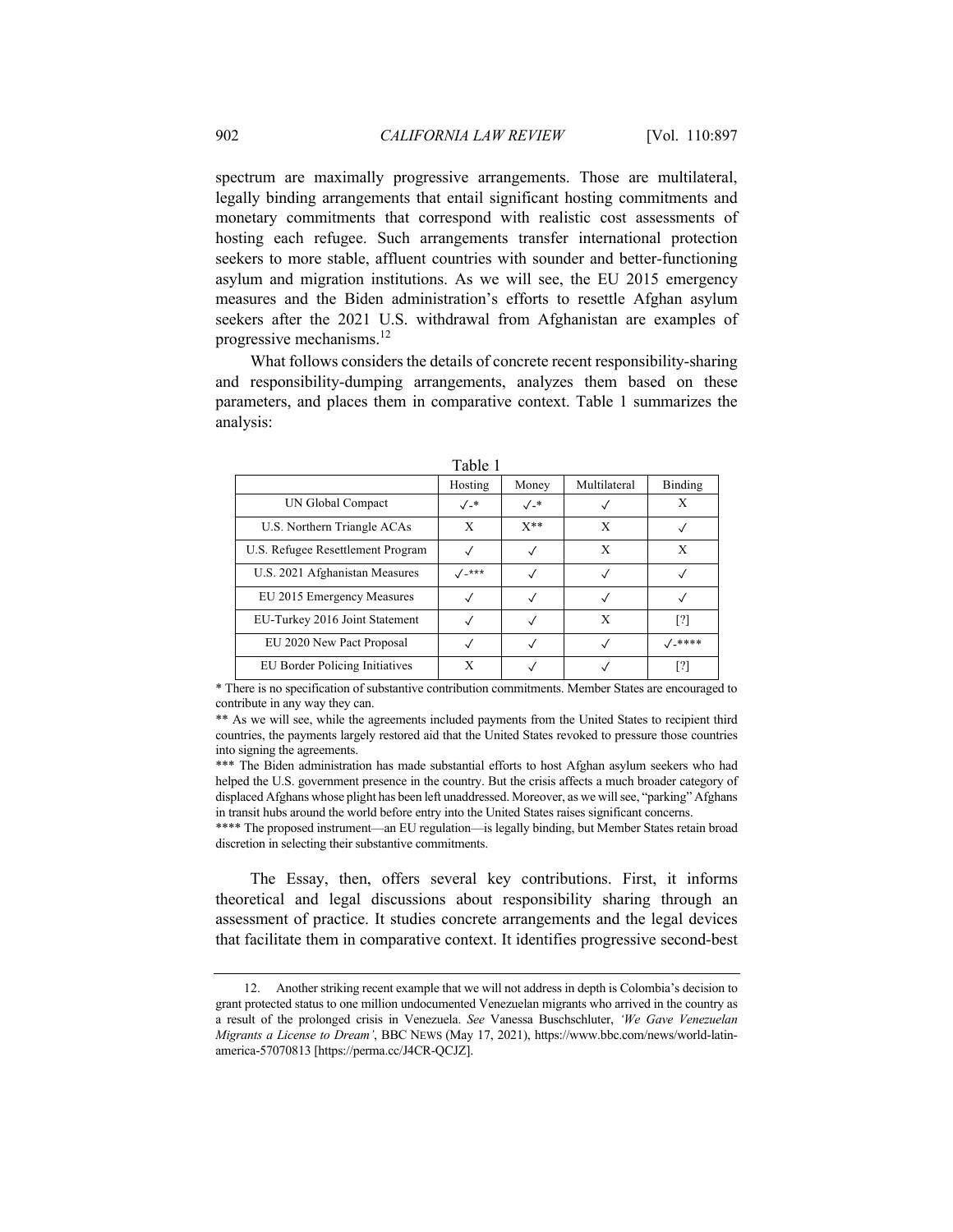responsibility-sharing models that ought to spread—particularly the EU 2015 solidarity mechanism and the 2021 U.S.-Afghanistan measures—while warning against the increased diffusion lately of highly regressive models that ought to be discouraged.<sup>13</sup> It shows that responsibility-sharing (and dumping) arrangements have expanded to include the broad and diverse category of asylum seekers, not only the smaller category of individuals already granted refugee status.<sup>14</sup> Second, the Essay argues that we should focus not only on duties to refugees, but also duties to host states. Third, the Essay shifts the focus from first receiving countries to the responsibilities and potential contributions of other stakeholders. Finally, the Essay lays a foundation for the development of international norms and perhaps—down the road—even binding legal obligations around responsibility-sharing arrangements.

#### I.

#### SHIFTING PERSPECTIVE TO HOST STATES

The concepts of responsibility sharing—or burden sharing—permeate current policy discourse and implementation regarding seekers of international protection. It is invoked across jurisdictions and ideologies. As we will see, responsibility sharing—solidarity—is a foundational concept in EU asylum and migration policy. It is a cornerstone of the UN Global Compact on Refugees, and a key tenet of the African Union's approach.<sup>15</sup>

Likewise, when the Trump administration defended its controversial immigration regulations before the U.S. Supreme Court, the administration emphasized that it "encourages foreign countries to 'partner' with the United States and to shoulder their share of the burdens of mass migration."<sup>16</sup> When the Biden administration suspended the ACAs the Trump administration had concluded with three northern triangle countries, it underscored that "the United States is taking this action as efforts to establish a *cooperative, mutually respectful approach to managing migration* across the region begin."17 The United States, the administration stated, "will build on our strong relationships

<sup>13.</sup> *See generally* Ayelet Shachar, *Instruments of Evasion: The Global Dispersion of Rights-Restricting Migration Policies*, 110 CALIF. L. REV. 967 (documenting, in this contribution to the Symposium, the proliferation of arrangements designed to deflect migrants and avoid triggering legal obligations under international refugee law).

<sup>14.</sup> The CPA mechanism, the most significant historical example of an operative responsibilitysharing mechanism, covered presumptively recognized refugees. *See* Betts, *supra* note 2, at 32.

<sup>15.</sup> *See* Suleyman Ali, *AU Meet Stresses Need for Solidarity and Responsibility Sharing to Help end Forced Displacement in Africa*, UNHCR (Oct. 25, 2019), https://www.unhcr.org/rw/14395-aumeet-stresses-need-for-solidarity-and-responsibility-sharing-to-help-end-forced-displacement-inafrica.html [https://perma.cc/6VZU-UHQ4].

<sup>16.</sup> Appl. Stay Pending Appeal at 13, Barr v. E. Bay Sanctuary Covenant, 140 S. Ct. 3 (2019) (No. 19A230).

<sup>17.</sup> Antony J. Blinken, *Press Statement: Suspending and Terminating the Asylum Cooperative Agreements with the Governments of El Salvador, Guatemala, and Honduras*, U.S. DEPT. STATE (Feb. 6, 2021), https://www.state.gov/suspending-and-terminating-the-asylum-cooperative-agreements-withthe-governments-el-salvador-guatemala-and-honduras/ [https://perma.cc/WZ9C-AGFB].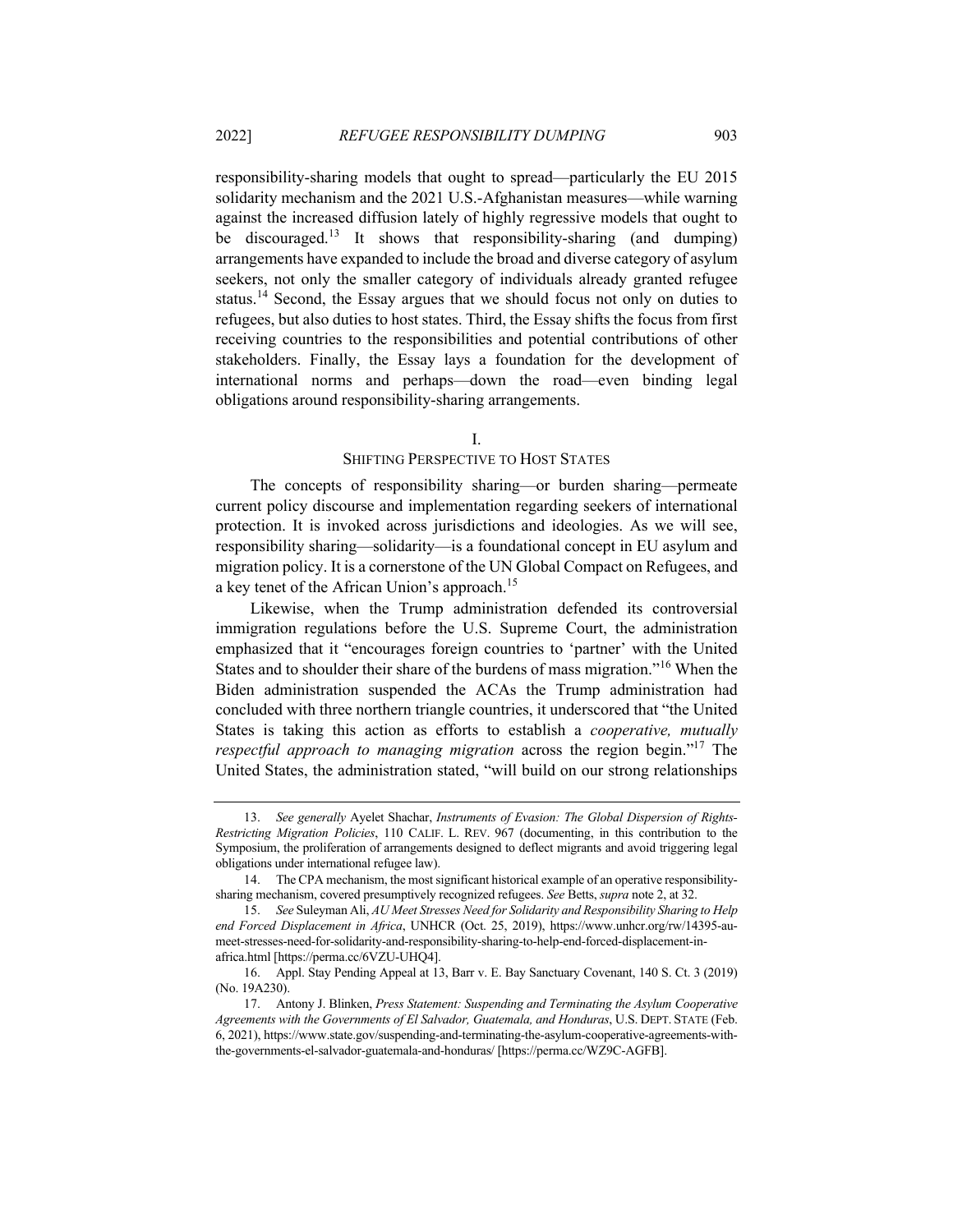and support these governments' efforts to address forced displacement without placing *undue burden* on them . . . ."

However, not all these invocations of responsibility sharing should be treated equally. Some of the policies promoted under this concept genuinely seek to ameliorate the situation of protections seekers and host states alike. By contrast, others seek to shift responsibility away from their proponents without any mitigating measures. How, then, should we distinguish between responsibility-sharing arrangements that should be encouraged as models for addressing asylum and migration challenges and ones that should be discouraged?

Lawyers tend to assess responsibility-sharing arrangements against minimalist, individualized international refugee law obligations. A responsibility-sharing arrangement is acceptable under this approach if it meets basic requirements, including the principle of *non-refoulement*, which prohibits states to turn individuals back to danger. At a minimum, compliance with this principle requires states to implement adequate asylum application mechanisms. Once an arrangement meets that legal threshold, this individual-centric approach is neutral on the components and larger impact of the arrangement.

For instance, in 2013, UNHCR issued a guidance on "bilateral and/or multilateral transfer arrangements of asylum seekers" that recognized the growing number of responsibility-sharing arrangements worldwide and proposed criteria for their assessment. The guidance was framed in binary terms: either a receiving country met certain legal and safety requirements, or it did not, in which case refugee and asylum seeker transfers should not take place. The guidance provided that the receiving state should be a party to the 1951 Refugee Convention and must guarantee that it would fully comply with relevant legal obligations, including individual assessment of asylum seekers, *nonrefoulement*, fair process, and access to basic benefits.<sup>18</sup>

Similarly, the Trump administration defended requiring applicants for asylum in the United States to first apply in the first safe country of transit by arguing that the policy is fully consistent with international law and practice. The administration contended that the policy was no different than first safe country arrangements adopted by the EU and other liberal democracies.<sup>19</sup> The

<sup>18.</sup> *See* UN High Commissioner for Refugees, Guidance Note on Bilateral and/or Multilateral Transfer Arrangements of Asylum-seekers (May 2013), https://www.refworld.org/docid/51af82794.html [https://perma.cc/A4DR-C9ER].

<sup>19.</sup> *See* Application for a Stay Pending Appeal, Barr v. E. Bay Sanctuary Covenant, 140 S. Ct. 1, 3 (2019) (detailing an application for a stay pending appeal of a district court's injunction against a rule denying asylum to persons who apply in the United States without having applied in the first safe country through which they traveled), https://www.supremecourt.gov/DocketPDF/19/19A230/113613/20190826132549423\_East%20Bay% 20II%20Stay%20FINAL.pdf [https://perma.cc/J34W-U2Z4]. The application noted that "The [USG] adopted a rule that encourages asylum-seekers to present their claims in the first safe country in which they arrive. That rule . . . is similar to a requirement in effect in the European Union . . . ." *Id*. at 2–3. It further maintained that "the rule 'is in keeping with the efforts of other liberal democracies to prevent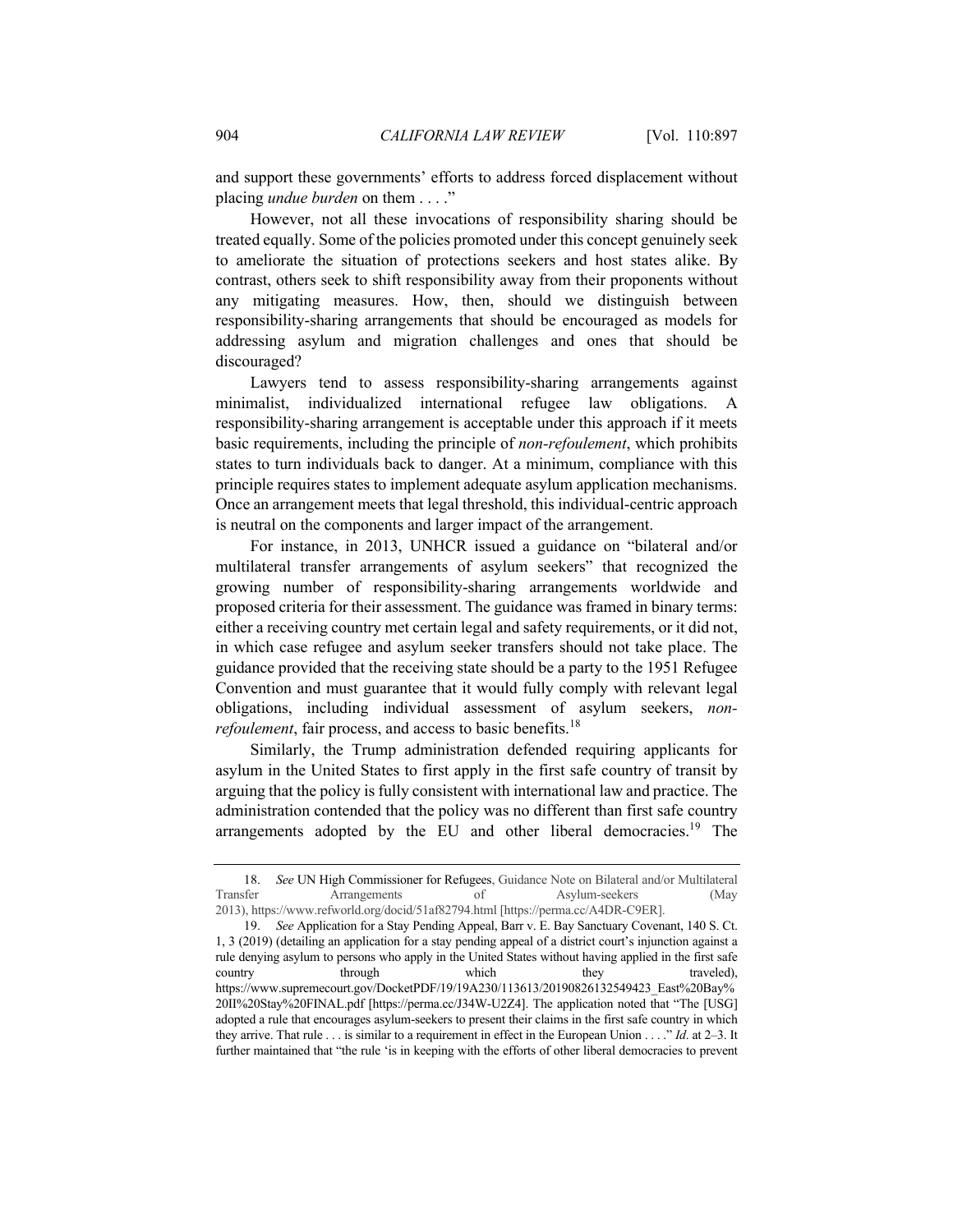administration repeated this claim in a rule designed to implement the ACAs with Guatemala, Honduras, and El Salvador.<sup>20</sup>

Focusing on whether an arrangement meets a basic legal threshold, however, is presumptively insufficient. There is significant variation among potential arrangements above the legal threshold. A certain arrangement could meet minimal legal requirements but remain regressive because it entails transferring an international protection seeker from a stable, relatively affluent country to a weaker, less safe, and less affluent one. Generally, arrangements that require protection seekers to apply for status when they arrive in the first safe country are inherently regressive—first safe countries are nearly always developing countries suffering from significant resource and institutional constraints.

We therefore propose a different metric that goes beyond minimal legal requirements and abstract references to burden sharing. Our framework focuses instead on whether a given arrangement is, on balance, progressive or regressive. Our evidence-based analysis shifts the perspective from individual asylum seekers to systemic approaches that consider the challenges posed by mass influxes of asylum seekers from the perspective of host states.<sup>21</sup>

It is important to emphasize at the outset that we are concerned here with responsibility-sharing arrangements as second-best solutions. Many refugee law and human rights advocates and scholars would argue that states should not seek to relieve their own burden through sometimes dubious responsibility-sharing arrangements.<sup>22</sup> States, the argument goes, should open their borders to any individual seeking international protection, diligently process and assess their eligibility for asylum, and, if granted, provide adequate support. States should strictly follow the *non-refoulement* principle, prohibiting the return of international protection seekers to countries where they may face danger. Indeed,

forum-shopping by directing asylum-seekers to present their claims in the first safe country in which they arrive.'" *Id*. at 13. But that comparison to the EU ignores the fact that the first safe country requirement in EU migration law is now only one component of a broader scheme that offsets some of its regressive effects (as we will see below). U.S. immigration law lacks comparable balancing arrangements.

<sup>20.</sup> Implementing Bilateral and Multilateral Asylum Cooperative Agreements Under the Immigration and Nationality Act, 84 Fed. Reg. 63994, 64000 (explaining that "[t]he INA's ACA provision embodies the policy aim of entering into bilateral or multilateral agreements to promote burden-sharing between the United States and other countries with respect to refugee protection. The U.S. efforts to formulate ACAs with foreign countries is in keeping with the efforts of other liberal democracies to formulate cooperative arrangements in which multiple countries agree to share the review of refugee claims for protection" and citing to UNHCR guidance).

<sup>21.</sup> *Cf.* Jaya Ramji-Nogales, *Moving Beyond the Refugee Law Paradigm*, 111 AM. J. INT'L L. UNBOUND 8, 8 (2017) (calling for reform that critically evaluates the structure of global migration law more broadly).

<sup>22.</sup> *See, e.g.*, *UNHCR Warns Against "Exporting" Asylum, Calls for Responsibility Sharing for Refugees, Not Burden Shifting,* UNHCR (May 19, 2021), https://www.unhcr.org/enus/news/press/2021/5/60a2751813/unhcr-warns-against-exporting-asylum-calls-responsibilitysharing-refugees.html [https://perma.cc/A4K5-LA3A].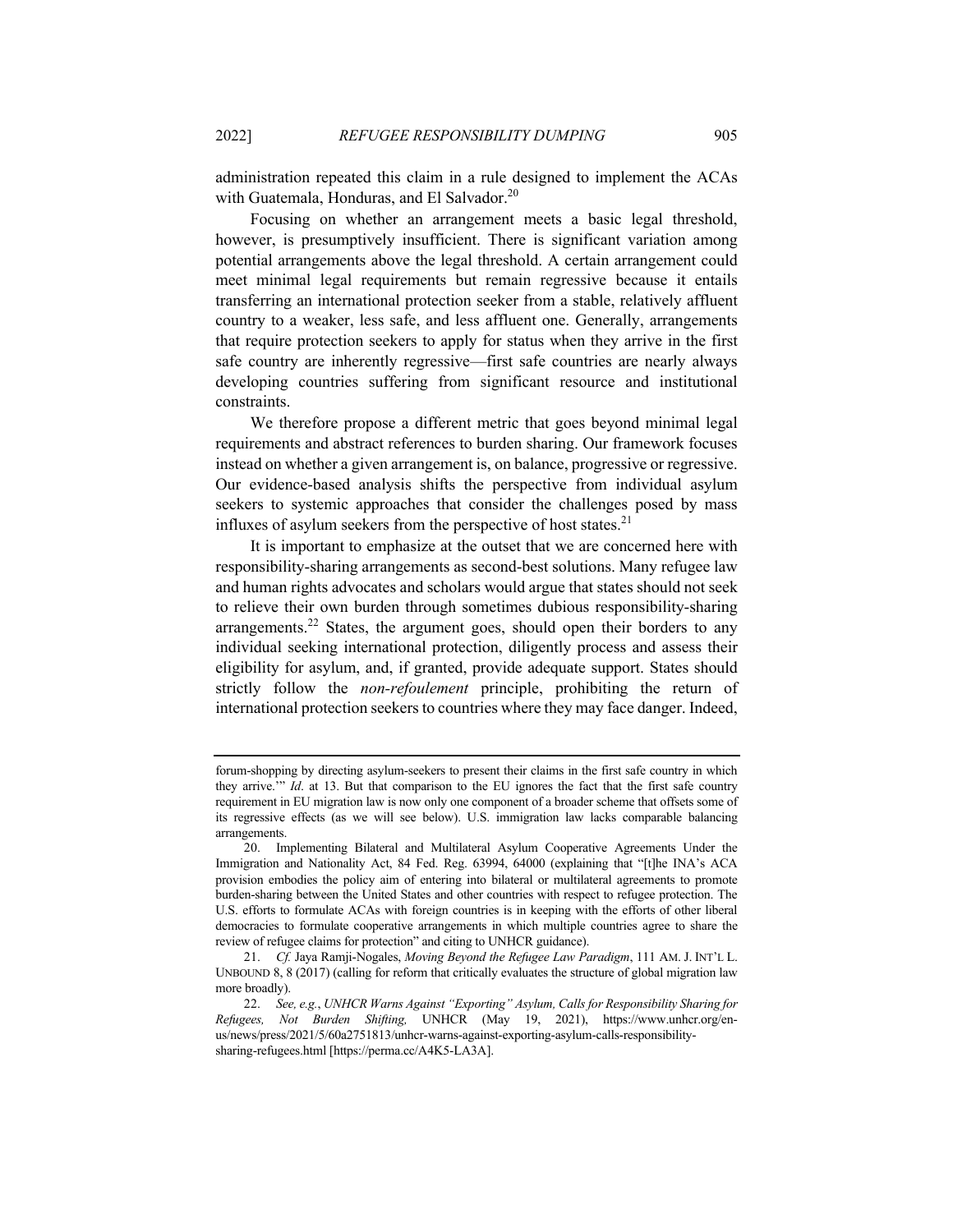scholars and advocates have argued that responsibility- and burden-sharing arrangements collectivize and commodify international protection seekers instead of treating them as "human beings in peril."<sup>23</sup>

These critiques certainly carry significant weight. We must recognize, however, that current realities fall well short of this idealized aspiration for the international refugee regime due to intractable structural and political reasons. It is therefore necessary to carefully assess second-best alternatives and distinguish them from regressive third-best "solutions" that should be rejected. As the work of Ayelet Shachar has demonstrated, the latter type of arrangements has quickly diffused across jurisdictions in recent years.<sup>24</sup> There is much work to be done in separating progressive second-best responsibility-sharing arrangements with policy advantages for both states and international protection seekers from significantly worse, regressive arrangements disguised as responsibility sharing that in fact constitute responsibility dumping.

| THE UN GLOBAL COMPACT: PASSING THE COLLECTIVE COLLECTION PLATE |
|----------------------------------------------------------------|

|                   | Hosting | Money | Multilateral | Binding |
|-------------------|---------|-------|--------------|---------|
| UN Global Compact |         |       |              |         |

The concepts of responsibility sharing and "international solidarity" are the primary guiding principles of the United Nations Global Compact on Refugees.<sup>25</sup> UNHCR drafted the Compact pursuant to the New York Declaration for Refugees and Migrants mandate, and it was endorsed by the General Assembly's 2018 annual UNHCR resolution.<sup>26</sup>

The Compact "seeks to operationalize the principles of burden- and responsibility-sharing to better protect and assist refugees and support host countries and communities."<sup>27</sup> In line with this principle, the Compact proposes an action plan to support refugees and "countries particularly affected by a large refugee movement, or a protracted refugee situation, through effective arrangements for burden- and responsibility-sharing."<sup>28</sup> It envisions more equitable and predictable arrangements at the global, regional, and country level.

<sup>23.</sup> *See, e.g.,* MICHAEL J. SANDEL, WHAT MONEY CAN'T BUY: THE MORAL LIMITS OF MARKETS 64 (2012)("There is something distasteful about a market in refugees, even if it leads to more refugees finding asylum. But what exactly is objectionable about it? It has something to do with the fact that a market in refugees changes our view of who refugees are and how they should be treated. It encourages the participants . . . to think of refugees as burdens to be unloaded or as revenue sources, rather than as human beings in peril.").

<sup>24.</sup> *See* Shachar, *supra* note 13.

<sup>25.</sup> UNHCR, Rep. on the Global Compact of Refugees, at 1, A/73/12 (Part II) (Sept. 13, 2018) [hereinafter Global Compact], https://www.unhcr.org/gcr/GCR\_English.pdf [https://perma.cc/M7RD-V7D7].

<sup>26.</sup> For an overview of the process and citations to related documents, see Volker Türk, *The Promise and Potential of the Global Compact on Refugees*, 30 INT'L J. REFUGEE L. 575 (2018).

<sup>27.</sup> Global Compact, *supra* note 25, § I.B.5.

<sup>28.</sup> *Id.*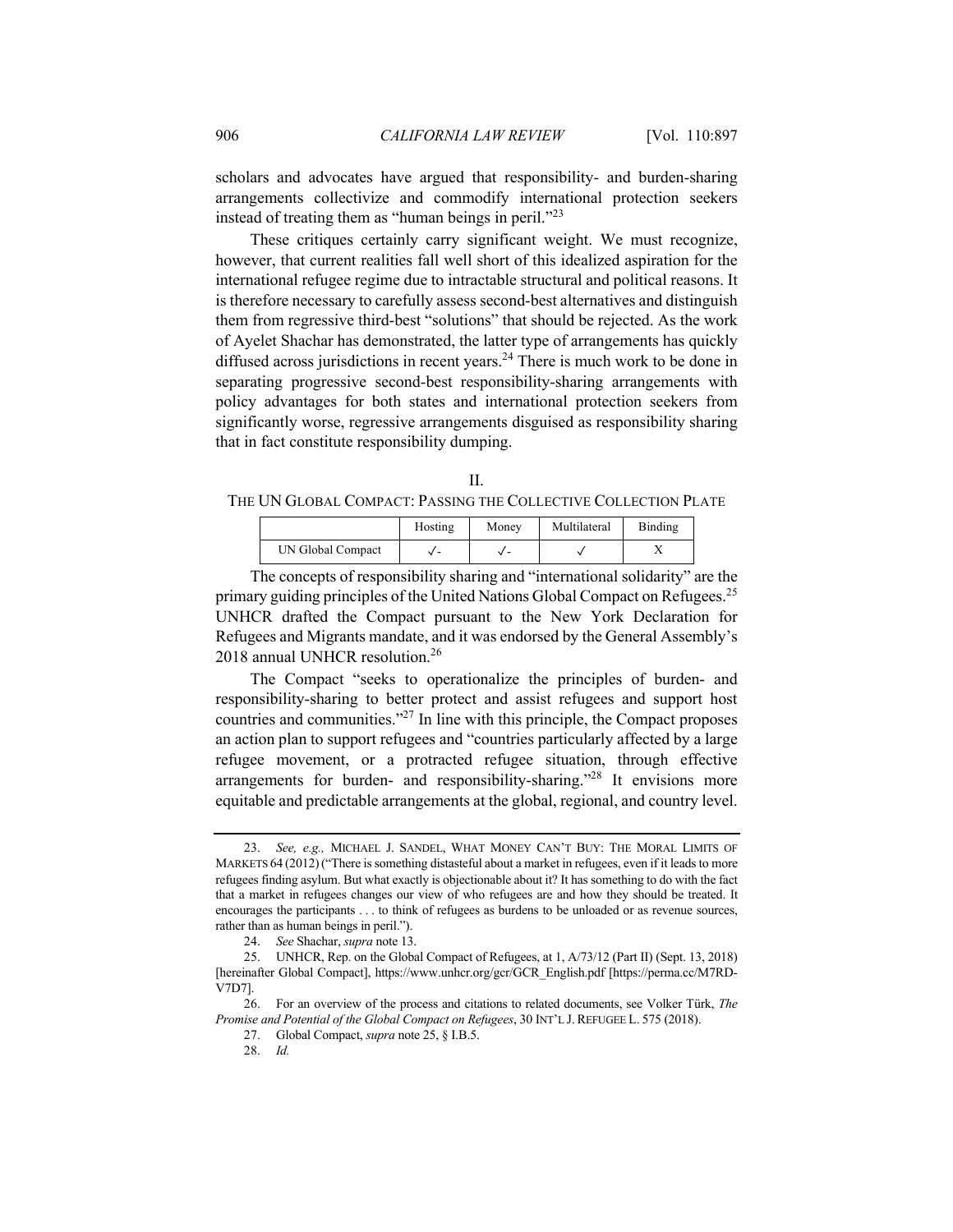Similar to other UN documents of its kind, the Compact is laden with aspirational and voluntary language. It is not legally binding, and it is replete with state interest caveats. Nevertheless, the Compact has several practical components.

First, the Compact established the Global Refugee Forum (GRF), a highlevel forum of UN member states and other stakeholders to be convened every four years beginning in 2019. The GRF was designed to serve as a platform for states and other stakeholders to coordinate and announce concrete pledges and contributions toward the realization of the Compact's objectives. If you will, it is an exercise in passing the collective collection plate and encouraging states and other actors to contribute as much as they are willing and able to contribute. State GRF pledges may include "financial, material and technical assistance, resettlement places and complementary pathways for admission to third countries," among others. $29$ 

The first GRF was in fact convened in late 2019. The convenors of the Forum reported more than 840 pledges and contributions by a variety of actors, including governments, NGOs, and even private sector entities.<sup>30</sup> Of these, roughly 250 pledges contained a financial component, including major monetary contributions by the World Bank Group and the Inter-American Development Bank (\$4.7 billion and \$1 billion, respectively).<sup>31</sup> Other GRF pledges of financial support exceeded \$2 billion, and the private sector pledged an additional \$250 million.<sup>32</sup> The convenors also commanded states' commitment to developing better refugee integration policies within their own jurisdiction, as well as the establishment of an Asylum Capacity Support Group and the Global Academic Interdisciplinary Network to promote the objectives of the Global Compact.

Second, the Compact envisioned a new mechanism whereby host countries may request to activate "Support Platforms" (SPs) to address their specific challenges. Like the GRF, SPs are designed to help mobilize "financial, material and technical assistance, as well as resettlement and complementary pathways

<sup>29.</sup> Global Compact, *supra* note 25, § III.A.1.

<sup>30.</sup> *Summary of the First Global Refugee Forum by the Co-convenors*, UNHCR (Dec. 18, 2019), https://www.unhcr.org/5dfa70e24w [https://perma.cc/79TK-LPE5]. For a subsequent overview of GRF pledges, see *Summary of Participation and Pledges at the Global Refugee Forum*, UNHCR (Jan. 2020), https://www.unhcr.org/en-us/events/conferences/5dfa70e24/summary-first-global-refugeeforum-co-convenors.html [https://perma.cc/6XK8-HD7L].

<sup>31.</sup> The World Bank contribution includes a component of funding for refugees and host communities over a three-year window (\$2.2 billion). An additional \$2.5 billion was funding aimed at boosting the private sector and creating jobs for both refugees and host communities. *See World Bank Announces \$2.2 Billion Scale-up in Support for Refugees and Host Communities at First Global Refugee Forum*, WORLD BANK (Dec. 17, 2019), https://www.worldbank.org/en/news/pressrelease/2019/12/17/world-bank-announces-us22-billion-scale-up-in-support-for-refugees-and-hostcommunities-at-first-global-refugee-forum [https://perma.cc/SLR9-AHBN]. The Inter-American Development Bank pledged \$1 billion over a period of four years. *See Inter-American Development Bank Statement, Global Refugee Forum,* UNHCR (Dec. 2019), https://www.unhcr.org/5dfa78b17.pdf [https://perma.cc/R2GG-GTAN].

<sup>32.</sup> *Id.*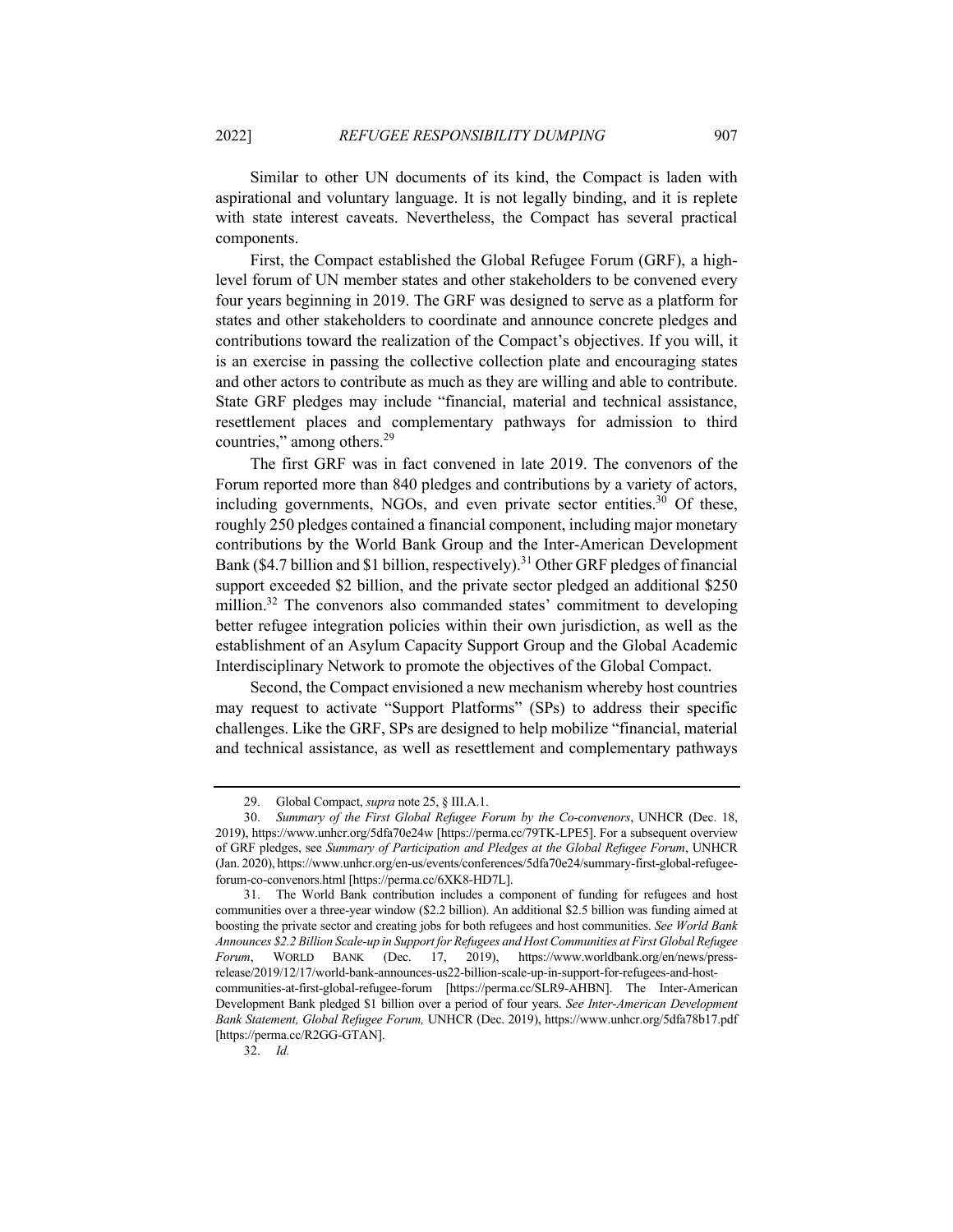for admission to third countries . . . where applicable, drawing on Global Refugee Forum pledges."<sup>33</sup> SPs appear to be intended primarily for large-scale or protracted refugee situations that overwhelm the response capacity of a host state. UNHCR has a key role in facilitating, coordinating, and overseeing them. Among the tools the Compact proposed for SPs to utilize is initiating "solidarity conferences" to assist host countries.<sup>34</sup>

Some scholars have criticized the Compact for eroding state obligations under international refugee law because it commodifies refugees and collectivizes what is in essence an individualized regime. They warn against the risk of states basing resettlement decisions on a refugee's skills and earning capacity instead of their individual need and the risk they face in their country of origin.35

Other evaluations of the Compact are not quite as dire. For example, Alexander Betts argued that the Compact's success in generating unprecedented global consensus around ideas of refugee-related responsibility sharing is itself an achievement, while recognizing that the Compact's substance is actually fairly modest. He observed that the Compact's "basic aim ... is to get more resources into the system rather than to change the system." In his view, the Compact essentially does three things: it cites all the actors that can contribute to responsibility sharing, identifies the areas in which they can contribute, and initiates new structures to facilitate and promote contributions like the GRF and

<sup>33.</sup> Global Compact, *supra* note 25, § III.A.2.2.

<sup>34.</sup> Global Compact, *supra* note 25, § III.A.3. The Compact outlines rather generic and underspecified tools for supporting the burden and responsibility-sharing mechanisms it envisions. These tools include securing funding and effective resource allocation to affected host countries through state and other actor humanitarian assistance, development cooperation, and maximizing private sector contributions; encouraging partnerships among states, UN actors, other stakeholders, host communities and refugees; and collecting reliable, real-time data.

Although the Compact assigns host countries the role of triggering the formation of SPs, the convenors of the first GRF in 2019 announced the launch of SPs to support several regional refugee responses: MIRPS in Central America and Mexico, the Nairobi Process in the East and Horn of Africa, and the Solutions Strategy for Afghan Refugees. These platforms frame their main goal as creating "a mechanism to support responsibility-sharing on forced displacement." For example, the MIRPS SP coordinates support from MIRPS countries to address the plight of roughly 890,000 people forced to flee from northern Central America and Nicaragua. *MIRPS Support Platform*, UNHCR (Apr. 22, 2021) https://globalcompactrefugees.org/mirps-en/support-platform [https://perma.cc/PH56-LBCG]. Its current members are Spain, Argentina, Brazil, Canada, Colombia, the EU, France, Switzerland, Uruguay, and the United States.

<sup>35.</sup> *See, e.g.,* Lama Mourad & Kelsey P. Norman, *The World Is Turning Its Back on Refugees*, ATLANTIC (Dec. 24, 2019), https://www.theatlantic.com/ideas/archive/2019/12/world-turning-its-backrefugees/604042/ [https://perma.cc/M7RD-V7D7]*. See also* B. S. Chimni, *Global Compact on Refugees: One Step Forward*, *Two Steps Back*, 30 INT'L J.REFUGEE L. 630, 630 (2018) ("[T]he Refugee Compact is a flawed text for several reasons: it avoids mention of the principal cause of recent refugee flows; dilutes established principles of international refugee law; may weaken the protection of children and women; is short on real mechanisms for responsibility sharing; is myopic in stressing 'specific deliverables' ... in speaking of future academic work; and leaves to the United Nations High Commissioner for Refugees (UNHCR) the task of supervision which it is not equipped to perform (as the Compact itself, which it helped draft, demonstrates).").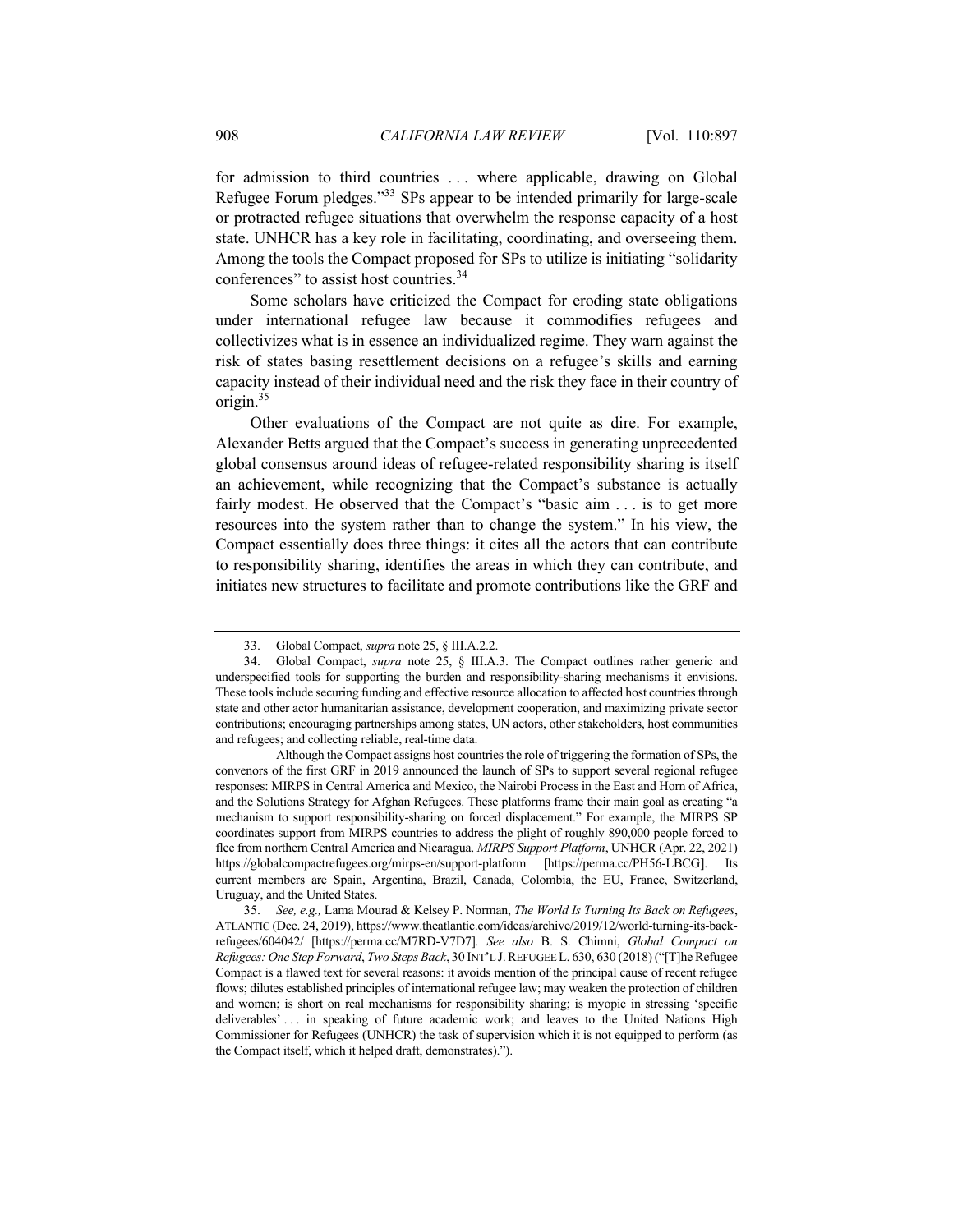SPs. Betts maintains that it is too soon to tell what the Compact's actual practical effects will be and whether its responsibility-sharing provisions will be effective.<sup>36</sup>

Clearly, the Global Compact is not an ideal solution for the problem of uneven burden distribution among states in receiving the flows of migrants fleeing crisis. It is voluntary and underspecified. It does not require concrete monetary or equivalent contributions, and it relies heavily on stakeholders' good will.

That being said, the Compact does offer second-best solutions that have shown some promise in encouraging a variety of stakeholders to contribute either monetary or other assistance to the collective global effort to address the refugee challenge. The 2019 GRF produced an arguably large number of contributions, including significant monetary contributions. The Compact acknowledges the need for responsibility sharing, creates collective processes to achieve greater buy-in from all relevant global players, establishes at least a minimal degree of accountability, and offers some support for states and regions facing heavy migration burdens. We therefore view the compact as a relatively progressive responsibility-sharing arrangement.

|                                   | Hosting | Money | Multilateral | Binding |
|-----------------------------------|---------|-------|--------------|---------|
| U.S. Northern Triangle ACAs       |         |       |              |         |
| U.S. Refugee Resettlement Program |         |       |              |         |
| U.S. 2021 Afghanistan Measures    |         |       |              |         |

III. THE UNITED STATES

Since the enactment of the Refugee Act of 1980, the United States has consistently been at the top of the world's list of leading resettlement countries. According to UNHCR third country resettlement data, "In recent years, the United States has been the world's top resettlement country, with Canada, Germany, the United Kingdom, Australia and the Nordic countries also providing a sizeable number of places annually."<sup>37</sup>

The United States has remained at the top of UNHCR's resettlement destination list despite restrictive policies put in place by the Trump administration,<sup>38</sup> discussed in greater detail below. However, under the Trump

<sup>36.</sup> *See* Alexander Betts, *The Refugee Compact: Towards a Theory of Change?*, 30 INT'L J. REFUGEE L. 623, 625 (2018). The article surveys historical examples of smaller-scale UNHCR efforts at formalizing responsibility-sharing mechanisms. *Id*. at 624.

<sup>37.</sup> *Resettlement*, UNHCR, (2019) https://www.unhcr.org/il/en/durable-solutions/resettlement [https://perma.cc/GU6P-BE8H].

<sup>38.</sup> *Resettlement at a Glance (Jan.-Dec. 2020)*, UNHCR (Mar. 1, 2021), https://www.unhcr.org/en-us/protection/resettlement/5fc50c174/resettlement-fact-sheet-october-2020.html [https://perma.cc/SNU9-A77E].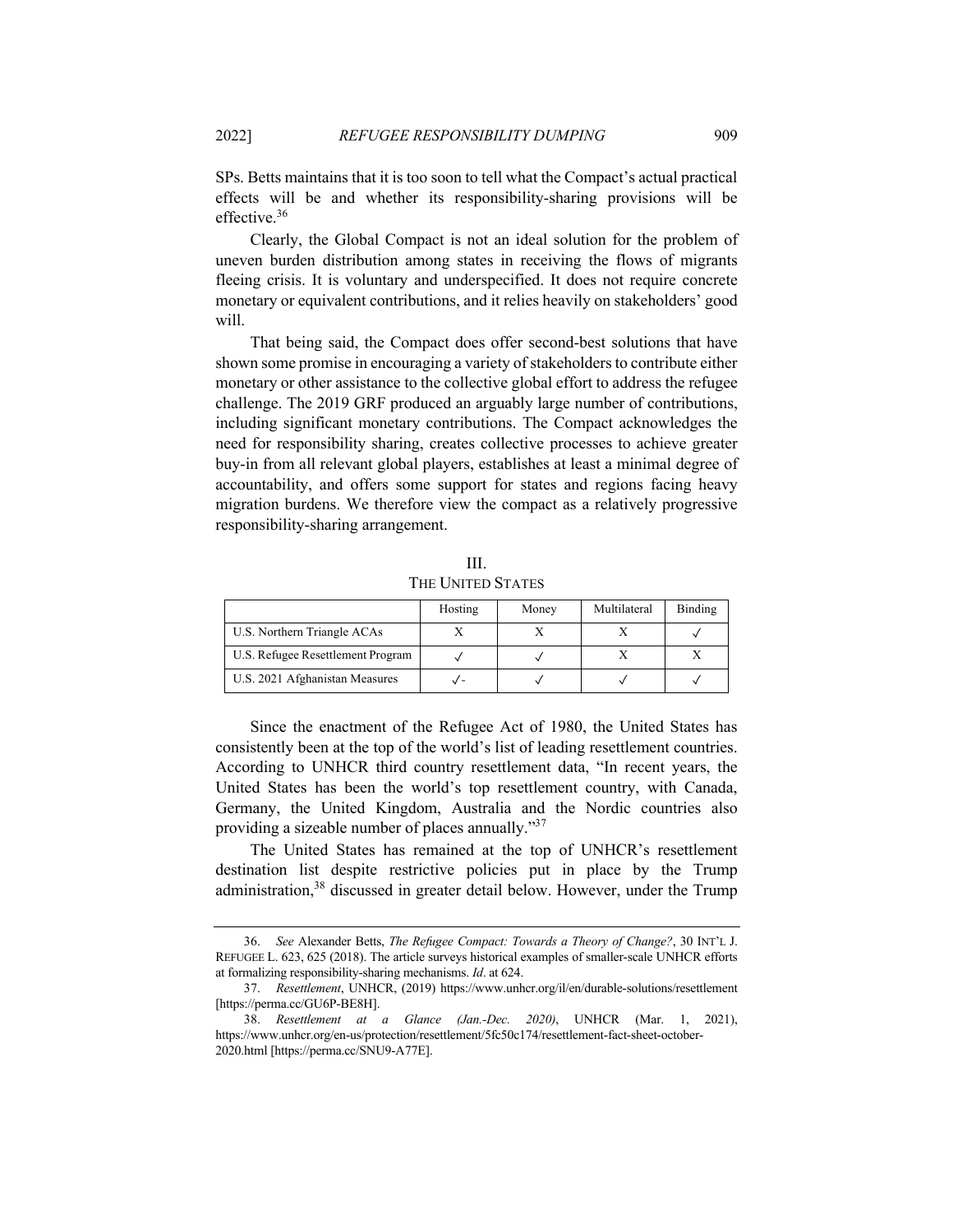administration, the United States was no longer the top resettling country overall (that is, if we account for all resettlements, not just UNHCR-facilitated ones).<sup>39</sup> The next Section explains the Trump administration policies that contributed to this outcome.

Despite the shrinking of the U.S. resettlement program under the Trump administration, the United States maintained its status as the top donor to the UNHCR. As of December 2020, the United States rested atop the donor list, with a total contribution exceeding \$4.7 billion—more than double the second-largest contribution of the European Union.<sup>40</sup> At the same time, in 2018, the Trump administration cut funding for the United Nations Relief and Works Agency for Palestine Refugees (UNRWA). In 2017, the U.S. contribution to UNRWA amounted to one third of the agency's annual \$1.1 billion budget.<sup>41</sup> In so doing, the Trump administration reversed a policy that had enjoyed bipartisan support since the creation of the agency seven decades earlier.<sup>42</sup>

## *A. The Trump Cuts*

The Refugee Act of 1980 authorizes the president to set an annual refugee admission ceiling. The caps represent an annual maximum, which the U.S. government is not required to reach. The Trump administration systematically

<sup>39.</sup> *See Key Facts about Refugees in the U.S.*, PEW RSCH. CTR. (Oct. 7, 2019), https://www.pewresearch.org/fact-tank/2019/10/07/key-facts-about-refugees-to-the-u-s/ [https://perma.cc/H2WC-79M9].

<sup>40.</sup> *See Funding Update 2020*, UNHCR, (Dec. 31, 2020) https://reporting.unhcr.org/sites/default/files/Global%20Funding%20Overview%2031%20December %202020.pdf#\_ga=2.101468097.1166263856.1616196277-848117738.1616196277 [https://perma.cc/5MCN-JPTN].

<sup>41.</sup> *See* Karen DeYoung, Ruth Eglash & Hazem Balousha, *U.S. Ends Aid to United Nations Agency Supporting Palestinian Refugees*, WASH. POST (Aug. 21, 2018), https://www.washingtonpost.com/world/middle\_east/us-aid-cuts-wont-end-the-right-of-returnpalestinians-say/2018/08/31/8e3f25b4-ad0c-11e8-8a0c-70b618c98d3c\_story.html [https://perma.cc/FF48-T5RN].

<sup>42.</sup> *See* Hady Amr, *In One Move, Trump Eliminated US Funding for UNRWA and the US Role as Mideast Peacemaker*, BROOKINGS (Sep. 7, 2018), https://www.brookings.edu/blog/order-fromchaos/2018/09/07/in-one-move-trump-eliminated-us-funding-for-unrwa-and-the-us-role-as-mideastpeacemaker/ [https://perma.cc/QR5P-DQ55]. The Biden administration has restored funding for UNRWA. *United States Announces Restoration of U.S. \$150 Million to Support Palestine Refugees*, UNRWA (Apr. 7, 2021), https://www.unrwa.org/newsroom/press-releases/united-states-announcesrestoration-us-150-million-support-palestine [https://perma.cc/EG4X-ELUA].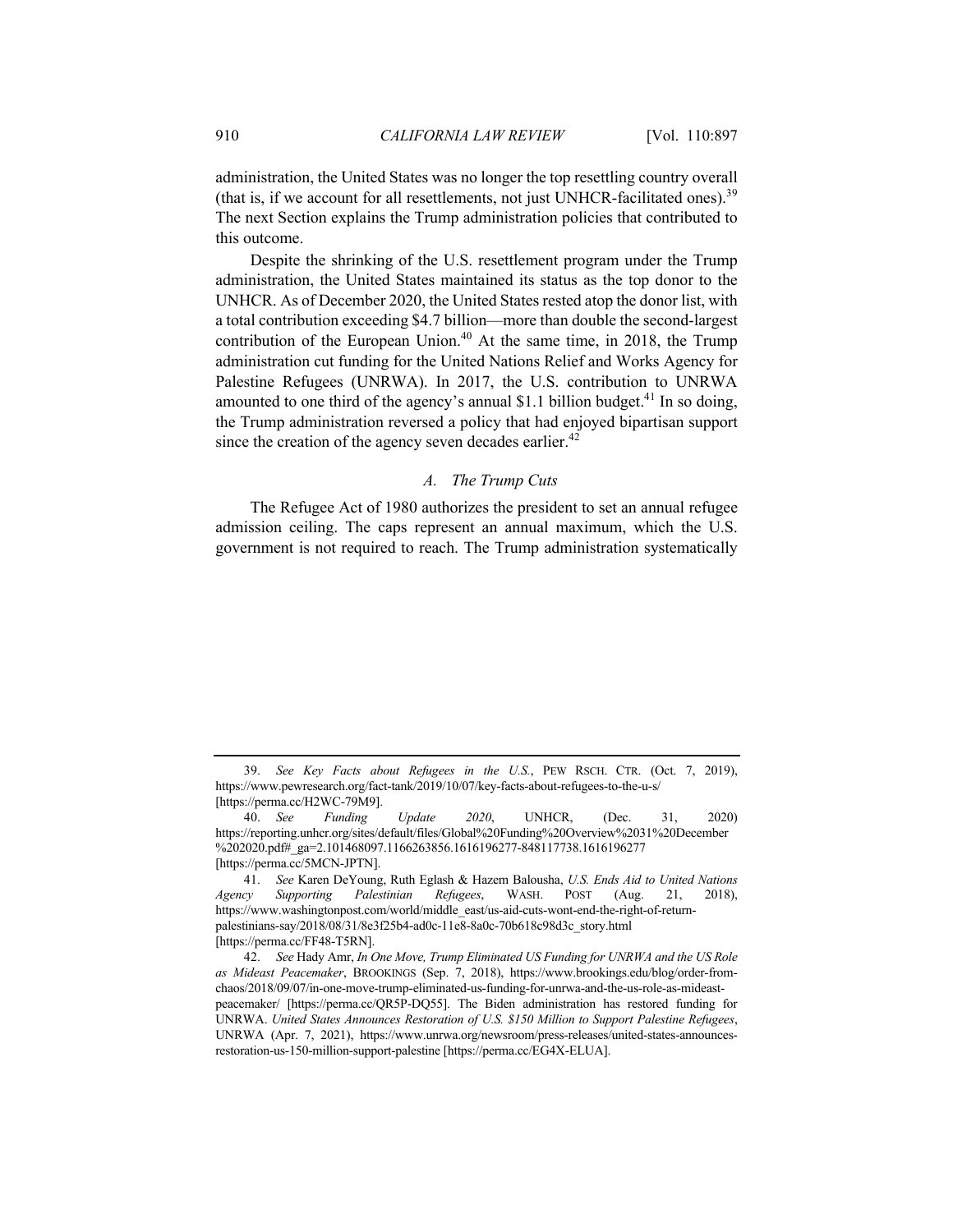cut refugee caps each year since it took office in 2017.<sup>43</sup> It also gutted the infrastructure of the United States Refugee Admissions Program (USRAP).<sup>44</sup>

The Biden administration has so far advanced a markedly different approach in rhetoric, if not in practice.<sup>45</sup> Candidate Biden vowed to "set the annual global refugee admissions cap to 125,000"—exceeding Obama administration numbers—"and seek to raise it over time commensurate with our responsibility, our values, and the unprecedented global need."<sup>46</sup> Initially, after Biden was elected, the administration signaled it would retain the low Trump admission cap. Following public pressure, the Biden administration set the cap at 62,500 for the remainder of 2021.<sup>47</sup> It also raised the cap for 2022 to 125,000.<sup>48</sup> Crucially, the Biden administration expanded the resettlement program to assist Afghans in the aftermath of the U.S. withdrawal from Afghanistan. Section C examines these measures in greater depth.

<sup>43.</sup> *Factsheet: U.S. Refugee Resettlement*, NAT'L IMMIGR. FORUM (2020), https://immigrationforum.org/wp-content/uploads/2020/09/Refugee-Factsheet- Final\_Updated-FY20.pdf [https://perma.cc/BJJ3-TGBX]. President Trump first reduced the cap on refugee admissions in FY 2017. As a result, the number of admitted refugees declined to fewer than fifty-four thousand. In FY 2018, the president further reduced the refugee admission cap to forty-five thousand, followed by further reductions to thirty thousand for FY 2019, and eighteen thousand for FY 2020. As of September 25, 2020, 10,892 refugees had been resettled in 2020. For Fiscal Year 2021, President Trump issued an Executive Order setting the annual cap at fifteen thousand, the lowest since the enactment of the Refugee Act. *See* Presidential Determination on Refugee Admissions for Fiscal Year 2020, Memorandum for the Secretary of State, 85 Fed. Reg. 71219 (Nov. 6, 2020). For comparison, in FY 2016, the final year of the Obama administration, the United States admitted nearly eighty-five thousand refugees. *See Fact Sheet: Fiscal Year 2016 Refugee Admissions,* U.S. DEP'T STATE (Oct. 4, 2016), https://2009- 2017.state.gov/r/pa/prs/ps/2016/10/262776.htm [https://perma.cc/KKQ7-RNA4].

<sup>44.</sup> *See* Deborah Amos, *Biden Plans To Reopen America To Refugees After Trump Slashed Admissions*, NPR (Nov. 11, 2020), https://www.npr.org/2020/11/11/933500132/biden-plans-to-reopenamerica-to-refugees-after-trump-slashed-admissions [https://perma.cc/P3WW-6BHK].

<sup>45.</sup> On migration and the Biden administration, see Jaya Ramji-Nogales, *Cultivating Normative Authority: The Biden Administration, Migration, and the International Legal Order*, 115 AM. J. INT'L L. UNBOUND 46, 46 (2021)*;* Sarah Libowsky & Krista Oehlke, *President Biden's Immigration Executive Actions: A Recap*, LAWFARE (Mar. 3, 2021), https://www.lawfareblog.com/president-bidensimmigration-executive-actions-recap [https://perma.cc/3Q57-E9NF].

<sup>46.</sup> *See The Biden Plan for Securing Our Values as a Nation of Immigrants*, BIDEN-HARRIS, https://joebiden.com/immigration/ [https://perma.cc/R5WR-RJ5B] (last visited Mar. 21, 2022).

<sup>47.</sup> *See* Michael D. Shear, *Biden, in Reversal, Raises the Refugee Admission Cap to 62,500 in the Next Six Months*, N.Y. TIMES (May 3, 2021), https://www.nytimes.com/2021/05/03/us/politics/biden-refugee-numbers.html [https://perma.cc/ETW4-MQUV]. However, the administration fell far short of this number. As of October 2021, the United States only admitted twelve thousand refugees, leaving fifty-one thousand spots unfilled. *See* Bill Frelick*, Biden Administration Falls Far Short of US Refugee Admissions Cap*, HUM. RTS. WATCH (Oct. 7, 2021), https://www.hrw.org/news/2021/10/07/biden-administration-fallsfar-short-us-refugee-admissions-cap [https://perma.cc/2N5Y-WU35].

<sup>48.</sup> *Memorandum for the Secretary of State on Presidential Determination on Refugee Admissions for Fiscal Year 2022*, WHITE HOUSE (Oct. 8, 2021), https://www.whitehouse.gov/briefingroom/statements-releases/2021/10/08/memorandum-for-the-secretary-of-state-on-presidentialdetermination-on-refugee-admissions-for-fiscal-year-2022/ [https://perma.cc/ASN2-5Y65]; Michael D. Shear, *The Biden Administration Will Raise the Cap on Refugee Admissions to 125,000*, N.Y. TIMES (Sept. 20, 2021), https://www.nytimes.com/2021/09/20/us/politics/biden-refugee-cap.html [https://perma.cc/SG4A-NUEL].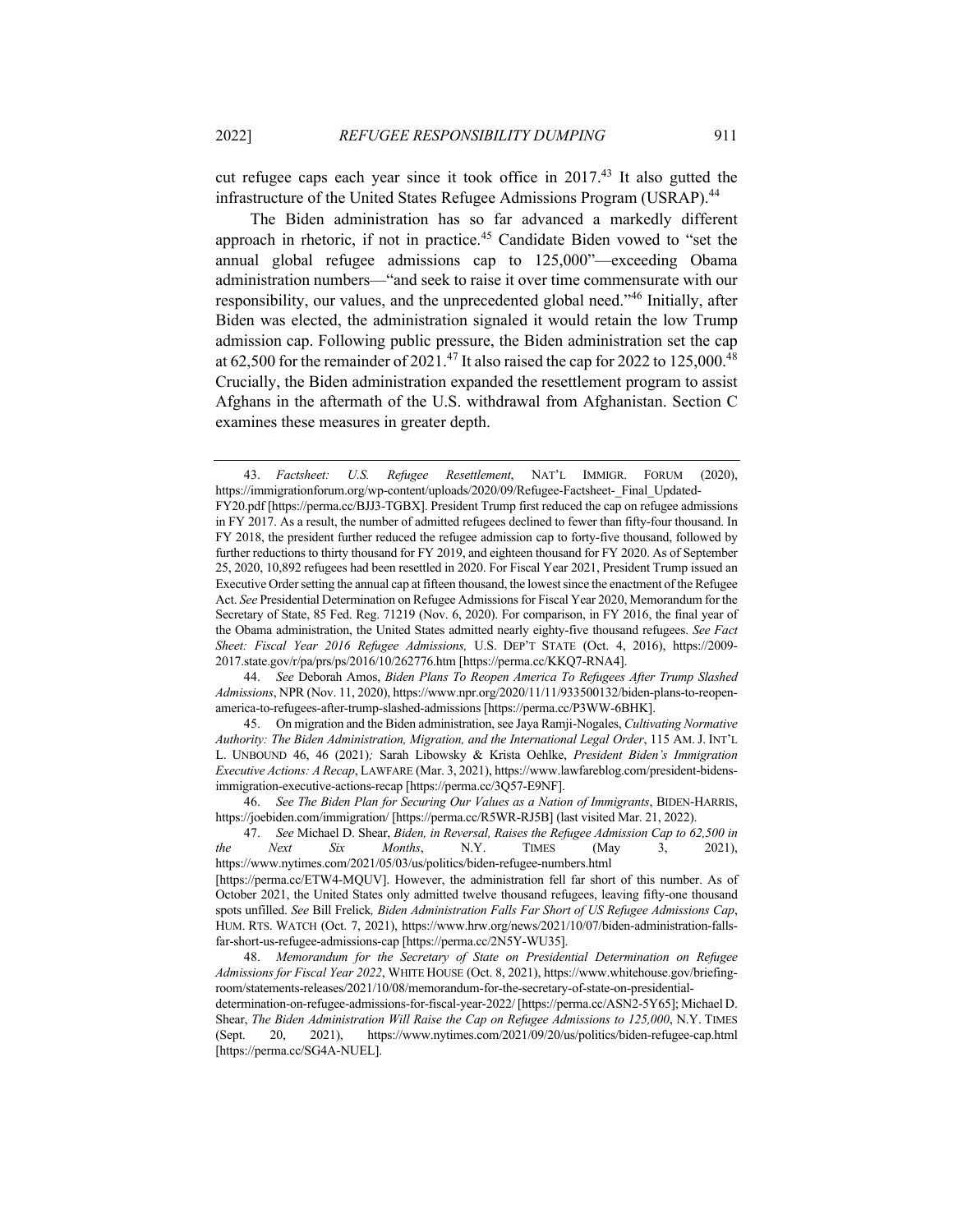Refugee resettlement programs like USRAP, which involve admission of individuals not already located in the resettling state, are inherently progressive responsibility-sharing arrangements. The resettling state commits to admitting and providing for refugees. However, the Trump administration's policies and their impact on U.S. refugee admission highlight significant weaknesses in the statutory architecture that facilitates the USRAP. The Refugee Act delegates broad discretion to the president to set annual refugee admission caps. Refugee admission and its scope are therefore voluntary and discretionary. A different statutory scheme could have prescribed binding annual caps, which would be less susceptible to fluctuation based on the priorities and exigencies of a given administration. The discretionary nature of USRAP allows presidents who are not committed to refugee protection to undermine the program, as the Trump experience illustrates.

## *B. Aid to Guatemala, El Salvador, and Honduras in the Framework of ACAs*

In addition to cutting refugee resettlement caps in the United States, the Trump administration took significant steps to relocate asylum seekers and deflect applications to third countries in Central America through so-called third safe country agreements. Among other measures,  $49$  between 2019 and 2020, the Trump administration signed bilateral Asylum Cooperative Agreements, or ACAs, with Guatemala, El Salvador, and Honduras.<sup>50</sup> The only ACA the United States had at the time was a  $2002$  agreement with Canada.<sup>51</sup> Under these agreements, the three countries agreed to accept asylum seekers from the United

<sup>49.</sup> Those measures include the Migrant Protection Protocol, also known as the "Remain in Mexico" policy, which required asylum seekers who presented at the southern border to remain in Mexico while they awaited an immigration court hearing. The policy was challenged in *Innovation L. Lab v. Wolf*, 951 F.3d 986 (9th Cir. 2020). Another measure required applicants for asylum in the United States to first apply in the first safe country through which they transited. That policy was challenged in *East Bay Sanctuary Covenant v. Barr*, 964 F.3d 832 (9th Cir. 2020) and *Caital. Area Immigrants' Rights Coalition v. Trump*, 471 F. Supp. 3d 25 (D.D.C. 2020).

<sup>50.</sup> *Fact Sheet: DHS Agreements with Guatemala, Honduras, and El Salvador*, U.S. DEPT. HOMELAND SEC. (Aug. 2019), https://www.dhs.gov/sites/default/files/publications/19\_1028\_opa\_factsheet-northern-central-americaagreements v2.pdf [https://perma.cc/RT5E-PEXC]. The El Salvador and Honduras ACAs were signed in September 2019 but never entered into force. The Guatemala ACA was signed in July 2019 and was implemented later that year. Between November 21, 2019, and March 16, 2020, the United States transferred 939 Honduran and Salvadoran asylum seekers to Guatemala, most of whom were women and children. Only about 2 percent of transferred migrants applied for asylum in Guatemala despite many of them having well-founded fears of persecution in their home countries. *See Deportation with a*  Layover: Failure of Protection Under the US-Guatemala Asylum Cooperative Agreement, HUM. RTS. WATCH  $\&$  REFUGEES INT'L. (2020), https://www.hrw.org/sites/default/files/media\_2020/05/Guatemala0520\_web\_0.pdf [https://perma.cc/ZEN7-SZR4]*.*

<sup>51.</sup> Agreement between the Government of Canada and the Government of the United States of America For Cooperation in the Examination of Refugee Status Claims from Nationals of Third Countries, Nov. 29, 2004, 69 Fed. Reg. 69479, 69479.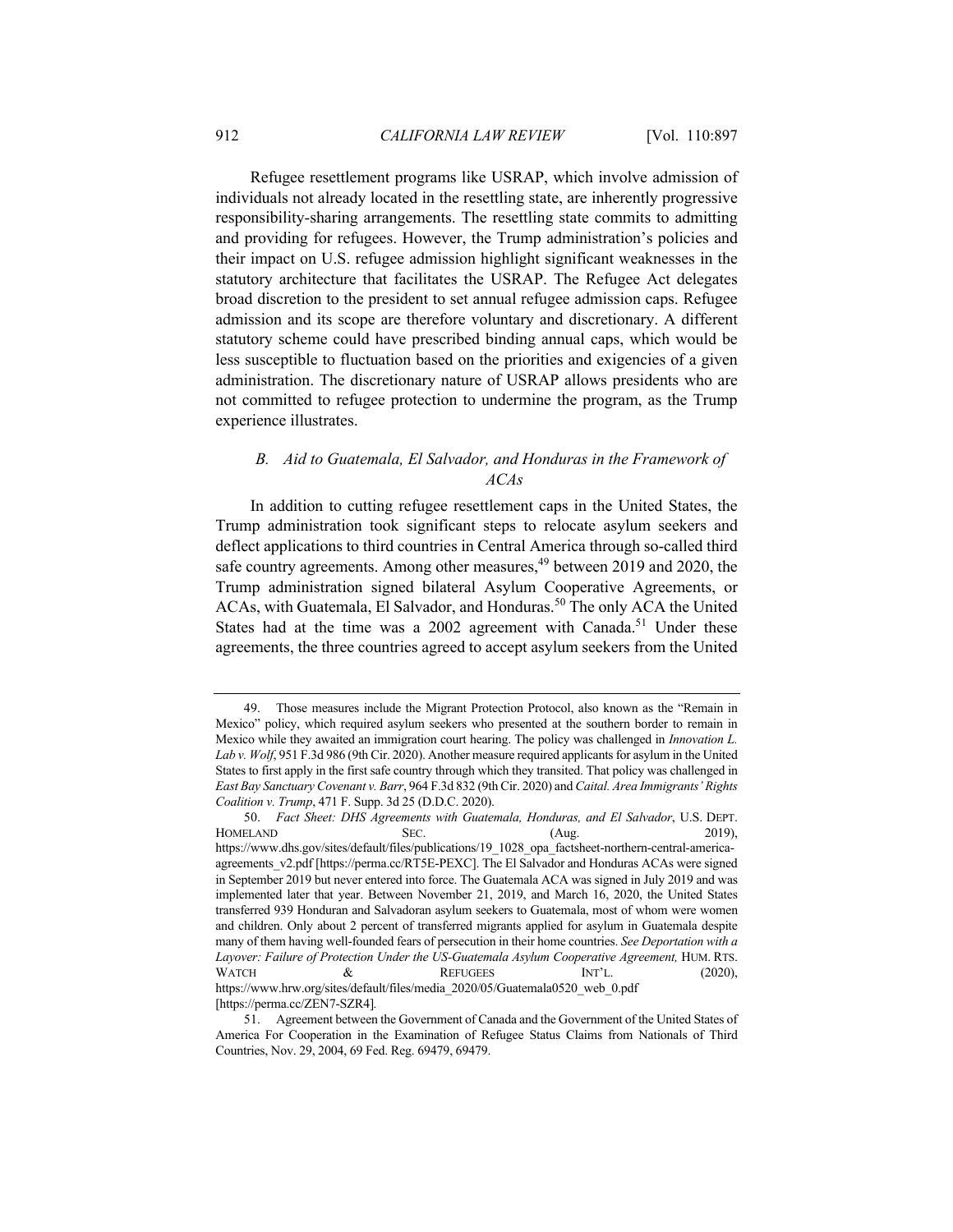States, process asylum applications, and ratchet up efforts to stem illegal immigration to the United States through their territory.

In return, the Trump administration promised these nations economic benefits. Importantly, however, the "benefits" came after the Trump administration's March 2019 decision to cut all aid to the three countries over their alleged failure to address illegal migration to the United States transiting through their territory. These cuts amounted to a total of \$615 million in assistance.<sup>52</sup>

After the three countries agreed to U.S. demands, in June 2019, the Trump administration restored a large portion of this aid. It resumed aid in the amount of \$432 million in projects and grants that had previously been approved.<sup>53</sup> In April 2020, the Trump administration said it would make additional funding available to El Salvador, Guatemala, and Honduras. The administration attributed the move to increased cooperation from the three countries in combatting illegal migration to the United States. In June 2020, then-Secretary of State Pompeo announced \$252 million in additional U.S. foreign assistance for El Salvador, Guatemala, and Honduras combined.<sup>54</sup>

In other words, the assistance provided to the three countries in return for their agreement to accept asylum seekers from the United States was little more than reinstatement of foreign aid previously revoked by the Trump administration in order to pressure them into entering these agreements. No real effort was made to ensure that Guatemala, Honduras, and El Salvador offered a safe environment for returned migrants, or that the countries would adequately process asylum applications. As many have observed, there are very good reasons to doubt that was the case.<sup>55</sup> This example therefore represents an

<sup>52.</sup> Matthew Lee, *U.S. Restores Some Aid to El Salvador, Honduras, Guatemala*, ASSOCIATED PRESS (June 18, 2020), https://apnews.com/article/0eaa42865d974e46ba04a51e21e1a81b [https://perma.cc/C73E-K5EF]. *But see* Elisabeth Malkin, *Trump Turns U.S. Policy in Central America on Its Head*, N.Y.TIMES (Mar. 30, 2019), https://www.nytimes.com/2019/03/30/world/americas/trumpturns-us-policy-in-central-america-on-its-head.html [https://perma.cc/85UD-9FHY] (stating that only \$450 million had been revoked).

<sup>53.</sup> *Id.* 

<sup>54.</sup> Press Release, U.S. Dep't of State, United States Provides Additional U.S. Foreign Assistance for El Salvador, Guatemala, and Honduras (June 24, 2020), https://gt.usembassy.gov/unitedstates-provides-additional-u-s-foreign-assistance-for-el-salvador-guatemala-and-honduras/ [https://perma.cc/F4RU-E4C4].

<sup>55.</sup> *See* Complaint, U.T. v. Barr, No. 1:20-cv-00116-EGS (D.D.C. Jan. 15, 2020); *El Salvador Says It Is Not Ready to Receive Asylum Seekers,* AL JAZEERA (Feb. 6, 2020), https://www.aljazeera.com/news/2020/2/6/el-salvador-says-it-is-not-ready-to-receive-asylum-seekers (quoting Minister of Foreign Affairs Alexandra Hill Tinoco in February 2020: "We are not going to admit anyone seeking asylum until we as a country have the conditions and technical, financial and human capacity to be able to give these people who are seeking asylum and sent to another country the best treatment."); *Is Honduras Safe for Refugees and Asylum Seekers?* HUM. RTS. FIRST 2 (2020), https://www.humanrightsfirst.org/sites/default/files/IsHondurasSafeforRefugeesandAsylumSeekersFI NAL.pdf [https://perma.cc/JMB8-AXB9]; U.N. Human Rights Council, Report of the Special Rapporteur on the Human Rights of Internally Displaced Persons on his Mission to Honduras at 1 A/HRC/32/35/Add.4 (Apr. 2016), https://reliefweb.int/sites/reliefweb.int/files/resources/G1606868.pdf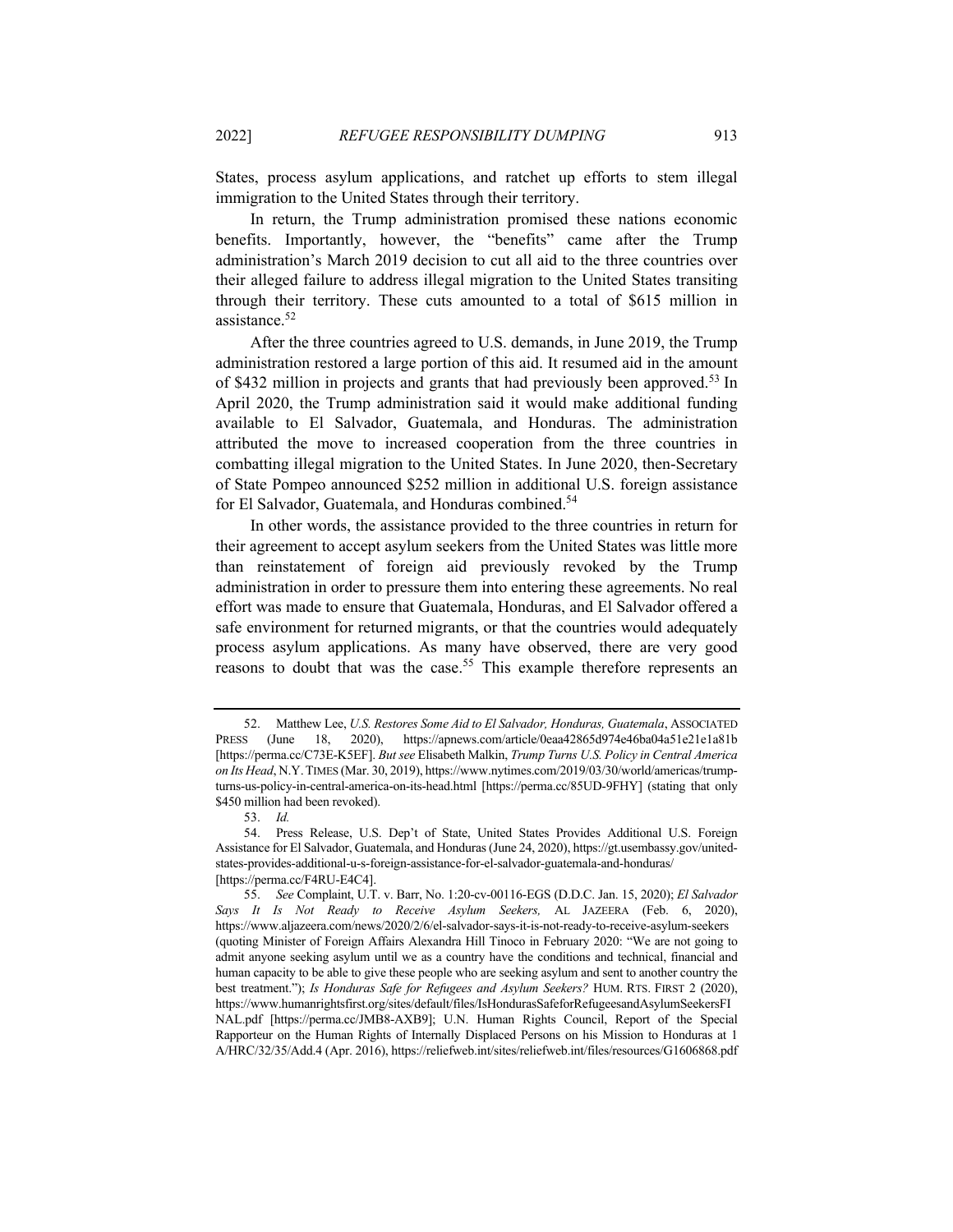extremely regressive arrangement. It cannot be viewed as a form of responsibility sharing. Rather, it is a striking example of responsibility dumping—diverting asylum seekers to less affluent, less institutionally competent, less safe countries without contributing funds or assistance to ensure their safety.

In defending other policies designed to deflect migrants and asylum seekers to Central American countries, the Trump administration asserted that those policies aligned with similar policies of other liberal democracies, including EU member states.<sup>56</sup> Such policies require seekers of international protection to apply for asylum in the first safe country through which they transit. As we will see in the next Part, the EU Dublin Regulations indeed enshrine a similar principle by requiring protection seekers to apply in the EU member state of first irregular entry. Put in context, however, it becomes clear that the Trump administration's policies were far more regressive than their EU counterparts. The Dublin regulation deflects applicants to *other EU member states*, with resources, institutions, and safety conditions far superior to those of the Central American countries. What is more, the regressive effects of the Dublin regulations have been offset to a certain degree by other EU measures involving significant hosting commitments and monetary investment in refugees. No comparable arrangements exist in the United States that would offset the regressive effects of the third safe country agreements.

In any event, as it has done with the refugee resettlement program, the Biden administration reversed course on the issue of third safe country agreements. The Biden administration terminated all three agreements with Central American countries and opted for a different approach that would not place an "undue burden" on those countries.<sup>57</sup> The administration's rhetoric implies that it accepts that a more equitable responsibility-sharing framework is needed to address the Central American migration crisis.

#### *C. 2021 Afghanistan Measures*

The United States' withdrawal from Afghanistan in summer 2021 and the Taliban's subsequent takeover of the country caused hundreds of thousands of Afghans threatened by the new regime to seek refuge outside the country. UNHCR has estimated that as many as half a million Afghans may have left the

<sup>[</sup>https://perma.cc/BZC2-Y6EV]; Kevin Sieff & Mary Beth Sheridan, *The U.S. Sent Central American Asylum Seekers to Guatemala to Seek Refuge. None Were Granted Asylum, Report Says,* WASH. POST (Jan. 16, 2021), https://www.washingtonpost.com/world/the\_americas/asylum-migrants-trumpguatemala/2021/01/15/aeae4b84-56bc-11eb-a08b-f1381ef3d207\_story.html [https://perma.cc/G3ZQ-JJWU]. *See also* Committee on Implementing Bilateral and Multilateral Asylum Cooperative Agreements under the Immigration and Nationality Act, *supra* note 20, at 63994.

<sup>56.</sup> *See Barr v. E. Bay Sanctuary Covenant, supra* note 19, at 13.

<sup>57.</sup> *See* Blinken, *supra* note 17.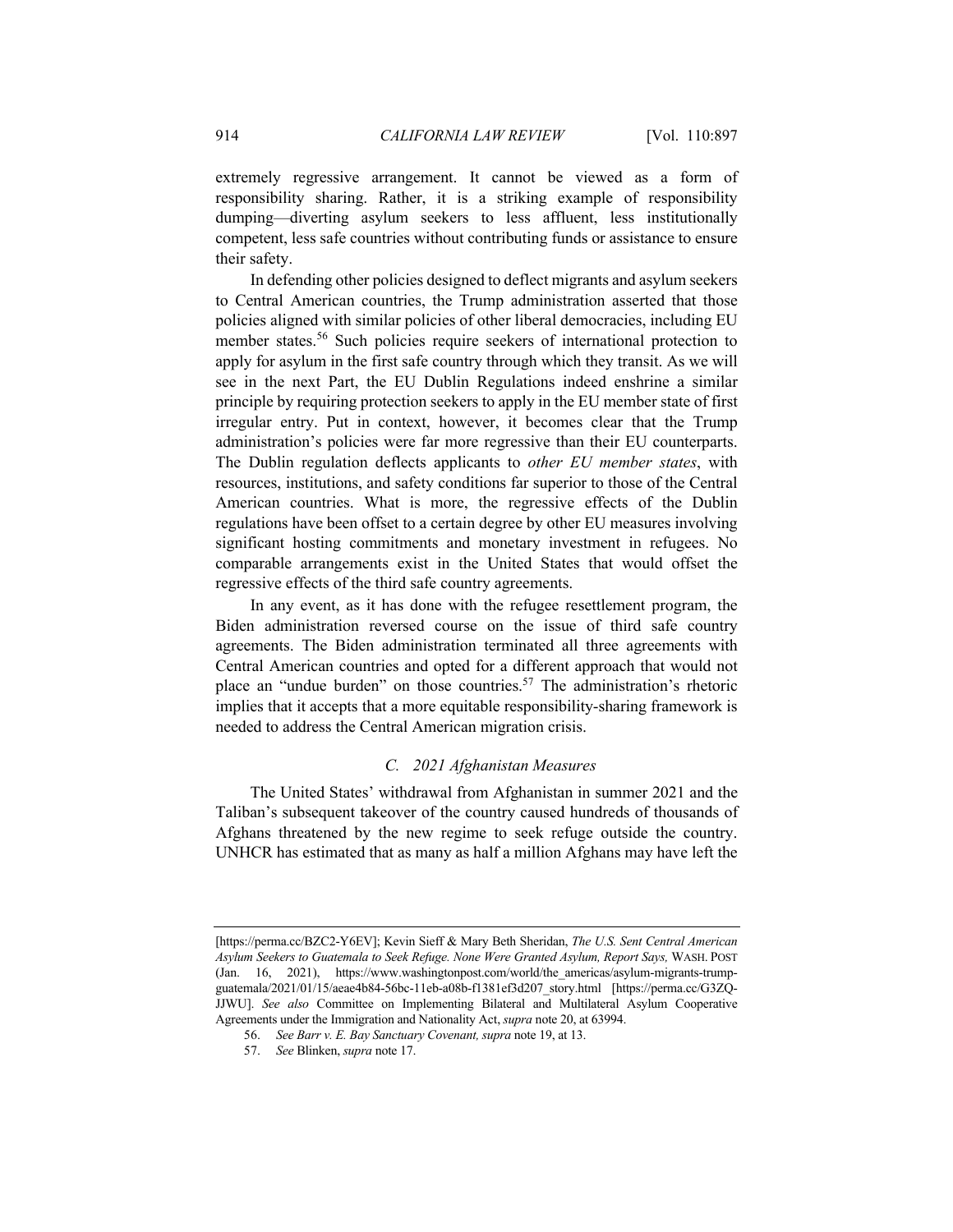country by the end of  $2021$ .<sup>58</sup> The current emergency exacerbated the preexisting Afghan refugee crisis. The war-torn nation has produced 2.6 million registered refugees worldwide. 2.2 million Afghan refugees are registered in neighboring Iran and Pakistan alone. Another 3.5 million people are internally displaced.<sup>59</sup>

The Biden administration has taken several steps to address the situation. In the wake of the Taliban takeover, the United States coordinated an operation to airlift more than 124,000 people from Kabul's international airport. As of September 26, however, only forty thousand people arrived in the United States.<sup>60</sup> Many evacuees were initially sent to third countries and U.S. military bases in Europe and the Middle East for security screening and processing. Nearly two dozen countries helped temporarily relocate at-risk Afghans, that is, those who assisted the United States and coalition forces, or others deemed particularly vulnerable. These countries include Albania, Bahrain, Canada, Colombia, Costa Rica, Chile, Ecuador, Guyana, India, Kuwait, Mexico, Netherlands, North Macedonia, Poland, Portugal, Qatar, Rwanda, Singapore, Slovakia, Uganda, and the United Arab Emirates. $61$  The United States has mobilized the private sector as well. $62$ 

In addition, the Biden administration expanded pathways for Afghans to resettle in the United States. It gave Afghans who did not qualify for Special Immigrant Visas (SIVs)—designed for those who assisted U.S. forces in Iraq and Afghanistan—access to the USRAP. $63$  Moreover, Congress added eight thousand SIV visa slots, increasing the existing 26,500 quota. It also appropriated over \$1 billion in funding for the Defense and State Departments and other relevant agencies to address the Afghan refugee crisis. Congress allotted \$100 million of this appropriation for assistance for Afghan refugees in

61. *Id.*

<sup>58.</sup> *'After the Airlift'. News Comment Attributable to UN High Commissioner for Refugees Filippo Grandi*, UNHCR (Aug. 30, 2021), https://www.unhcr.org/enus/news/press/2021/8/612c87444/airlift-news-comment-attributable-un-high-commissioner-refugeesfilippo.html [https://perma.cc/KU9A-287P].

<sup>59.</sup> *See Afghanistan*, UNHCR, https://www.unhcr.org/en-us/afghanistan.html [https://perma.cc/GL3K-N5SQ] (last visited Mar. 21, 2022).

<sup>60.</sup> *The United States Conducts Unprecedented Relocation Effort*, U.S. DEP'T STATE (Sept. 6, 2021), https://www.state.gov/the-united-states-conducts-unprecedented-relocation-effort/. [https://perma.cc/3N48-GUUP] (stating that the evacuation included "personnel from partner nations, and at-risk Afghan").

<sup>62.</sup> *Office of Global Partnerships: Partnerships for Afghan Response,* U.S. DEP'T STATE, https://www.state.gov/office-of-global-partnerships-partnerships-for-afghan-response/ [https://perma.cc/EDU6-A5U9] (last visited Mar. 21, 2022).

<sup>63.</sup> *U.S. Refugee Admissions Program Priority 2 Designation for Afghan Nationals,* U.S.DEP'T STATE (Aug. 2, 2021), https://www.state.gov/u-s-refugee-admissions-program-priority-2-designationfor-afghan-nationals/ [https://perma.cc/JEU4-NQPD]. The administration announced a P-2 designation for Afghan nationals. The designation allows Afghans who are ineligible for SIV but worked for U.S. or coalition forces in Afghanistan, those who work for a U.S. government funded program, and those employed in Afghanistan by a U.S.-based media company or non-governmental organization access to USRAP under certain conditions. *Id.*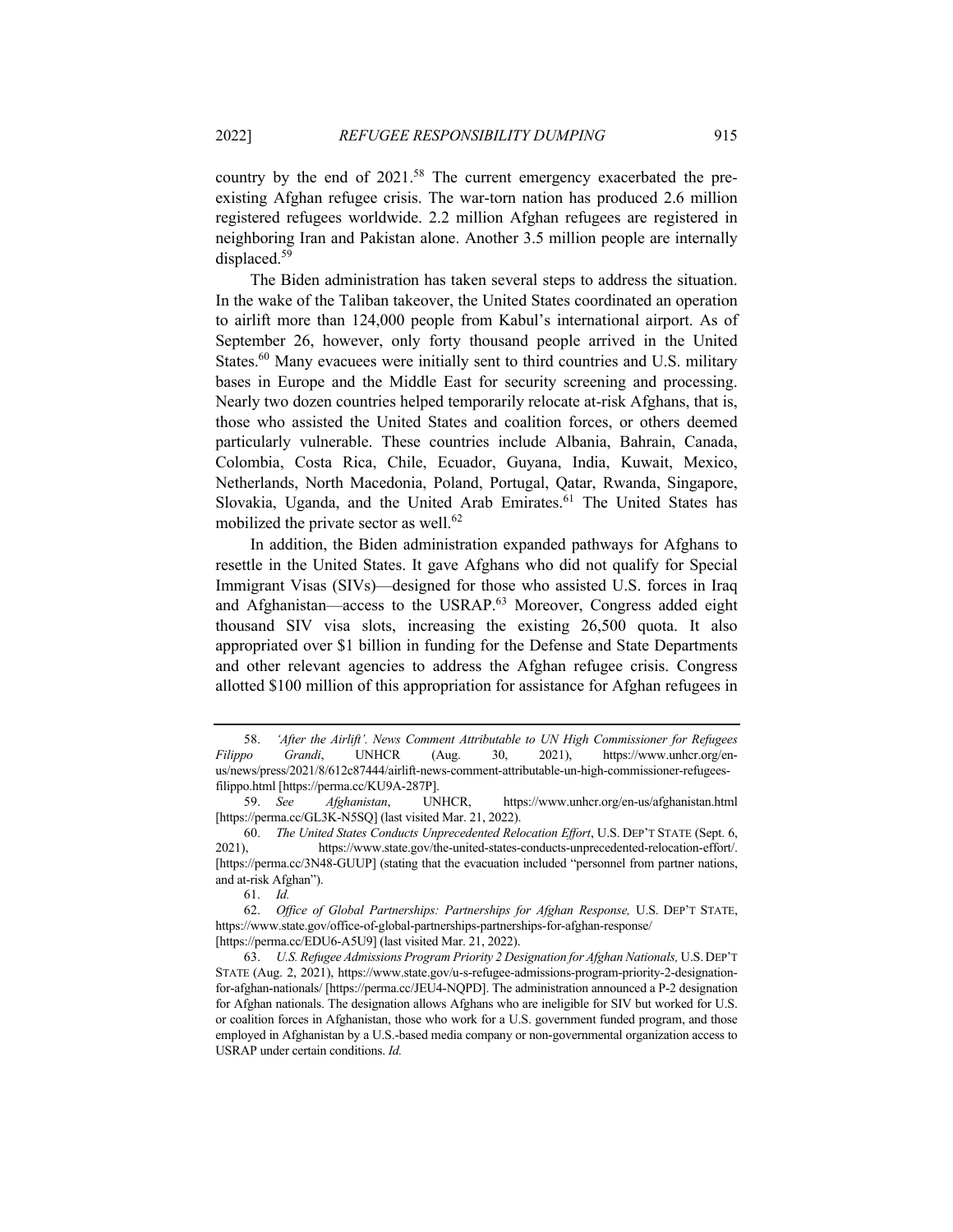neighboring countries.<sup>64</sup> The Biden administration has called on Congress to appropriate another \$6.4 billion to "meet our commitments to Afghan allies and partners."65

Despite these efforts, key legal and policy complexities remain unaddressed. For instance, thousands of Afghans were admitted to the United States through the humanitarian parole authority, which allows temporary admission without required documentation. These individuals are not immediately eligible for work authorization and permanent status.<sup>66</sup> Furthermore, the number of SIV visas available is exceedingly low compared to UNHCR's projection of five hundred thousand Afghan refugees by the end of 2021. The status of those currently in transit hubs around the globe and on U.S. military bases remains uncertain, and questions arise as to the adequacy of their housing conditions.<sup>67</sup> Additionally, the United States has focused its efforts on U.S. allies and those who assisted its presence in Afghanistan. But the United States arguably bears responsibility for a far broader category of Afghans because of its prolonged presence in the country.<sup>68</sup>

Nevertheless, the United States' response to the Afghan refugee crisis encapsules impressive progressive elements, on a scale rarely seen in its refugee policy. The response includes significant resettlement commitments in the United States, a substantial allocation of funds, a global effort to coordinate responsibility sharing for the crisis among many countries, as well as facilitating legislation that created a targeted resettlement priority program. On balance, then, the U.S.-Afghanistan measures sit close to the progressive end of our scale.

<sup>64.</sup> HARDIN LANG, SARAH MILLER, DAPHNE PANAYOTATOS, YAEL SCHACHER & ERIC SCHWARTZ, AFTER THE AIRLIFT: PROTECTION FOR AFGHAN REFUGEES AND THOSE WHO REMAIN AT RISK IN AFGHANISTAN 5 (2021), https://www.refugeesinternational.org/reports/2021/9/7/after-theairlift-protection-for-afghan-refugees-and-those-who-remain-at-risk-in-afghanistan [https://perma.cc/VK6W-U4Y8].

<sup>65.</sup> Shalanda Young, *Delivering for the American People and Meeting Urgent Needs in the New Fiscal Yea*r, THE WHITE HOUSE (Sept. 7, 2021), https://www.whitehouse.gov/omb/briefingroom/2021/09/07/delivering-for-the-american-people-and-meeting-urgent-needs-in-the-new-fiscalyear/ [https://perma.cc/49LL-WSXE].

<sup>66.</sup> *See, e.g., What's Next for Afghans Fleeing the Taliban?,* HUM.RTS.WATCH (Sept. 9, 2021), https://www.hrw.org/news/2021/09/09/whats-next-afghans-fleeing-taliban [https://perma.cc/WA6K-DUYB].

<sup>67.</sup> *See, e.g.,* Ellen Mitchell & Rebecca Kheel, *Overnight Defense & National Security — Out of Afghanistan, but Stuck in Limbo*, HILL (Sept. 3, 2021), https://thehill.com/policy/defense/overnights/570815-defense-national-security

<sup>[</sup>https://perma.cc/992V-7JAG]; Nikolas Feith Tan, *The Temporary Hosting of Evacuated Afghans in Third Countries: Responsibility Sharing or Externalisation?* REFUGEE L. INITIATIVE (Sept. 15, 2021), https://rli.blogs.sas.ac.uk/2021/09/15/the-temporary-hosting-of-evacuated-afghans-in-third-countriesresponsibility-sharing-or-externalisation/ [https://perma.cc/YV69-ZCVB].

<sup>68.</sup> *Cf.* Jaya Ramji-Nogales, *Silos of International Law: Occupation and Forced Migration*, in WAR, OCCUPATION, AND REFUGEES (Richard Falk & Tom Syring, eds. forthcoming 2021).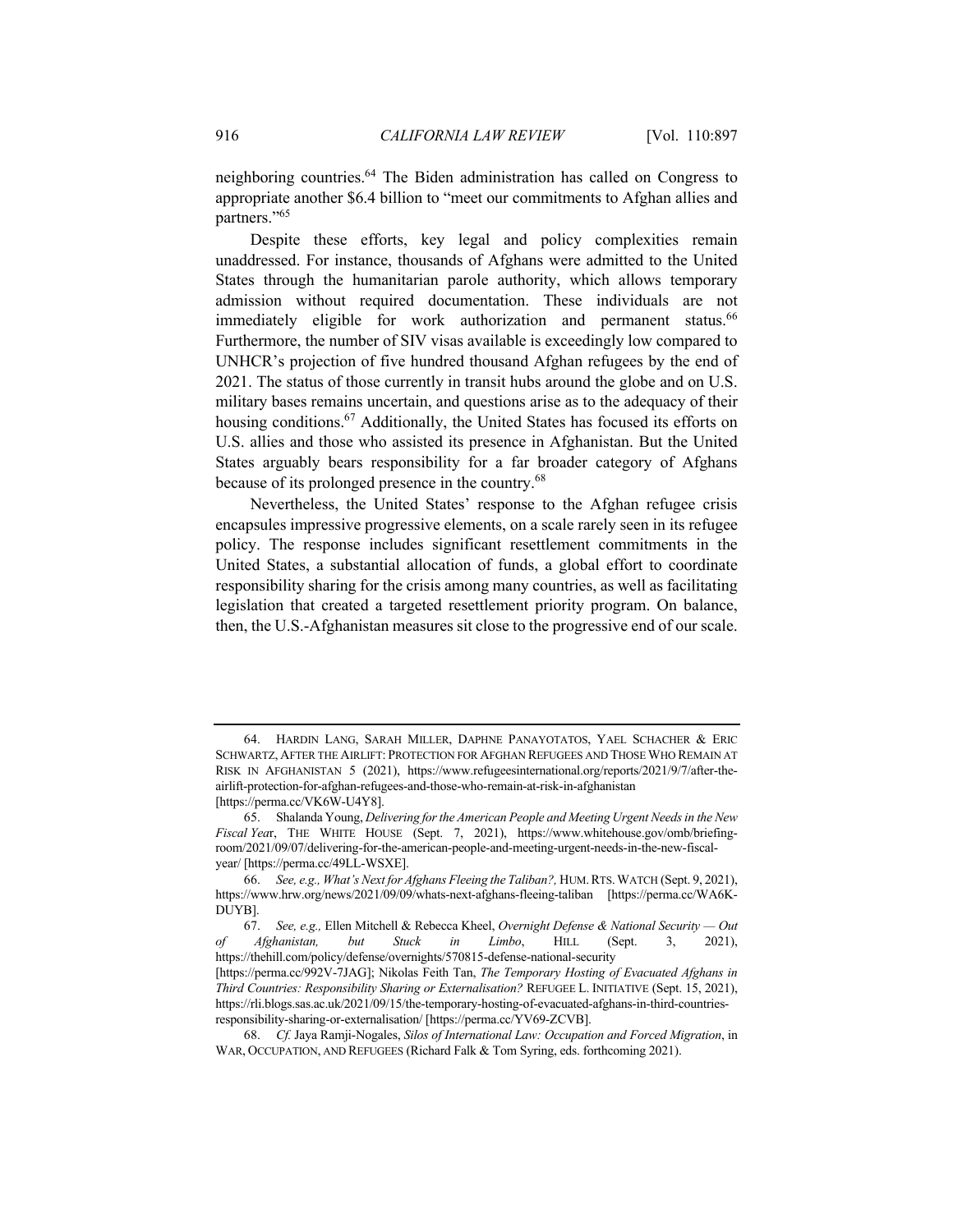|                                | Hosting | Monetary | Multilateral | Binding |
|--------------------------------|---------|----------|--------------|---------|
| EU 2015 Emergency Measures     |         |          |              |         |
| EU-Turkey 2016 Joint Statement |         |          |              | [?]     |
| EU 2020 New Pact Proposal      |         |          |              | √-**    |
| EU Border Policing Initiatives |         |          |              | [?]     |

IV. THE EUROPEAN UNION

The EU is perhaps the global actor that has made the most progress toward a binding migration and asylum responsibility-sharing (or, in EU parlance, "solidarity") mechanism. In addition, the EU has advanced a patchwork of other policies and instruments to address increased migration flows around the 2015 crisis. Such policies include the 2016 Joint EU-Turkey Statement and arrangements designed to increase enforcement against unlawful migration to Europe via the Mediterranean Sea.

Assessing this set of EU policy initiatives reveals a mixed record. The EU post-2015 solidarity model—the 2015 emergency measures and the New Pact proposal—includes highly progressive elements. Yet other arrangements, like increased border policing and cooperation with third countries to prevent migrants from reaching the EU, have produced concerning regressive effects.

Still, the EU experience gives reasons for optimism about the trajectory of refugee responsibility sharing. We have witnessed a gradual translation of an abstract principle of EU asylum and migration law—the solidarity principle enshrined in article 80 of the Treaty on the Functioning of the European Union into actionable obligations for each state. The extent of the obligations is determined by concrete, progressive allocation formulae composed of nonnegotiated criteria. An external actor—the EU Commission—centrally allocates obligations. The allocation criteria, mainly member states' size and wealth, are objective. The system benefits small, less powerful EU member states that would have been likely to bow to more powerful member states had obligations been negotiated ad hoc for every migration crisis.<sup>69</sup> The EU model also expands on U.S. efforts to relocate refugees from Indochina in the 1980s by addressing the much larger and more diverse category of asylum seekers.<sup>70</sup> Therefore, although the current state of the EU asylum and migration system leaves much to be desired and is constantly the subject of reform efforts, it represents progress in operationalizing responsibility sharing.<sup>71</sup>

<sup>69.</sup> *Cf.* Kenneth W. Abbott & Duncan Snidal, *Why States Act Through Formal International Organizations*, 42 J. CONFLICT RESOL. 3 (1998) (arguing that international organizations gain their power from being able to act as neutral brokers in what would otherwise be political negotiations).

<sup>70.</sup> *See* Schuck (1997), *supra* note 2; Schuck (2013), *supra* note 2.

<sup>71.</sup> *But see, e.g.,* Iris Goldner Lang, *Is There Solidarity on Asylum and Migration in the EU?*, 9 CYELP 1 (2013) (a pre-2015 discussion of limited progress in the implementation of the solidarity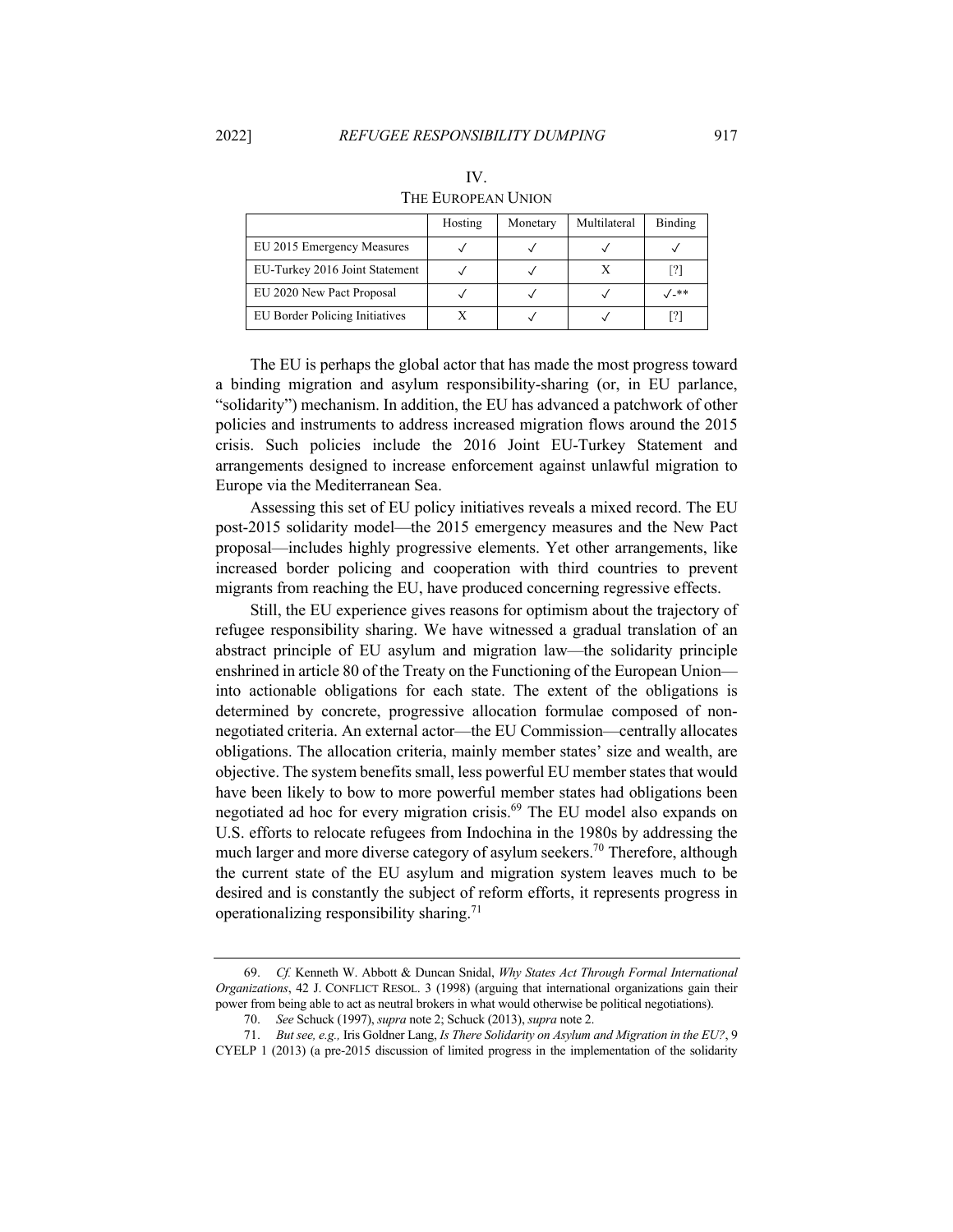What follows considers and evaluates the evolving EU solidarity mechanism. We address the 2015 emergency measures, the Dublin IV proposal, and the New Pact proposal. We find that those initiatives are largely progressive responsibility-sharing arrangements. We then turn to the EU's increased border policing initiatives, focusing particularly on the 2016 EU-Turkey joint statement aiming to return asylum seekers from Greece to Turkey. We find that the agreement includes significant progressive elements despite heavy criticism it has met.

### *A. The Evolving EU Solidarity Mechanism*

An aspiration for better responsibility sharing among EU member states with respect to migrants and asylum seekers has led to protracted efforts to reform the Common European Asylum System (CEAS), which was originally established in 1999. The refugee crises of 2015 and the pressure on member states with external borders—those that faced the greatest influxes of migrants and asylum seekers, particularly Greece and Italy—have added urgency to these efforts.

#### *1. The 2015 EU Emergency Measures*

In fall 2015, the EU passed a set of emergency measures to assist Greece and Italy. At the time, an influx of migrants and asylum seekers, a result of the civil war in Syria and the wars in Afghanistan and Iraq, overwhelmed the two countries. By December 2015, more than 911,000 refugees and migrants had arrived on European soil. The main migration routes extended from Libya to Italy through the Mediterranean Sea and from Turkey to Greece and further north into Europe.<sup>72</sup>

The EU approach went far beyond passing the collection plate and soliciting voluntary contributions. EU Council Decision 2015/1601 ordered the relocation of 120,000 seekers of international protection from Greece and Italy to other member states by assigning mandatory relocation quotas to each member

principle); Evangelia (Lilian) Tsourdi, *Solidarity At Work? The Prevalence of Emergency-Driven Solidarity in the Administrative Governance of the Common European Asylum System*, 24 MAASTRICHT J. EUR. & COMP. L. 667 (2017) (arguing that the solidarity principle is insufficiently reflected in the European Asylum system and criticizing the emergency nature of solidarity mechanisms the EU has adopted thus far).

<sup>72.</sup> *See 2015: The Year of Europe's Refugee Crisis*, UNHCR (Dec. 8, 2015), https://www.unhcr.org/en-us/news/stories/2015/12/56ec1ebde/2015-year-europes-refugee-crisis.html [https://perma.cc/YD5G-LV3V]. *See also* Melissa Carlson, Laura Jakli & Katerina Linos, *Rumors and Refugees: How Government-Created Information Vacuums Undermine Effective Crisis Management*, 62 INT'L STUDS. Q. 671, 671 (2018); Melissa Carlson, Laura Jakli & Katerina Linos, *Refugees Misdirected: How Information, Misinformation, and Rumors Shape Refugees' Access to Fundamental Rights*, 57 VA.J.INT'L L. 539, 566 (2018). A database mapping the journeys of displaced persons across Europe is available at https://digitalrefuge.berkeley.edu/.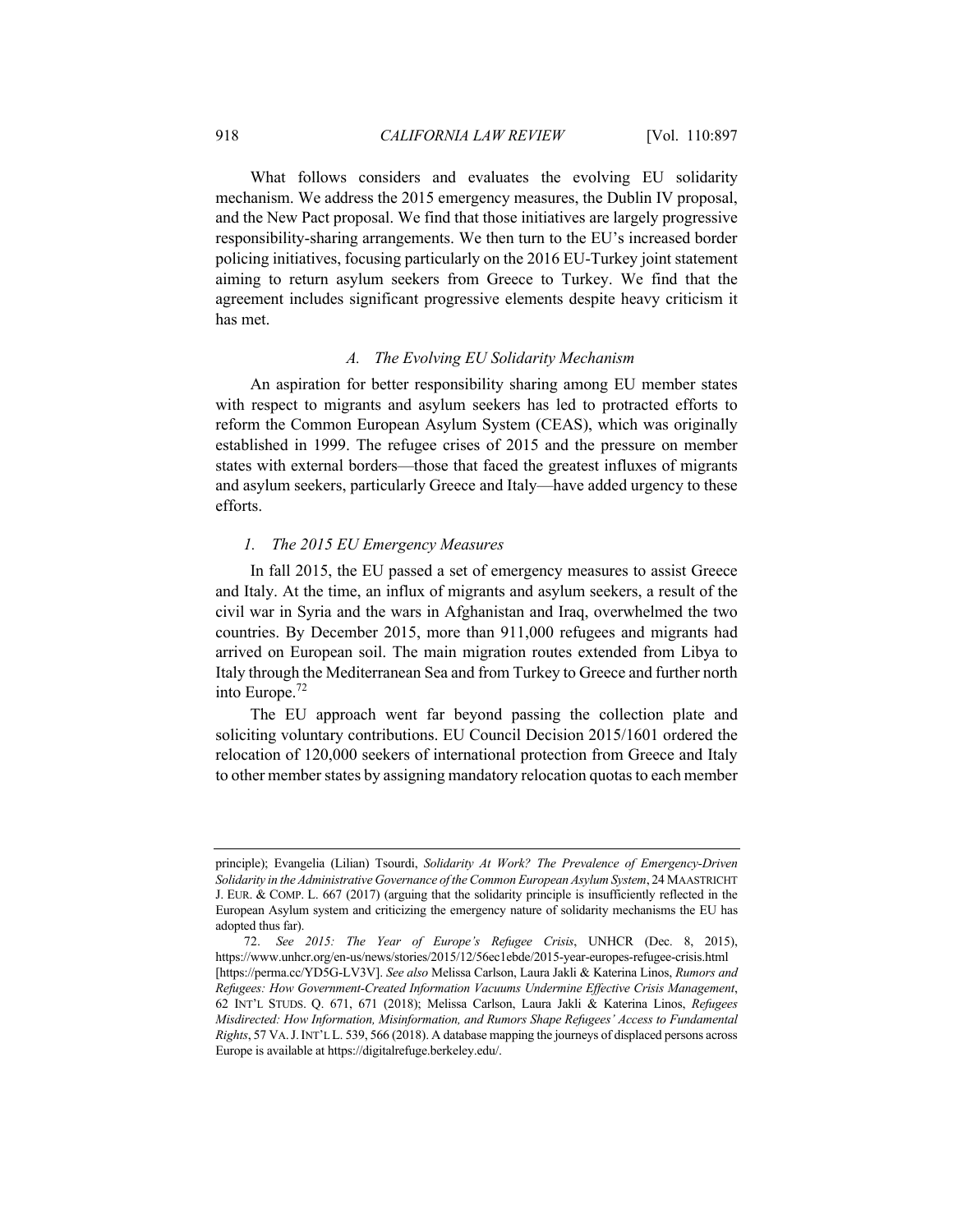state.<sup>73</sup> This added to a previous measure that required the relocation of an additional forty thousand individuals.<sup>74</sup> The EU calculated the number of individuals it required each member state to relocate based on a distribution formula not included in the final version of the decision. The formula did, however, appear in the EU Commission's proposed draft decision.<sup>75</sup> It accounted for population size, GDP, the relative number of asylum applications fielded by each member state in the preceding four years, and unemployment rate.

In addition, Council Decision 2015/1601 provided for EU payments to the member states receiving solidarity assistance as well as payments to member states accepting re-located applicants for international protection. Recipient states received a lump sum of  $66,000$  per individual, while Greece and Italy received €500 for each individual relocated from their territories. The EU Asylum, Migration and Integration Fund (AMIF) disbursed a total of  $\epsilon$ 225.6 million for all individuals relocated under this scheme.<sup>76</sup>

The quota system provoked heated political opposition from certain member states. Hungary and Slovakia, supported by Poland, challenged the measures at the Court of Justice of the European Union (CJEU). These states disputed the quota system and argued that they should not be required to accept any relocated international protection seekers. The Court rejected these claims and affirmed the measures.<sup>77</sup>

Even so, the implementation of the 2015 emergency measures was only partial. Under the measures, 34,705 protection seekers out of the net target of 98,256 were relocated.<sup>78</sup> Performance and compliance varied among member

<sup>73.</sup> Council Decision 2015/1601, ¶ 17, 2015 O.J. (L 248/80) (EU). The Decision was originally intended to cover Hungary as well, but Hungary declined emergency assistance.

<sup>74.</sup> Council Decision 2015/1523*,* ¶ 22, 2015 O.J. (L 239/146) (EU).

<sup>75.</sup> *See Proposal for a Council Decision Establishing Provisional Measures in the Area of International Protection for the Benefit of Italy, Greece and Hungary*, at 15, COM (2015) 451 final (Sept. 9, 2015) ("The proposed distribution key should be based on a) the size of the population (40% weighting), b) the total of the GDP (40% weighting), c) the average number of asylum applications per one million inhabitants over the period 2010-2014 (10% weighting, with a 30% cap of the population and GDP effect on the key, to avoid disproportionate effects of that criterion on the overall distribution) and d) the unemployment rate (10% weighting, with a 30% cap of the population and GDP effect on the key, to avoid disproportionate effects of that criterion on the overall distribution).")*. See also* Joined Cases C 643/15 and C 647/15, Hungary v. Council, ¶¶ 300–01, ECLI:EU:C:2017:631. On the evolution of the EU allocation formulae, see Annex II.

<sup>76.</sup> EUR. CT. AUDITORS, ASYLUM, RELOCATION AND RETURN OF MIGRANTS: TIME TO STEP UP ACTION TO ADDRESS DISPARITIES BETWEEN OBJECTIVES AND RESULTS 23 (2019), https://www.eca.europa.eu/Lists/ECADocuments/SR19\_24/SR\_Migration\_management\_EN.pdf [https://perma.cc/8D8Y-TZZZ].

<sup>77.</sup> *See* Joined Cases C 643/15 and C 647/15, *supra* note 75.

<sup>78.</sup> EUR. CT. AUDITORS, *supra* note 76, at 20–21. Of the 40,000 and 120,000 initial relocation target numbers in the 2015 emergency regulations, 7,744 spots out of the 40,000 were never allocated, and 54,000 of the 120,000 were made available for resettling Syrians from Turkey after the 2016 EU-Turkey joint statement, further discussed below. Therefore, Member States were eventually legally required to relocate 98,256 individuals of the original 160,000 target. 34,705 eligible migrants (12,706 from Italy and 21,999 from Greece) were relocated to twenty-two Member States and three associated countries (Liechtenstein, Norway and Switzerland). The United Kingdom and Denmark opted out of the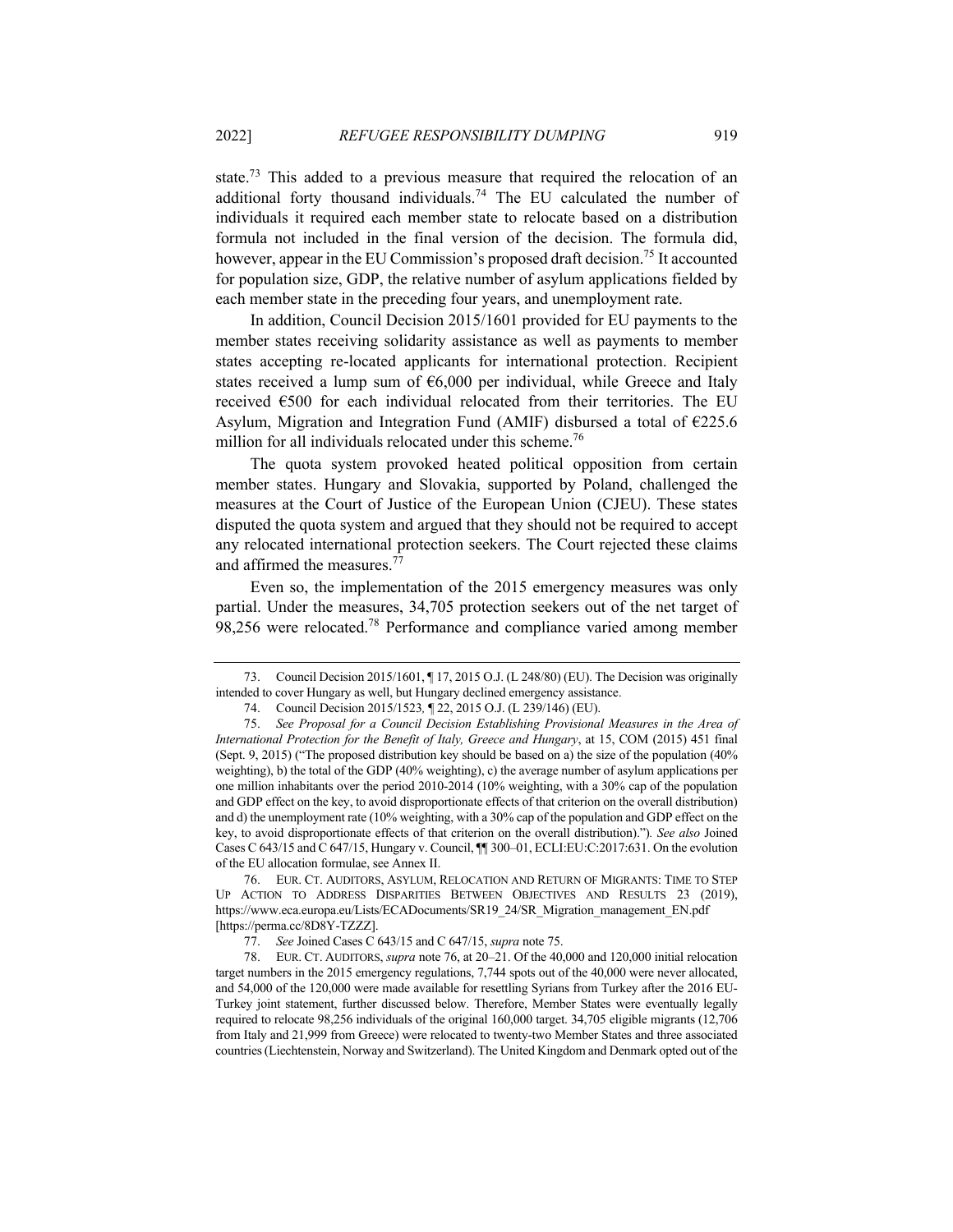states. Many member states failed to meet their relocation quotas. Others declined to accept any relocated individuals at all. According to a 2019 EU Court of Auditors Report, although it was "relevant," the EU "[t]emporary emergency relocation schemes did not reach their targets and main objective."79

These data, however, tell an incomplete story. Certain countries that have been leading recipients of international protection seekers in 2015 independently of the EU emergency measures complied particularly poorly with the EU emergency relocation scheme. For instance, Germany was the top recipient of asylum seekers in 2015, receiving as many as 890,000 applications. This was pursuant to Chancellor Merkel's decision that year to accept over one million refugees into the country.<sup>80</sup> Nevertheless, Germany only relocated 1,349 of its assigned 27,536 individuals (4.9 percent) under the EU emergency measures, and features among the bottom relocators. Germany's limited compliance with the EU relocation scheme may be attributed to the bureaucratic backlog created in the German system due to the influx of applications for international protection it agreed to process voluntarily. As of 2017, the country had 200,000 to  $250,000$  pending cases.<sup>81</sup> This example illustrates that a state voluntarily declining to exercise its right to turn migrants away could prove significant in providing sustainable solutions for refugees.

In sum, both the EU 2015 emergency measures and Germany's voluntary acceptance of international protection seekers represent important—albeit far from perfect—advances where it comes to responsibility sharing. The German case is an example of a clearly progressive responsibility-sharing measure. It

relocation mechanism, exercising their EU Treaty right to do so. Hungary, Poland, and Austria did not relocate anyone.

A March 2017 study commissioned by the European Parliament's Policy Department for Citizens' Rights and Constitutional Affairs at the request of the LIBE Committee (The LIBE Study) provided data about top and bottom relocators, as well as relative compliance of each member state considering its assigned quota. None of the EU member states met their assigned relocation quota. *See* ELSPETH GUILD, CATHRYN COSTELLO & VIOLETA MORENO-LAX, IMPLEMENTATION OF THE 2015 COUNCIL DECISIONS ESTABLISHING PROVISIONAL MEASURES IN THE AREA OF INTERNATIONAL PROTECTION FOR THE BENEFIT OF ITALY AND OF GREECE 24 (2017) [hereinafter LIBE Study], https://www.europarl.europa.eu/RegData/etudes/STUD/2017/583132/IPOL\_STU(2017)583132\_EN.p df [https://perma.cc/9PCA-3TQU]. Malta had the largest compliance rate (61.1 percent), while the other top relocators' compliance rates ranged between 32.1 and 49.5 percent. The top ten relocators in absolute numbers were France (2,696 relocations), Germany (1,349 relocations), the Netherlands (1,274 relocations), Portugal (922), Finland (919 relocations), Spain (745 relocations), Romania (558 relocations), Ireland (241 relocations), Lithuania (229 relocations), and Luxemburg (226 relocations). Norway (493 relocations) and Switzerland (368 relocations), two Schengen associated States that agreed to take part in the relocation scheme through bilateral agreements, were also among the top relocators. The bottom ten relocators in absolute numbers were Poland, Austria, and Hungary (0 relocations), Slovakia (9 relocations), Liechtenstein (10 relocations), Croatia (19 relocations), Bulgaria (29 relocations), Sweden (39 relocations), Cyprus (65 relocations), and Estonia (78 relocations).

<sup>79.</sup> EUR. CT. AUDITORS, *supra* note 76, at 2.

<sup>80.</sup> *Germany on Course to Accept One Million Refugees in 2015*, GUARDIAN (Dec. 7, 2015), https://www.theguardian.com/world/2015/dec/08/germany-on-course-to-accept-one-million-refugeesin-2015 [https://perma.cc/6ABG-9AKH]*.*

<sup>81.</sup> *See* LIBE Study, *supra* note 78, at 33.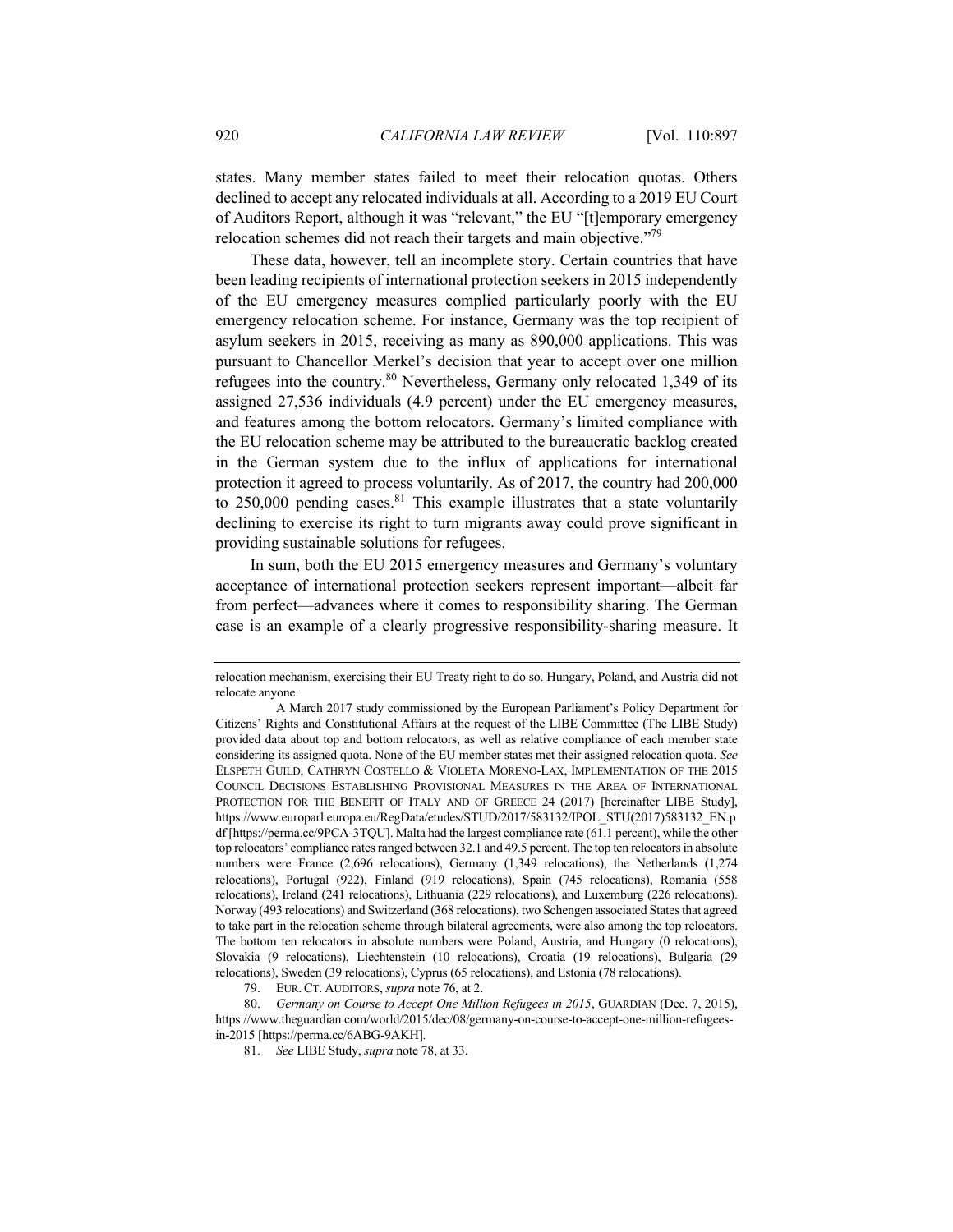involves asylum seeker hosting on a large scale while assuming related costs, and it entails the transfer of asylum seekers from less affluent and less institutionally competent EU member states to a wealthy state with a robust legal system and government bureaucracy. The shortfall of the German example for purposes of our assessment is its voluntary and unilateral nature.

Likewise, the EU emergency measures translated the solidarity and responsibility sharing concept into concrete, binding allocation formulae to determine each member state's hosting obligations. The political backlash this approach has received, and the implementation gaps in the execution of the 2015 measures, indicate its novelty and progressivity. Recalling our parameters, the measures entailed both hosting obligations for member states and a monetary commitment by the EU to defray the costs of protection seeker transfers. As arrangements enshrined in an EU Council Decision, the measures were both multilateral and legally binding on EU member states. The EU emergency measures are therefore close to the progressive end of our scale.

#### *2. The 2016 Proposal to Reform the Dublin Regulations*

The refugee crisis of 2015 and subsequent implementation struggles led to efforts to advance more permanent reforms of the EU responsibility sharing and solidarity mechanism. In 2016, the European Commission proposed to reform the Dublin Regulations—the key EU legal instrument governing the handling of applications for international protection.<sup>82</sup> The Dublin Regulations outline the "criteria and mechanisms for determining the Member State responsible for examining an application for international protection lodged in one of the Member States by a third country national or a stateless person." Since the main criterion in previous versions of the regulations is the first point of irregular entry, the existing regime exacerbated the burden on external-border member states like Greece and Italy.

The 2016 reform proposal (Dublin IV) aimed to "[e]nsure fair sharing of responsibilities between Member States by complementing the current system with a corrective allocation mechanism" in cases of "disproportionate pressure." Under that system, there would be an automatic threshold above which a member state would be deemed to be handling a disproportionate number of applications for international protection. A member state's size and wealth determine that threshold. Once the threshold is reached, all subsequent applicants in the state would be relocated across the EU until the number of applicants in the state under pressure stabilizes.

The Dublin IV proposal reduced the number of national parameters to be accounted for in the formula used to determine how many asylum seekers each

<sup>82.</sup> *See Proposal for a Regulation of the European Parliament and of the Council establishing the criteria and mechanisms for determining the Member State responsible for examining an application for international protection lodged in one of the Member States by a third-country national or a stateless person (recast)* at 2, COM (2016) 270 final/2 (May 4, 2016).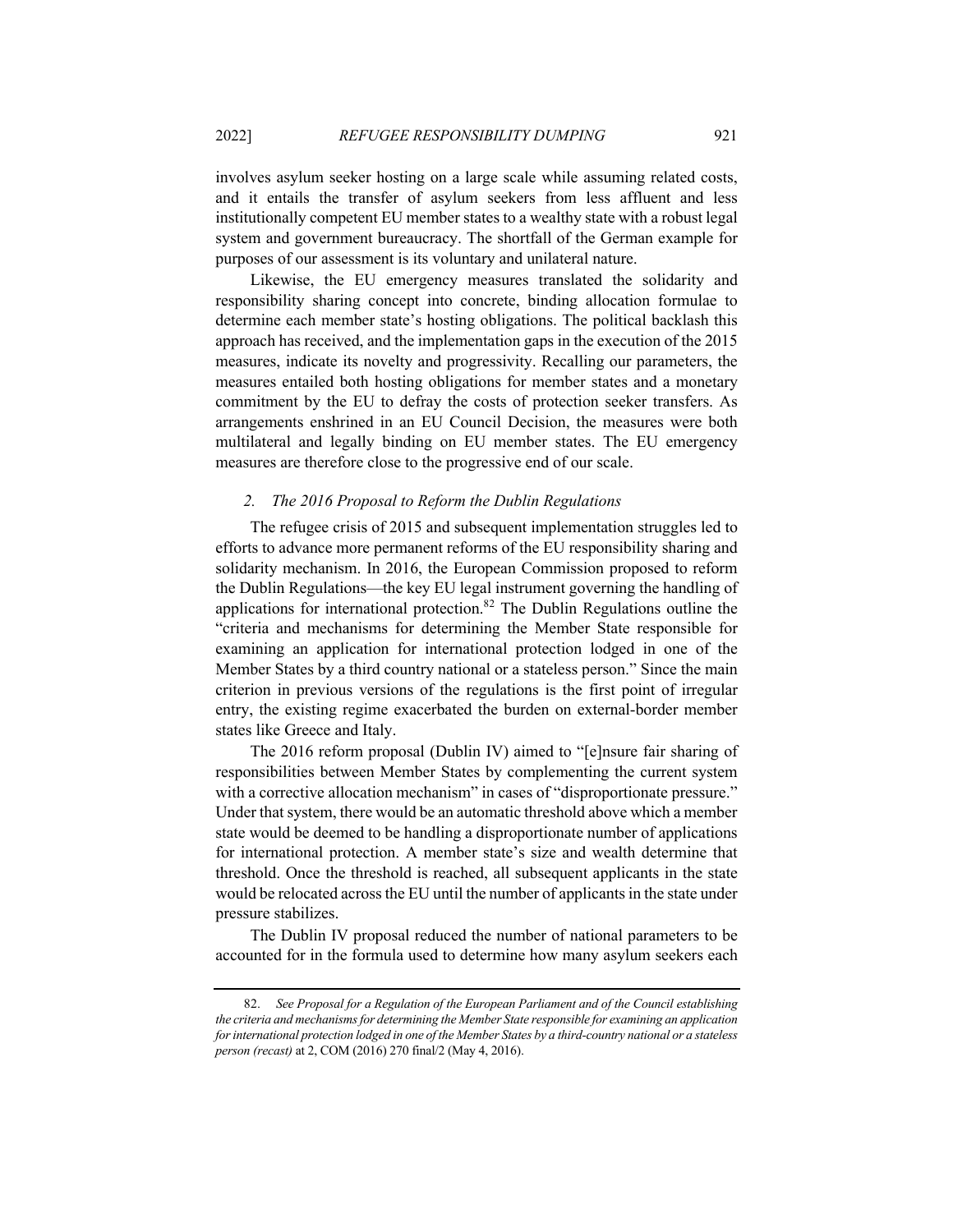member state would be required to take in. It simplified the formula compared to the one used in 2015 such that Dublin IV only accounted for population size and GDP. In addition, the proposal introduced a significant alternative member states could opt for if they wanted to avoid relocating international protection seekers to their territory: the option to pay a "solidarity contribution" of  $\epsilon$ 250,000 per applicant otherwise eligible for relocation to their jurisdiction under the fairness mechanism. That number is considerably high compared to the spectrum of available refugee resettlement cost assessments.<sup>83</sup> This suggests that the number did not only reflect an assessment of lifetime resettlement costs, but also that it incorporated a penalty component as a sanction on member states that decline to accept their share of relocated individuals.

In any event, the EU never adopted the Dublin IV proposal. Instead, in September 2020, the EU Commission announced that it was withdrawing the Dublin IV proposal and replacing it with a comprehensive New Pact on Migration and Asylum.<sup>84</sup> The New Pact consists of several elements, including the Asylum and Migration Management Regulation, a broad instrument for common asylum and migration management.<sup>85</sup>

## *3. The New Pact Asylum and Migration Management Regulation Solidarity Mechanism*

The New Pact Asylum and Migration Regulation outlines a new solidarity mechanism to address migration in pressure situations. Unlike the previous incarnations of the formulae for burden allocation among member states, it offers member states a flexible set of options instead of mandatory relocation quotas or pre-set payments. It envisions two kinds of solidarity contributions that member states will be under the obligation to provide: (1) relocation or return sponsorship; and (2) contributing to member state capacity building in the fields of asylum, reception and return and "in the external dimension." Return sponsorship entails helping the member state entitled to solidarity assistance to repatriate and reintegrate third-state nationals present in the benefiting member state unlawfully, including through facilitating negotiations with third states. The scope of member state obligations will be calculated through a formula accounting for 50 percent GDP and 50 percent population. Member states would receive a  $\epsilon$ 10,000 payment for each asylum seeker relocated to their territory.<sup>86</sup>

<sup>83.</sup> *See* Annex I.

<sup>84.</sup> *See* Eur. Comm'n, *New Pact on Migration and Asylum, Setting Out a Fairer, More European Approach* (Sept. 23, 2020), https://ec.europa.eu/home-affairs/news20200923/new-pactmigration-asylum-setting-out-fairer-more-european-approach\_en [https://perma.cc/NN6K-N8RL].

<sup>85.</sup> *See Proposal for a Regulation of the European Parliament and of the Council on Asylum and Migration Management and Amending Council Directive (EC) 2003/109 and the proposed Regulation (EU) XXX/XXX [Asylum and Migration Fund],* at 93-94, COM (2020) 610 final (Sept. 23, 2020).

<sup>86.</sup> *Id*. at 22.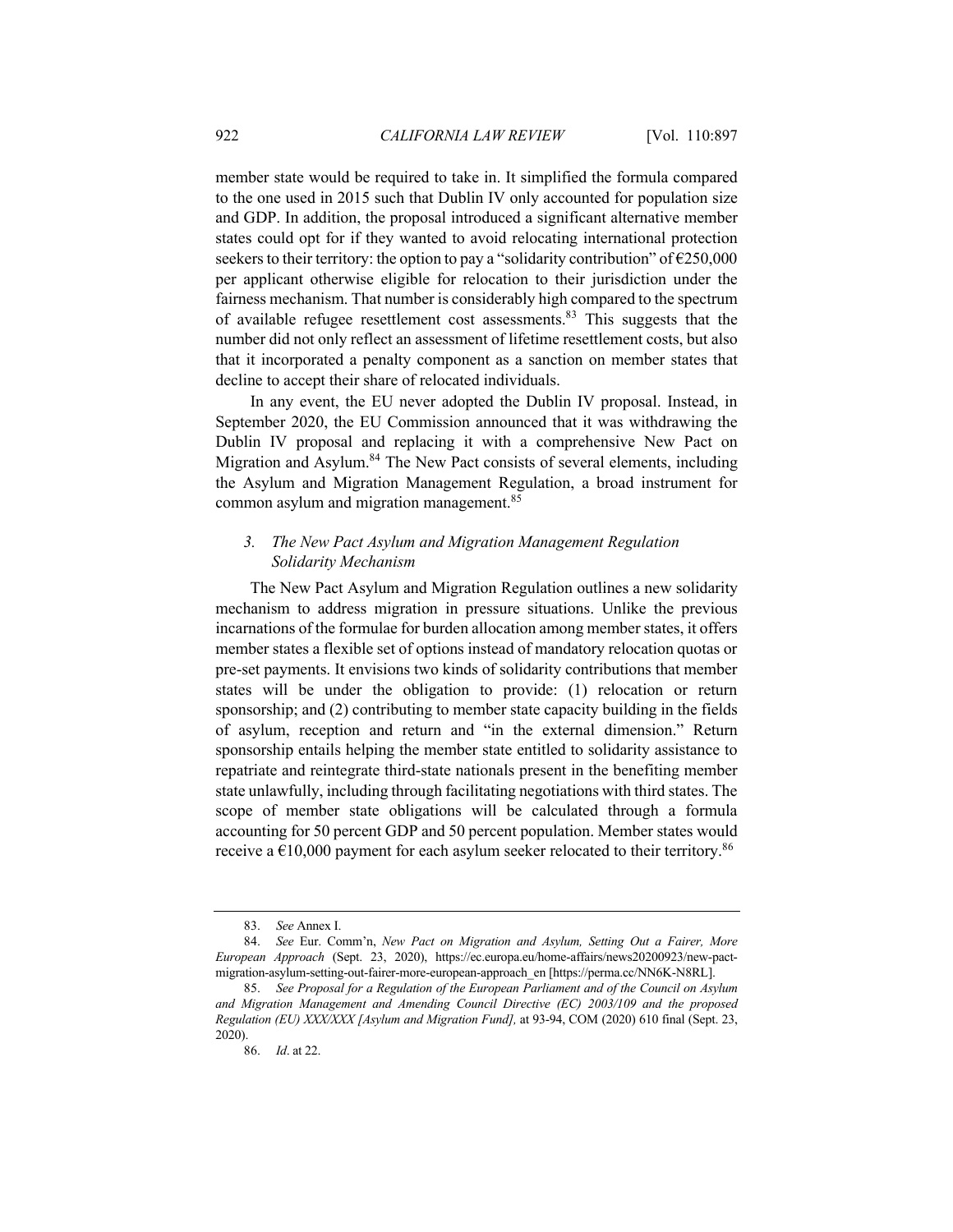The New Pact Regulation proposal represents, in many respects, a step back from the previous iterations of the EU solidarity mechanism discussed above. It abandoned the method of imposing binding, specific relocation quotas on member states. It also left out the significant €250,000 payment obligation on member states for every individual they are required to but decline to host. Instead, it introduces a flexible, watered-down framework that allows member states to satisfy their obligations via an ill-defined menu of substitutes for monetary payments or hosting. Therefore, this proposed arrangement is not as progressive as the 2015 emergency measures or the defunct Dublin proposal.

Nonetheless, the New Pact Regulation proposal remains a multilateral binding legal instrument that enshrines a solidarity mechanism and includes quantifiable obligations member states would be subject to. Therefore, on balance, it still constitutes a progressive arrangement, albeit one that is closer to the regressive end of the spectrum than the earlier EU instruments and proposals. Michael Doyle, Janine Prantl, and Mark Wood even argued in their contribution to this issue that the New Pact's "à la carte" approach to responsibility sharing is "a much more attractive alternative" than a binding quota system.  $87$  It creates flexibility and economic incentives for EU member states to assume responsibility for international protection seekers.<sup>88</sup>

## *B. Increased Migration Border Policing*

The relatively generous proposed responsibility-sharing arrangements in the EU evolving migration solidarity mechanism only tell one side of the story of EU efforts to address influxes of migrants and seekers of international protection. The EU and individual member states have been accused repeatedly of attempting to shirk their obligations under the international refugee regime. The EU has done so by working with third parties to prevent international protection seekers from reaching its shores in the first place (call it access blocking),<sup>89</sup> relocating international protection seekers to third countries that provide them inadequate conditions and protection (inadequate relocation), or pursuing readmission into states of origin without appropriate safeguards (inadequate readmission). $90$ 

Examples of *access blocking* include "measures such as special zones for policing migrants and asylum seekers established within the territory of another

<sup>87.</sup> *See* Michael Doyle, Janine Prantl & Mark Wood, *Principles for Responsibility Sharing: Proximity, Culpability and Capability*, 110 CALIF. L. REV. 935, 957 (2022).

<sup>88.</sup> *See id.* 

<sup>89.</sup> *See* Shachar, *supra* note 13*. See also* Lama Mourad & Kelsey P. Norman, *Transforming Refugees into Migrants: Institutional Change and the Politics of International Protection,* 26 EUR. J. INT'L RELATIONS 687, 689, 697–98 (2020); EXTERNALIZING MIGRATION MANAGEMENT: EUROPE, NORTH AMERICA AND THE SPREAD OF "REMOTE CONTROL"PRACTICES (Ruben Zaiotti ed., 2016). Part II of the book is dedicated to externalizing migration management in Europe.

<sup>90.</sup> On restrictive migration control methods beyond the EU, see, generally, AYELET SHACHAR, THE SHIFTING BORDER: LEGAL CARTOGRAPHIES OF MIGRATION AND MOBILITY (2020).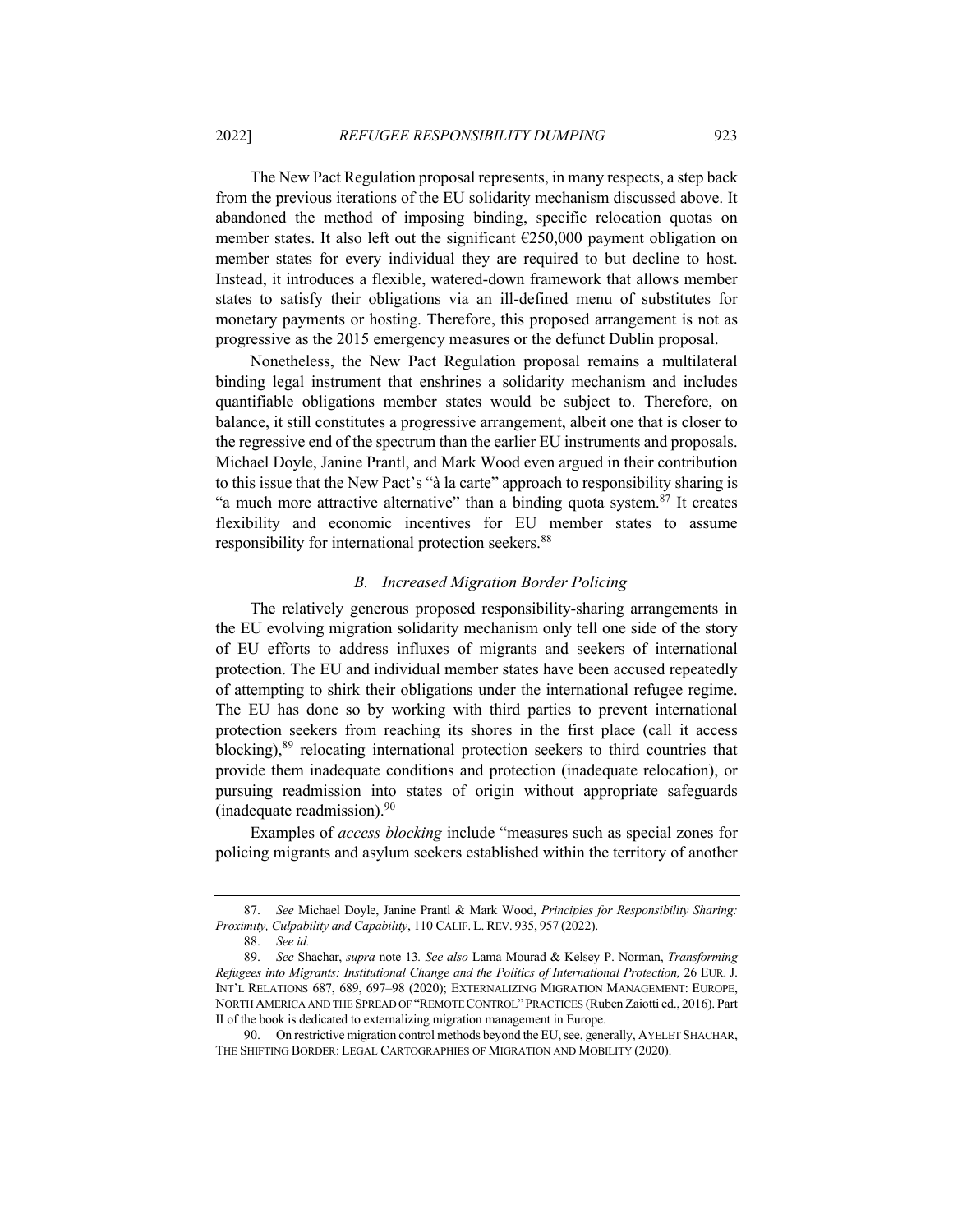state, as well as incentivizing or coercing other states to counter unauthorized migration through enhanced patrols."<sup>91</sup>

A possible example of *inadequate relocation* that has garnered a fair amount of attention and criticism is the 2016 agreement between the EU and Turkey.<sup>92</sup> Under this agreement, Turkey agreed to readmit migrants who entered Greece illegally through its territory in exchange for significant financial EU support for migrants in Turkey and other benefits. The agreement provides that "[a]ll new irregular migrants crossing from Turkey into Greek islands as from 20 March 2016 will be returned to Turkey . . . in full accordance with EU and international law, thus excluding any kind of collective expulsion."<sup>93</sup>

The EU, in turn, agreed to resettle one Syrian refugee from Turkey for each Syrian returned to Turkey under the agreement. The EU monetary commitment under the deal amounts to roughly  $\epsilon$ 6 billion to date, allocated for refugee support in Turkey. According to the agreement, return from Greece to Turkey is conditioned upon a negative asylum decision if an application is filed. Despite heavy criticism,<sup>94</sup> as well as implementation problems due to case backlogs in the Greek asylum system,  $95$  the EU has touted this agreement a success highlighting significant reductions in irregular crossings from Turkey to Greece—and a model for future agreements with other countries.<sup>96</sup>

Examples of alleged *inadequate readmission* abound as well. Such was the readmission effort of the AU-EU-UN Tripartite Taskforce on the Situation of Stranded Migrant and Refugees in Libya. Between 2017 and 2019, this taskforce's operations led to over forty-eight thousand ostensibly voluntary

<sup>91.</sup> Mourad & Norman, *supra* note 89, at 697.

<sup>92.</sup> *See* European Council Press Release, EU-Turkey Statement, 18 March 2016, https://www.consilium.europa.eu/en/press/press-releases/2016/03/18/eu-turkey-statement/ [https://perma.cc/9U9Z-QVN6].

<sup>93.</sup> *Id.*

<sup>94.</sup> *See, e.g.*, VAN LIEMPT ET AL.,*supra* note 8; AMNESTY INT'L, A BLUEPRINT FOR DESPAIR: HUMAN RIGHTS IMPACT OF THE EU-TURKEY DEAL (2017), https://reliefweb.int/sites/reliefweb.int/files/resources/EUR2556642017ENGLISH.PDF [https://perma.cc/VW92-B9BX]; *Q&A: Why the EU-Turkey Migration Deal Is No Blueprint*, HUM. RTS. WATCH (Nov. 14, 2016), https://www.hrw.org/news/2016/11/14/qa-why-eu-turkey-migrationdeal-no-blueprint [https://perma.cc/275B-YHX3]; Elena Becatoros, *3 Years On, What's Become of the EU-Turkey Migration Deal?,* ASSOCIATED PRESS (Mar. 20, 2019), https://apnews.com/article/2eb94ba9aee14272bd99909be2325e2b [https://perma.cc/64NB-SU47].

<sup>95.</sup> Susan Fratzke, *International Experience Suggests Safe Third-Country Agreement Would Not Solve the U.S.-Mexico Border Crisis*, MIGRATION POL'Y INST. (June 2019), https://www.migrationpolicy.org/news/safe-third-country-agreement-would-not-solve-us-mexicoborder-crisis [https://perma.cc/SM2L-YNLF].

<sup>96.</sup> *See* Communication from the Commission to the European Parliament, the Council, the European Economic and Social Committee and the Committee of the Regions on a New Pact on Migration and Asylum, at 17–18, COM (2020) 609 final (Sept. 23, 2020)*. See also* Communication from the Commission to the European Parliament, the European Council and the Council: Third Report on the Progress Made in the Implementation of the EU-Turkey Statement, at 2, COM (2016) 634 final, (Sept. 28, 2016). The EU has considered similar arrangements with Jordan, Lebanon, Niger, Nigeria, Senegal, Mali, and Ethiopia. *See* VAN LIEMPT ET AL.,*supra* note 8, at 29.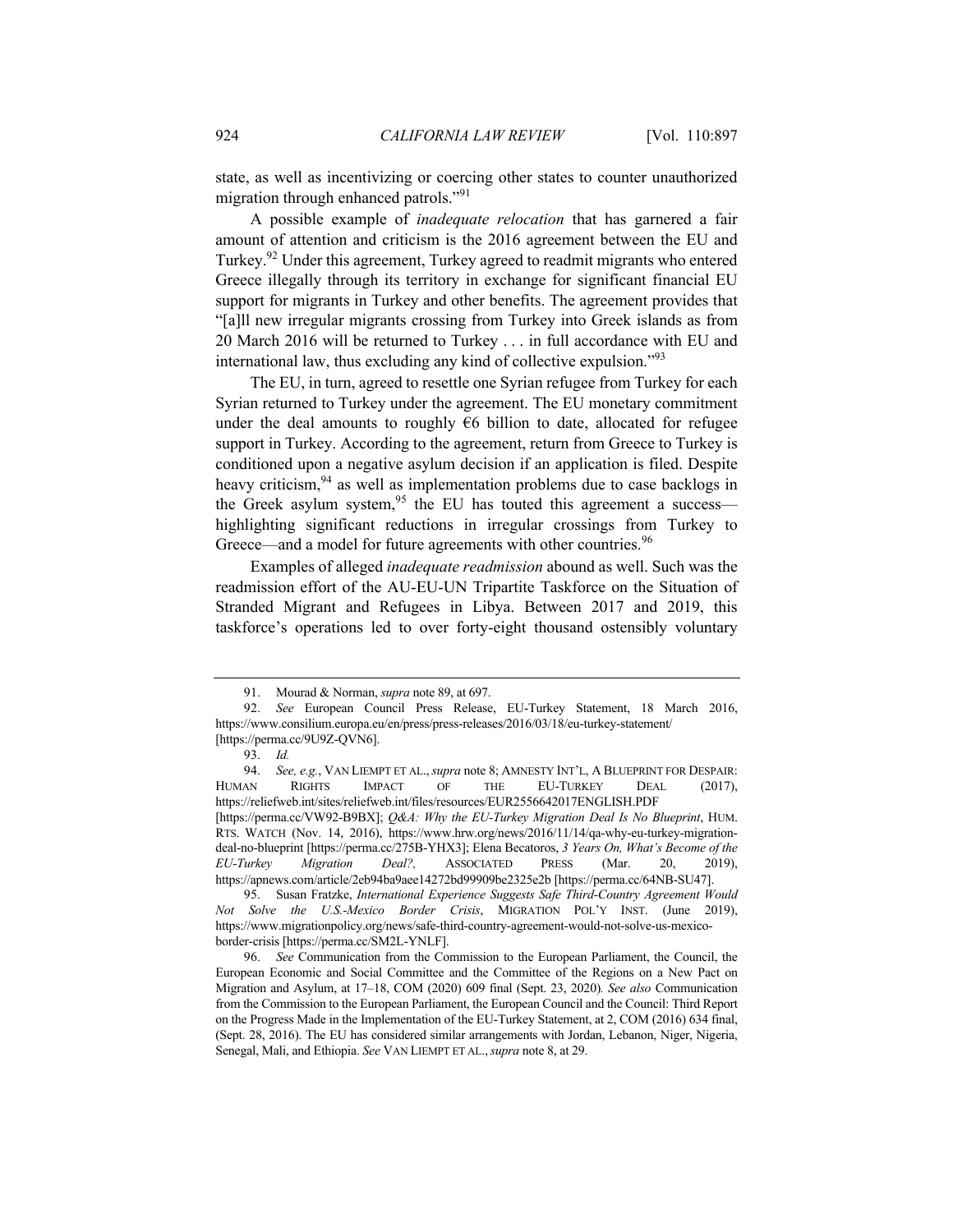returns of migrants stranded or abandoned along migration routes in Libya back to their home countries.  $97$  More broadly, the EU has been accused of entering into readmission agreements with third countries through coercion and promises of various benefits without putting in place sufficient safeguards to protect returned international protection seekers.<sup>98</sup>

The access blocking and inadequate readmission examples are clearly regressive. They do not involve any hosting commitments on the part of the EU. Quite the opposite: they are aimed at preventing international protection seekers and other migrants from ever reaching the EU. The result is that protection seekers remain in or are returned to unsafe situations where they are unlikely to receive adequate conditions and protection. While these examples involve monetary investment by the EU in the form of incentives to transit countries and increased policing costs, those investments and economic incentives are not intended to benefit the protection seekers. Rather, they are used as political leverage on the states engaging in cooperation with the EU to block migration into its territory. Except for the increased policing initiatives, many of these examples are informal, non-legally binding arrangements. While they could be characterized as multilateral arrangements in some cases, such as the Libya initiative, they do not encourage buy-in from otherwise uninterested actors in a way that benefits protection seekers.

Assessing relocation to "safe" third countries, as evidenced in the EU-Turkey joint statement, is complex. The agreement has both progressive and regressive elements. On the one hand, the EU monetary contribution to improve conditions for migrants in Turkey is significant, especially considering the relatively small number of migrants returned to Turkey under the deal to date. Compared to the 540,000 migrants that arrived on the Greek islands in the first ten months of 2015, only 1,370 were returned to Turkey as of October 2017.<sup>99</sup> The EU commitment of  $66$  billion in monetary assistance to Turkey, earmarked for migrant support, is significant and envied by leaders of countries that receive far smaller international contributions to help address their own refugee crises.<sup>100</sup>

<sup>97.</sup> *Joint Press Release: Meeting of the Joint AU-EU-UN Taskforce to Address the Migrant and Refugee Situation in Libya*, AFRICAN UNION (Sept. 25, 2019), https://au.int/en/pressreleases/20190925/meeting-joint-au-eu-un-taskforce-address-migrant-andrefugee-situation-libya [https://perma.cc/HS6S-U24S].

<sup>98.</sup> Mourad & Norman, *supra* note 89, at 697.

<sup>99.</sup> *See 540,000 Migrants Arrive on Greek Islands in the First 10 Months of 2015,* RELIEFWEB (Nov. 10, 2015), https://reliefweb.int/report/greece/540-000-migrants-arrived-greek-islands-first-10 months-2015 [https://perma.cc/VB7G-6TMJ]; VAN LIEMPT ET AL., *supra* note 8, at 10. In early 2021, Greece sought to send back an additional 1,450 migrants. *See Greece Seeks to Send 1,450 Migrants Back to Turkey*, REUTERS (Jan. 14, 2021), https://www.reuters.com/article/us-europe-migrantsgreece/greece-seeks-to-send-1450-migrants-back-to-turkey-idUSKBN29J1ED [https://perma.cc/KM79-QPT3].

<sup>100.</sup> *See, e.g.,* John Otis, *Colombia's President on Amnesty for Venezuelans: 'We Want To Set An Example'*, NPR (Mar. 3, 2021), https://www.npr.org/2021/03/03/972907206/colombias-presidenton-amnesty-for-venezuelans-we-want-to-set-an-example [https://perma.cc/9MLF-N95T] (stating that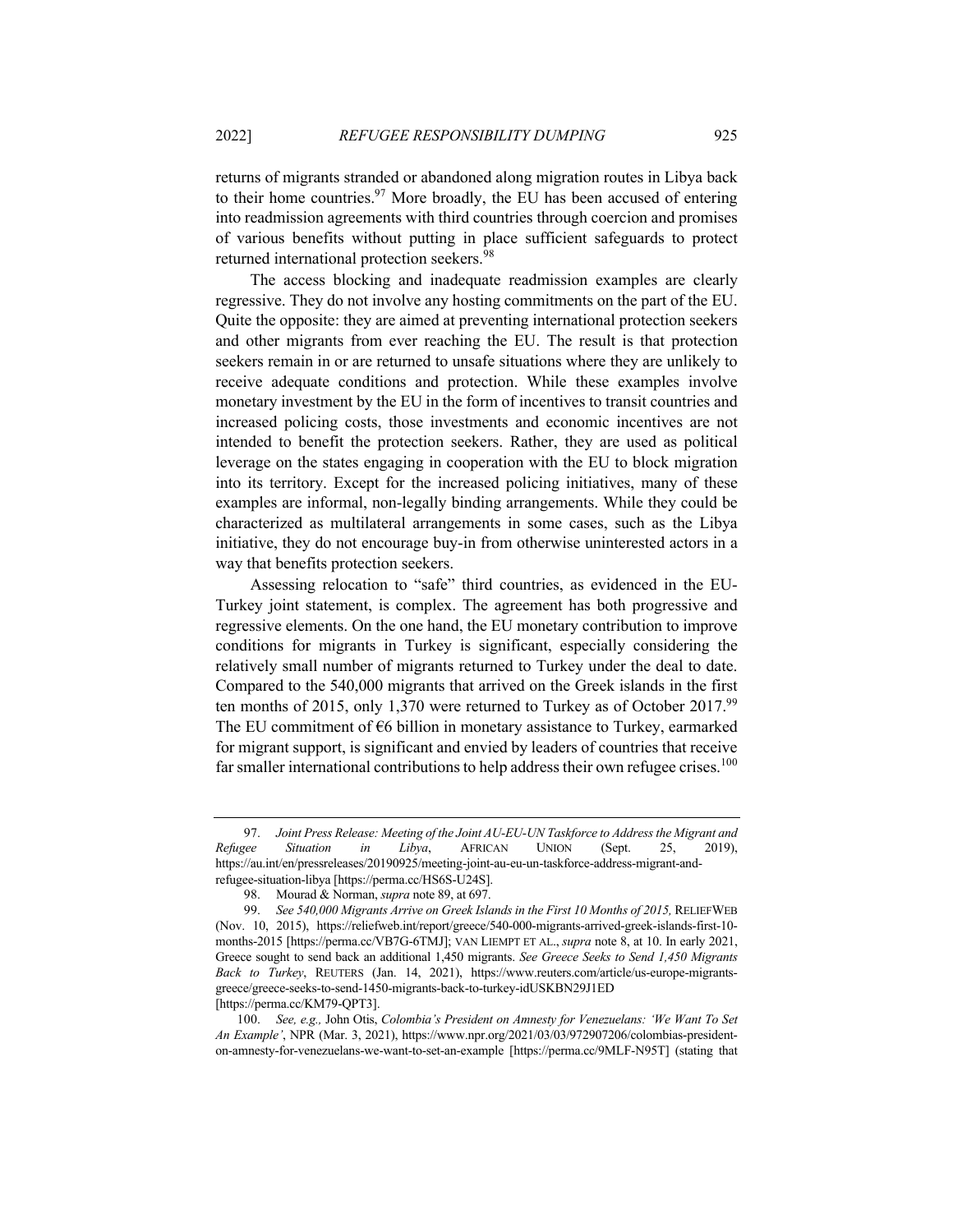The amount of funding per refugee is startling if we only consider the relatively small number of individuals transferred under the agreement, and it remains considerable even if we account for the total number of Syrian refugees currently in Turkey, approaching four million.<sup>101</sup>

In addition, the agreement includes a critical safeguard in conditioning returns from Greece to Turkey on a negative outcome of an application for asylum in Greece. Notably, the agreement also committed the EU to resettling Syrian refugees from Turkey, although that commitment largely built on existing member state obligations. Finally, at least for some international protection seekers, a solution that allows them to remain in the region instead of relocating to an EU member state might be preferable. Research on mobility bias has shown that migrants at times prefer to stay within local, national, or regional boundaries for cultural, religious, or family reasons.<sup>102</sup>

Nevertheless, translating the agreement from theory to practice has raised significant concerns. First, human rights advocates have focused on the untenable humanitarian conditions the deal created in so-called "hot spots" on the Greek islands—essentially, detention centers where irregular migrants entering from Turkey were held pending return to Turkey or review of their application for asylum by Greece. Second, the deal forced migrants to seek other, more perilous routes into Europe and to accept greater levels of risk. Third, many have questioned whether Turkey can reasonably be deemed a safe third country. Researchers and activists have argued that Turkey does not provide a real option for migrants to apply for asylum, that it often returns refugees to even more dangerous countries, and that it fails to provide adequate and safe conditions for migrants and international protection seekers.<sup>103</sup> In light of these concerns, some have argued that the EU willfully relied on an "untrue . . . premise that Turkey is a safe country for refugees and asylum-seekers."<sup>104</sup>

On balance, then, the assessment of the EU-Turkey agreement reveals a mixed record. The arrangement is regressive in that it transfers migrants from an EU member state to a less affluent, less safe third country. But the agreement also contains progressive elements: the EU took on certain hosting commitments, and its economic contribution toward ameliorating conditions for migrants in Turkey was substantial under many available benchmarks.

funds for the Venezuelan refugee crisis is relatively less than that for the Syrian or South Sudan refugee crises).

<sup>101.</sup> *See* Omer Karasapan, *Turkey's Syrian Refugees–the Welcome Fades,* BROOKINGS (Nov. 25, 2019), https://www.brookings.edu/blog/future-development/2019/11/25/turkeys-syrian-refugeesthe-welcome-fades/ [https://perma.cc/4CK5-QYV9].

<sup>102.</sup> *See* Kerilyn Schewel, *Understanding Immobility: Moving Beyond the Mobility Bias in Migration Studies*, 54 INT'L MIGRATION REV. 328, 338 (2020).

<sup>103.</sup> *See* Eur. Ct. Auditors*, supra* note 76.

<sup>104.</sup> *See* Amnesty Int'l, *supra* note 94, at 6.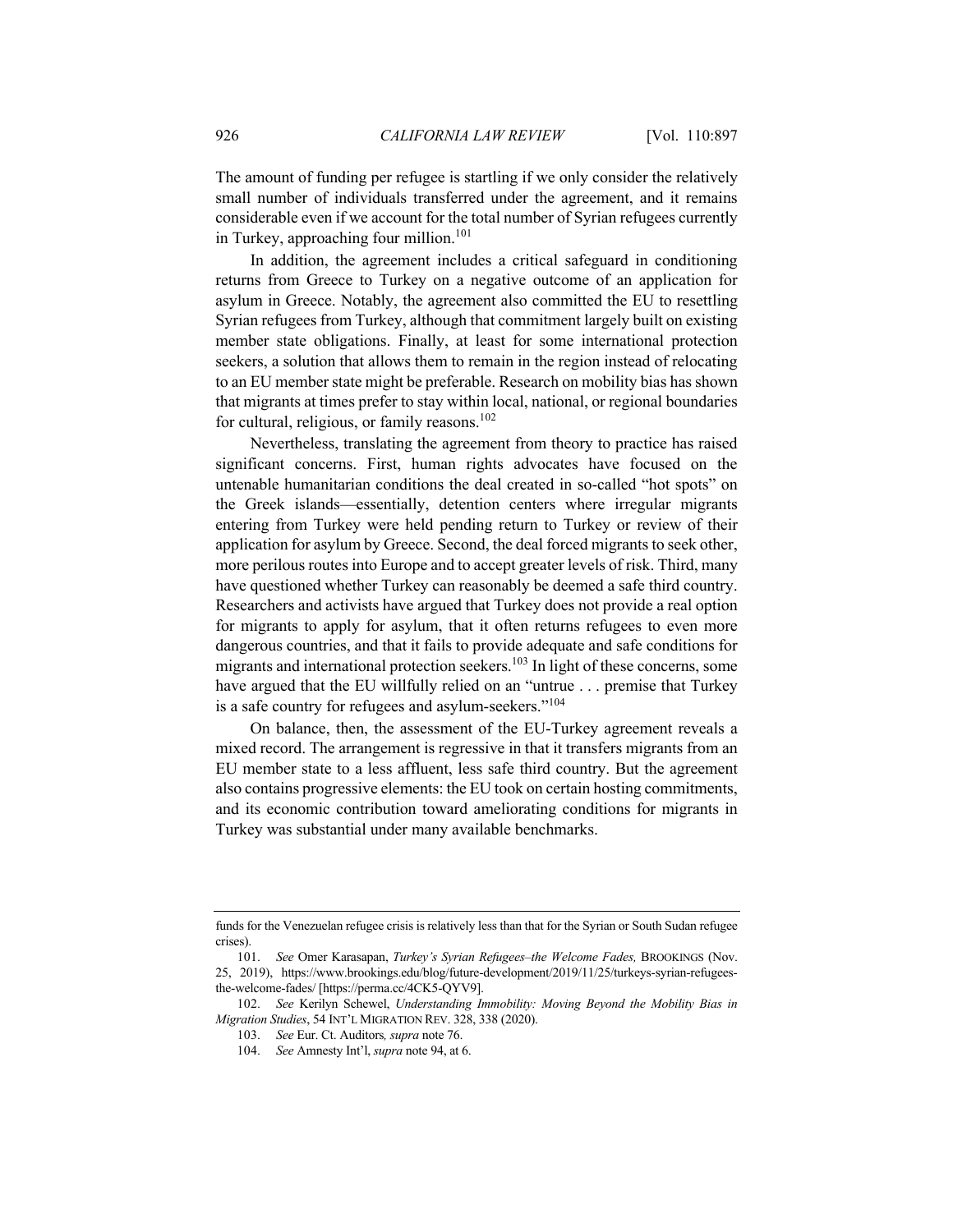## V. CONCLUSION: PROGRESSIVE AND REGRESSIVE RESPONSIBILITY-SHARING **ARRANGEMENTS**

Responsibility-sharing arrangements cannot be assessed as a single category. Whether they genuinely facilitate responsibility sharing or constitute responsibility dumping depends on their concrete elements. The Essay explored responsibility sharing from the perspective of host states. We analyzed specific policies in reference to a scale ranging from maximally regressive arrangements to maximally progressive arrangements based on four parameters: hosting commitments, monetary or equivalent contribution, multilateralism, and legally binding instruments. The analysis illustrates that the evolving EU migration solidarity mechanism and the UN Global Compact are closer to the progressive end of the scale. Other EU policies designed to deflect migrants are clearly regressive. The EU-Turkey agreement reveals a mixed record, closer to the regressive end of the scale. Likewise, the downsizing of the U.S. resettlement program under the Trump administration and the so-called "safe" third country agreements with Central American countries are highly regressive.

We argue that it is not enough to evaluate responsibility sharing against a legal minimum of basic individual asylum seeker rights. There is considerable variation among arrangements that could be said to meet the legal threshold. It is necessary to distinguish between progressive and regressive arrangements, and we propose presumptions for making these distinctions. Specifically, resettlement commitments or equivalent material contributions are presumptively progressive, while first safe country requirements and agreements are presumptively regressive.

As we have seen, many countries have taken on resettlement and material support commitments in situations that did not trigger their direct legal responsibility under international refugee law because those being resettled or supported through other contributions were not on their territory. The view that hosting commitments are presumptively progressive should not be controversial. We recognize the human rights community's skepticism about monetary commitments as substitutes for hosting, $105$  but experience shows that such commitments can go a long way toward ameliorating the situation of first receiving countries and international protection seekers alike.

The regressive nature of first safe country arrangements is a function of the geopolitical realities of migration. Frontier receiving countries tend to be developing countries that face their own resource constraints and security challenges. Deflecting protection seekers to such countries would generally

<sup>105.</sup> *See* UNHCR, *supra* note 22 (quoting UNHCR's Assistant High Commissioner for Protection, Gillian Triggs: "I am dismayed by the argument that it is more cost effective to send and host asylum seekers in countries of the global south. I find this morally reprehensible—we must not put price tags on human lives. Refugees are not commodities that can be traded by wealthier nations. To do so is dehumanizing, exploitative and dangerous.").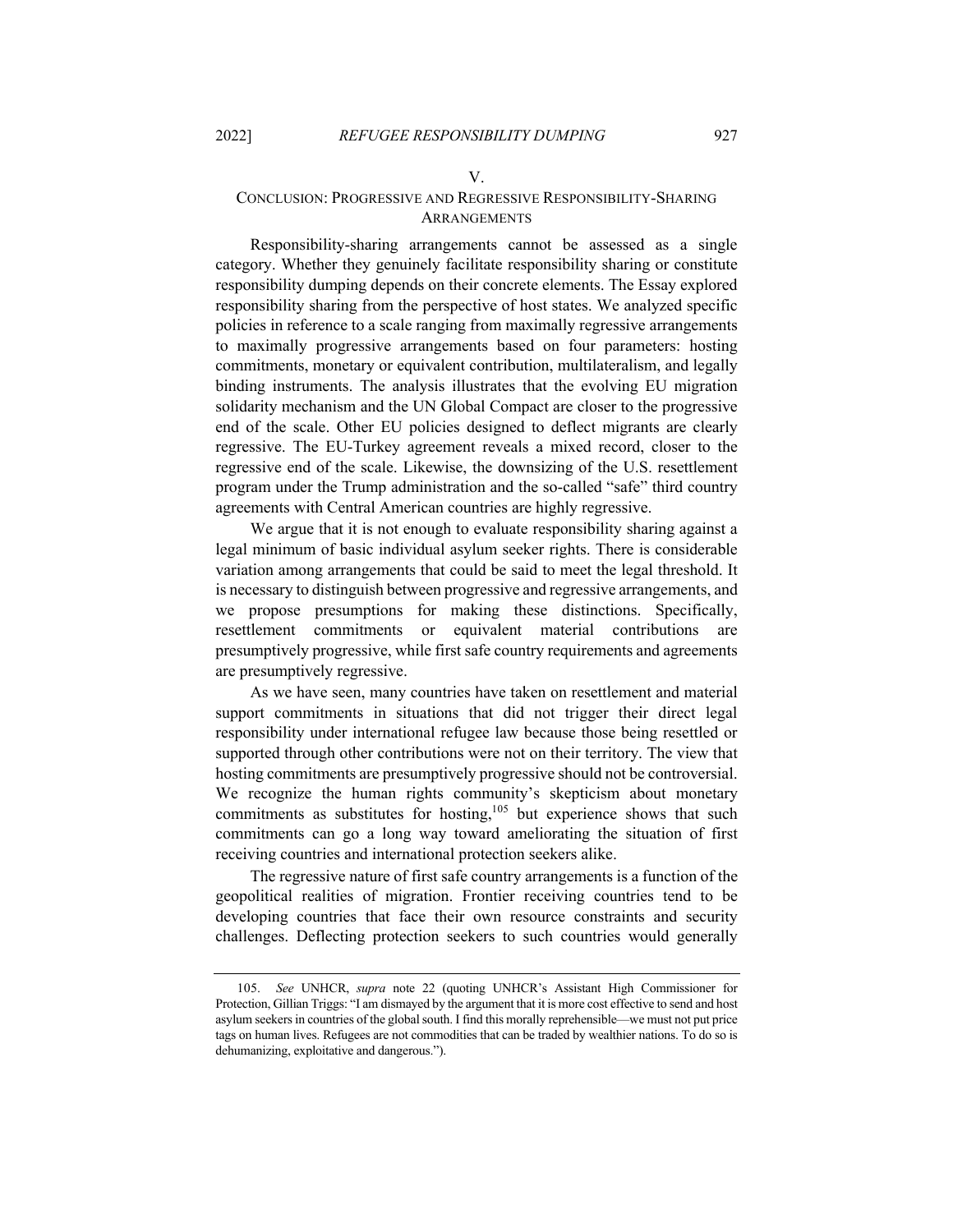involve transfer to less affluent, less safe, and less institutionally competent countries. This outcome should be deemed regressive even if basic legal requirements are met. Here we depart from the approach that the 2013 UNHCR guidance exemplifies, which would be agnostic about such arrangements.

Furthermore, the analysis of concrete arrangements illustrates that it is important to approach responsibility-sharing arrangements from the perspective of host states, not just the individual perspective of international protection seekers. Lawyers tend to focus on the latter, but that focus overlooks important aspects of mass refugee crises. An approach that accounts for the perspective of host states also invites deeper thinking about equitable distribution of responsibilities to stakeholders beyond receiving countries, as well as potential obligations that developed countries might have toward developing countries disproportionally affected by influxes of refugees.<sup>106</sup>

Finally, it is important to pay attention to responsibility sharing norm diffusion. Diffusion of progressive arrangements across different jurisdictions is arguably desirable, while proliferation of regressive arrangements such as flawed safe third country agreements and tactics for externalizing treatment of international protection seekers should be discouraged. We have seen an increase in the incidence of such regressive policies in the United States and the EU. It is necessary to encourage the diffusion of progressive arrangements like the EU solidarity mechanism to offset this trend.

These principles and insights should inform norm development regarding refugee responsibility-sharing mechanisms and guide related domestic policy. As we begin to consider concrete norm development in this area, it is essential that our thinking be grounded not only in theory, but also in evidence about the operation and effects of different responsibility-sharing arrangements.

## **AFTERWARD**

Shortly before the publication of this issue, Russia invaded Ukraine and sparked yet another massive displacement. As of this writing, UNHCR estimated that over 2.3 million refugees fled Ukraine to neighboring countries.<sup>107</sup> The numbers keep rising. This time, however, the international response was swift and comprehensive.

The international response to the Ukraine refugee crisis is the best contemporary example of genuine responsibility sharing. Although commentators have rightly criticized the disparity between the European response to Ukraine and other recent migration flows involving Middle Eastern asylum seekers, and highlighted instances of racial discrimination at the

<sup>106.</sup> *Cf.* E. Tendayi Achiume, *Empire, Borders, and Refugee Responsibility Sharing*, 110 CALIF. L. REV 1011, 1011 (2022); E. Tendayi Achiume, *Migration as Decolonization*, 71 STAN. L. REV. 1509, 1509 (2019).

<sup>107.</sup> *Ukraine Emergency*, UNHCR, https://www.unhcr.org/en-us/ukraine-emergency.html [https://perma.cc/Q2KF-6NNW].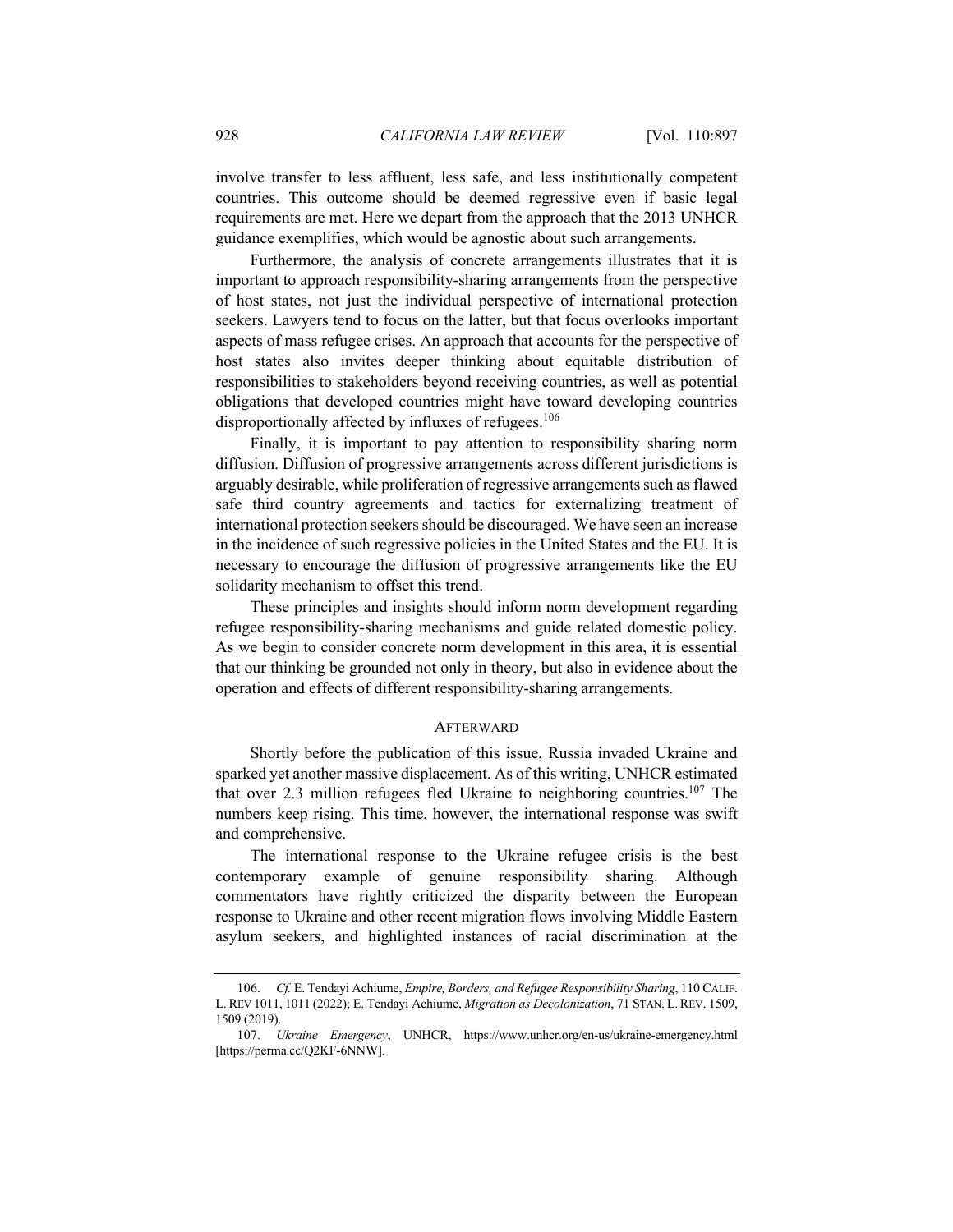border,<sup>108</sup> the positive features of the response model are worth analyzing—and replicating.

Once the Russian invasion began, neighboring European nations opened their borders to Ukrainians and many others living in Ukraine. Complementing these efforts at the EU level, the European Council granted Ukrainian nationals and others the right to live, work, and receive benefits in any EU country they choose, for at least one year and likely longer.<sup>109</sup> For the first time, the Council decided to activate the EU Temporary Protection Directive, a 2001 directive developed in response to the war in the Balkans to deal with mass influxes of refugees fleeing conflict.<sup>110</sup>

Protection seekers have never before enjoyed this degree of choice over the country where they will live and work. Ukrainians are now able to "choose the Member State in which they want to enjoy the rights attached to temporary protection and to join their family and friends across the significant diaspora networks that currently exist across the Union, rather than needing to apply for protection and stay in the first EU state they reach.<sup>"111</sup> The temporary protection directive, and the council decision implementing it, are also generous in their definition of a family. The definition includes not only spouses and minor children, but also other close relatives living with and dependent on the sponsor. These rights apply automatically and across the EU to Ukrainians and to persons under international protection (such as refugees) in Ukraine. EU member states have discretion on whether to extend these protections to other residents of Ukraine, and many will.

Moreover, the decision grants protection to those who will flee the Ukraine in the future, not only to those who already fled. Importantly, it removes procedural hurdles that could make it harder for Ukrainians to gain protection individually in EU member states.

Poland and Hungary supported these extraordinary measures and the council's decision was unanimous. This is surprising considering that, in 2015, Poland and Hungary led the opposition to the EU emergency measures adopted to address the mass refugee crisis produced by conflicts in the Middle East.<sup>112</sup> But with Ukraine, these countries were sympathetic to robust steps at both the national and EU level. Popular sympathy for the Ukrainians, and the specter of further Russian westward expansion were likely key contributing factors. Whatever the ironies, an EU-wide response allows real choice and significant benefits to protection seekers.

<sup>108.</sup> *See, e.g.,* Lara Jakes, *For Ukraine's Refugees, Europe Opens Doors that Were Shut to Others*, N.Y. TIMES (Mar. 3, 2022), https://www.nytimes.com/2022/02/26/us/politics/ukraine-europerefugees.html [https://perma.cc/PEN6-EJ2S].

<sup>109.</sup> *See* Council Implementing Decision 2022/382, Mar. 4, 2022 O.J. (L 71/1) (EU).

<sup>110.</sup> *See* Council Directive 2001/55, July 20, 2001 O.J. (L 212/12) (EC).

<sup>111.</sup> Council Implementing Decision 2022/382, *supra* note 109, at 3.

<sup>112.</sup> *See* Part IV.A.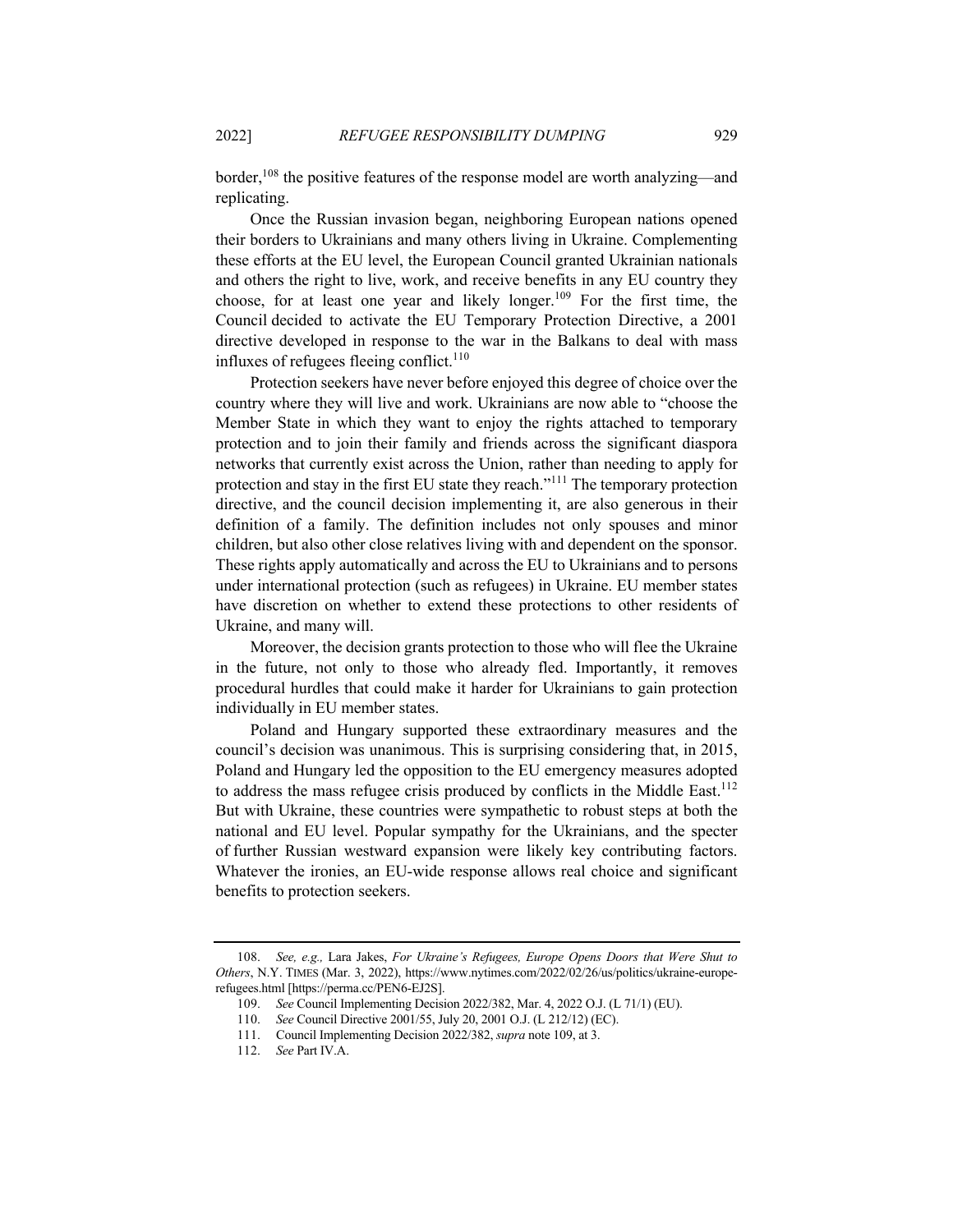The EU's Ukraine measures go much further than any of the progressive responsibility-sharing arrangements that this Essay considers. The plan applies to all Ukrainians seeking protection, not just recognized refugees, and to their family members broadly defined. It also applies, on the same terms, to stateless persons and refugees from Ukraine. Individual EU member states are extending these protections to permanent residents of Ukraine. The measures provide for substantial hosting commitments and generous funding. Ukrainians will not only be permitted to remain in the EU. They will also gain access to work, education, health, and other benefits.

The European response to the Ukrainian refugee crisis is therefore at the very progressive end of our scale. Every one of the four elements of progressivity in our framework is met: there are significant hosting commitments, significant monetary commitments, a multilateral framework, and a legally binding instrument. Indeed, the EU Council allowed Ukrainians to select the country they will live and work in, a practice so novel we did not put it in our initial typology. The Ukraine response should be the model for handling future mass displacement situations.

#### ANNEX I

#### ASSESSING REFUGEE HOSTING COSTS

Assessing refugee resettlement costs is complex. Costs vary greatly depending on the resettling state, cost of living, division of responsibility between central and local government, benefit packages offered, transit costs, and the like. Although we cannot be confident what the exact numbers are, some generalizations based on available studies are nevertheless appropriate. Generally, assessments distinguish between immediate transfer costs and resettlement costs over a refugee's lifetime. The first year appears to be the most expensive and costs decline over time.

For example, assessments of immediate costs of refugee resettlement in the United States are around  $$15,000$ .<sup>113</sup> A 2017 OECD report on the cost of integrating refugees noted that "[o]n average across the main reception countries in Europe, the cost for processing and accommodating asylum seekers is estimated around  $\epsilon$ 10000 per application for the first year.<sup>114</sup> This figure can be

114. *See Who Bears the Cost of Integrating Refugees?,* OECD (Jan. 2017), https://www.oecd.org/els/mig/migration-policy-debates-13.pdf [https://perma.cc/NQ9D-LHFK].

<sup>113.</sup> *See* William N. Evans & Daniel Fitzgerald, *The Economic and Social Outcomes of Refugees in the United States: Evidence from the ACS*, 47 (Nat'l Bureau of Econ. Rsch., Working Paper No. 23498, 2017), https://www.nber.org/papers/w23498 [https://perma.cc/3NPJ-GKQZ]. *See also* Steven A. Camarota, *The High Cost of Resettling Middle Eastern Refugees,* CTR. IMMIGR. STUDS. (Nov. 4, 2015), https://cis.org/Report/High-Cost-Resettling-Middle-Eastern-Refugees [https://perma.cc/L8FU-P3SG ] (arguing that it costs far less to resettle Middle Eastern refugees in neighboring Middle Eastern countries than to resettle them in the United States, and estimating that the annual cost per refugee resettled in the United States over the first five years is about \$12,900. The study maintains that "in their first five years in the United States each refugee from the Middle East costs taxpayers \$64,370—twelve times what the UN estimates it costs to care for one refugee in neighboring Middle Eastern countries").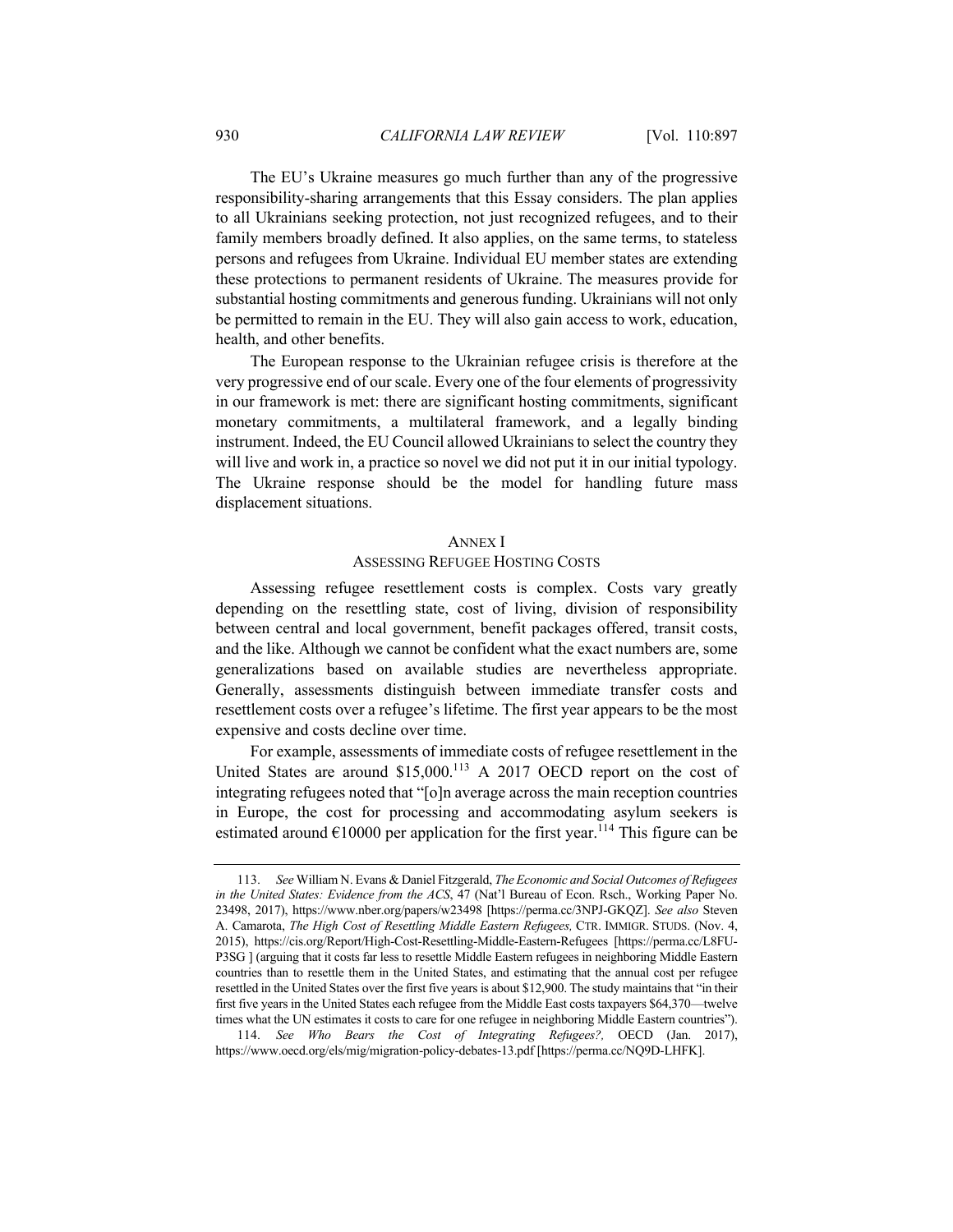significantly higher if integration support is already provided during the asylum phase . . . For the countries most affected by the recent refugee surge, the costs can thus be quite high. For example, Germany, which received as many as 900000 asylum seekers in 2015 ... spent  $E16$  billion (0.5% of GDP) on its migrants in that year. Sweden, which received 163000 asylum seekers in 2015 (the highest per capita ratio ever registered in the OECD at 1.6% of total population), spent  $66$  billion (1.35% of GDP).<sup>"115</sup> In the European Union, as we have seen, the EU cited a lump sum of  $6,000$  in emergency resettlement measures to pay for the initial transfer of an international protection seeker.

Costs are typically expected to be significantly lower in less affluent countries.116 For example, the UN High Commissioner for Refugees has requested \$1,057 per year to support each Syrian refugee in neighboring countries.<sup>117</sup> A study about international aid and refugee policy in Jordan states that the Jordanian government spent an estimated \$8.6 billion in direct costs for hosting Syrian refugees between the onset of the Syrian civil war in 2011 and 2016. Syrians make up 6.8 to 13 percent of Jordan's 9.6 million residents. The average cost per refugee therefore ranges between roughly \$13,200 and \$6,900 over five years.<sup>118</sup>

Addressing Colombia's adoption of an open-door migration policy and reception of two million Venezuelan refugees, Colombia's president asserted that his country spends upward of \$1 billion a year on Venezuelan migrants. This translates to an annual cost of roughly \$500 per migrant. He noted that international participation in these costs has been significantly lower than international participation in other recent refugee crises: "What has been pledged and disbursed in the case of Syria is more than \$3,000 per migrant. When we look at the South Sudan migration crisis, we're talking about more than \$1,600 [per migrant]. And when we think about the [Venezuelan] crisis, it has been barely \$316."<sup>119</sup>

Cost assessments over the span of a lifetime vary greatly and tend to be influenced by overall approaches to immigration. Immigration skeptics tend to provide higher assessments, while progressives have put forward assessments as

Venezuelans, in per capita terms.").

<sup>115.</sup> *Id*. at 2.

<sup>116.</sup> *See also* Doyle, Prantl & Wood, *supra* note 87 (providing data about costs of asylum in the developing world and assessing costs in the hundreds-low thousands per person annually).

<sup>117.</sup> *See* Camarota, *supra* note 113.

<sup>118.</sup> *See* Victoria Kelberer, *Negotiation Crisis: International Aid and Refugee Policy in Jordan*, 4 MIDDLE E. POL'Y 148, 149 (2017).

<sup>119.</sup> *See* Otis, *supra* note 100*. See also* Dany Bahar & Meghan Dooley, *Venezuelan Refugees and Their Receiving Communities Need Funding, Not Sympathy*, BROOKINGS (Feb. 26, 2021), https://www.brookings.edu/blog/up-front/2021/02/26/venezuelan-refugees-and-their-receivingcommunities-need-funding-not-sympathy/ [https://perma.cc/AB8A-3HLK] ("Based on the figures for 2020, total funding per refugee amounts to \$3,150 per Syrian, \$1,390 per South Sudanese, and just \$265 per Venezuelan. In other words, funding for the Syrian refugees has been over 10 times larger than for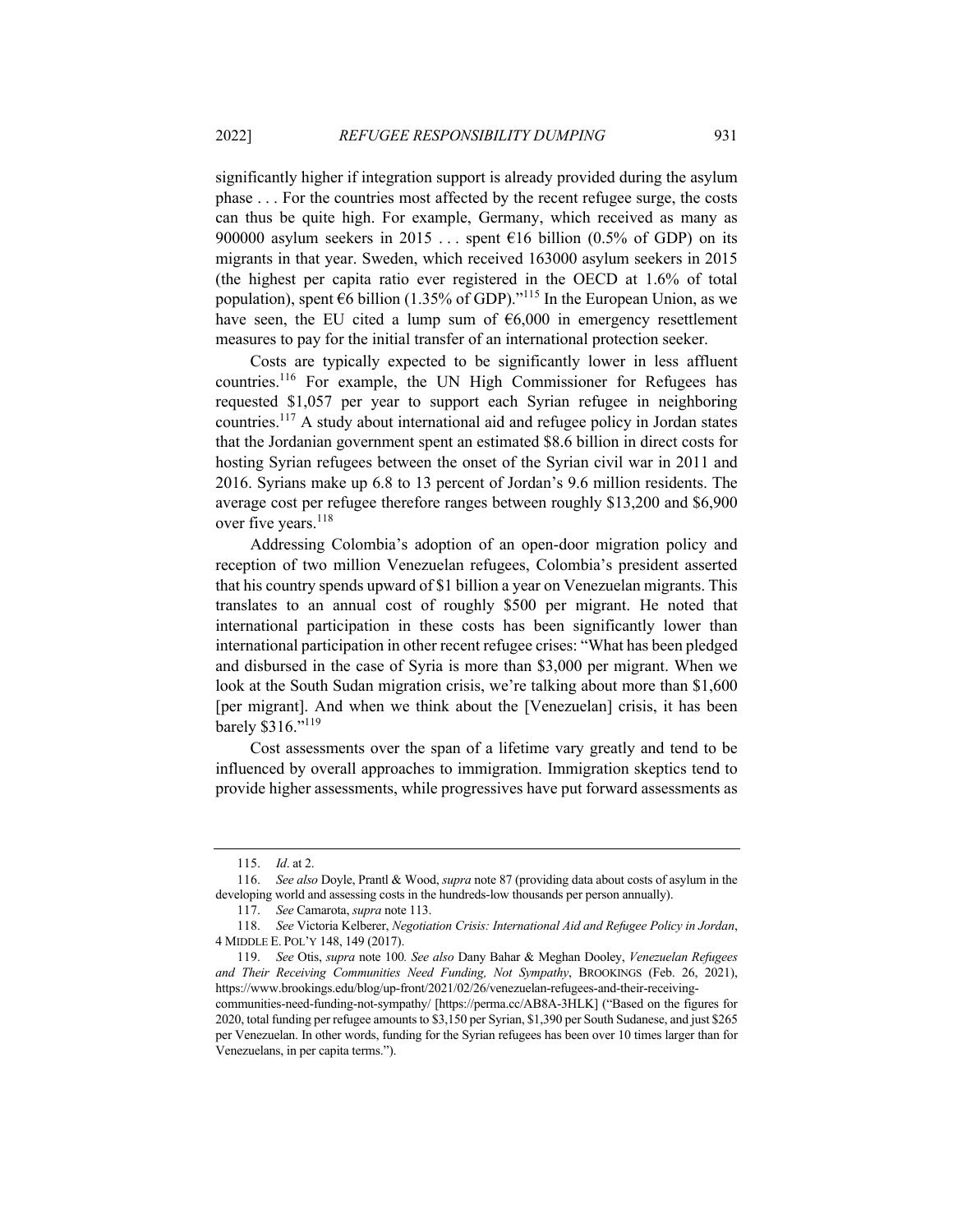low as zero or argued that governments may even see economic gains from resettling refugees.

For instance, Richwine, Camarota, and Zeigler of the Center on Immigration Studies have estimated that "the average refugee's lifetime fiscal cost, expressed as a net present value, is \$60,000, with those entering as adults (ages 25 to 64) costing \$133,000 each."<sup>120</sup>

By contrast, Evans and Fitzgerald estimated in an oft-cited National Bureau of Economic Research study that the tax income refugees generate in the long run offsets and even exceeds the cost of resettlement: "On average, it costs about \$15,000 to help settle a refugee, including both initial background checks as well as job and English training once they arrive. As refugees are also immediately eligible for welfare assistance and Medicaid, the government spends approximately \$92,000 in governmental assistance for the first 20 years each refugee spends in the US. Over the same time, refugees pay an average of \$129,000 in taxes — netting the government approximately \$21,000 more than it spends."121 Similarly, a 2020 UNHCR report concludes, based on a survey of previous studies, that "the fiscal costs of refugee resettlement appear to be outweighed by the economic contributions of resettled refugees," although it recognizes that it might take years to decades to offset resettlement costs.<sup>122</sup> A 2019 study focusing on the EU modeled the potential resettlement cost of all the refugees in Asia and Africa, finding that the average annual lifetime cost would not exceed 0.6 percent of the EU's GDP.<sup>123</sup>

These assessments allow us to gauge the order of magnitude of resettling refugees (in USD) costs, distinguishing between immediate costs and resettlement costs over a lifetime. Immediate costs range from several hundred to the low thousands in developing countries. In developed countries, assessments are around \$15,000. Costs over a lifetime are harder to measure because of the multiple parameters that go into these assessments. In developed countries, assessments range from zero (considering migrants' contribution over a lifetime through work and taxes) to tens of thousands (USD). Several assessments conclude that resettling refugees leaves states with a net gain in the long run, considering refugee's contributions to the workforce and the taxes they pay.124

<sup>120.</sup> Jason Richwine, Steven A. Camarota & Karen Zeigler, *The Fiscal Impact of Refugee Resettlement,* CTR. IMMIGR. STUDS. (Mar. 2, 2020), https://cis.org/Report/Fiscal-Impact-Refugee-Resettlement [https://perma.cc/8HFH-F8AN].

<sup>121.</sup> *See* Evans & Fitzgerald, *supra* note 113.

<sup>122.</sup> UNHCR, THE IMPACT OF GOVERNMENT-SPONSORED REFUGEE RESETTLEMENT: A META STUDY OF FINDINGS FROM SIX COUNTRIES vi (Dec. 2020)*. See also id.* at 32 (surveying U.S. studies showing that resettlement costs are offset by long term earnings).

<sup>123.</sup> Joakim Ruist, *The Fiscal Aspect of the Refugee Crisis*, 27 INT'L TAX PUB. FINANCE 478, 478 (2020).

<sup>124.</sup> *See also* Jennifer M. Chacón, *Recounting: An Optimistic Account of Migratio*n, 110 CALIF. L. REV. 1041 (2022).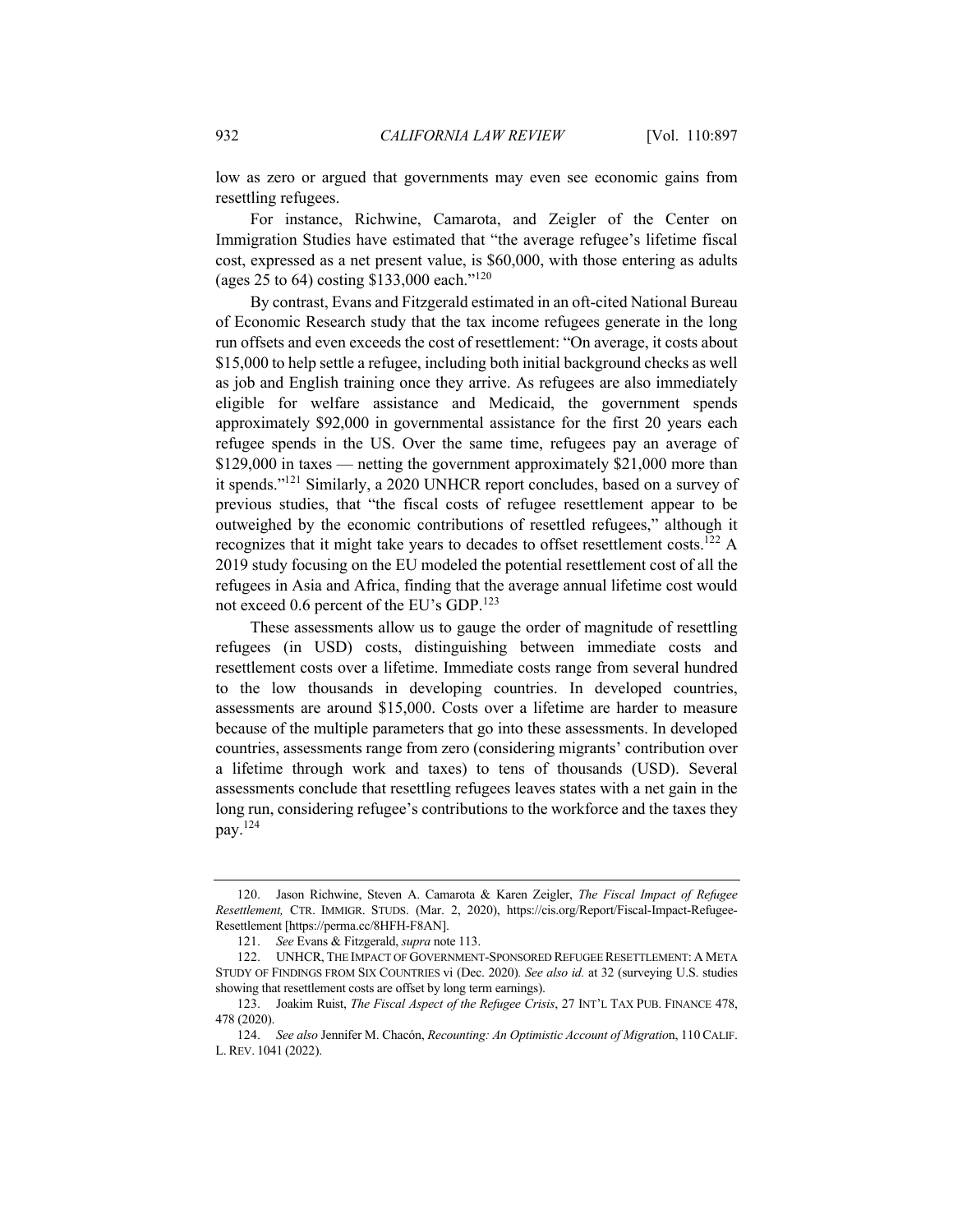## ANNEX II

## THE EVOLUTION OF THE EU SOLIDARITY CONTRIBUTION FORMULAE

1. 2015 EU Emergency Measures to Assist Greece and Italy

The following formula was included in the EU Commission's draft Council Decision proposal.<sup>125</sup> It did not, however, appear in the final version of the Council Decision.<sup>126</sup> The Decision only included two annexes (one for Greece and one for Italy) that outlined mandatory refugee acceptance quotas by member states, calculated based on the formula included in the Commission's proposal:

"The proposed distribution key should be based on a) the size of the population (40% weighting), b) the total of the GDP (40% weighting), c) the average number of asylum applications per one million inhabitants over the period 2010-2014 (10% weighting, with a 30% cap of the population and GDP effect on the key, to avoid disproportionate effects of that criterion on the overall distribution) and d) the unemployment rate (10% weighting, with a 30% cap of the population and GDP effect on the key, to avoid disproportionate effects of that criterion on the overall distribution).  $\ldots$ <sup>" 127</sup>

2. 2016 Dublin IV Regulation Reform Proposal

The Dublin IV reform proposal,<sup>128</sup> now defunct, reduced the number of national parameters to be accounted for in the allocation formula and simplified it such that it only accounted for population size and GDP.<sup>129</sup> In addition, the proposal introduced a significant alternative member states could opt for if they wanted to avoid relocating international protection seekers to their territory: the option to pay another member state a significant sum for every allocated applicant diverted to a different member state. EU member states would be given the option to opt out of the applicant reallocation scheme in exchange for a "solidarity contribution" of  $\epsilon$ 250,000 per applicant otherwise eligible for reallocation to their jurisdiction under the solidarity mechanism. The payment recipients would be the member states that replace it as receiving states.

3. The Proposed 2020 "New Pact" Comprehensive Draft Asylum and Migration Regulation

<sup>125.</sup> *See Proposal for a Council Decision Establishing Provisional Measures in the Area of International Protection for the Benefit of Italy, Greece and Hungary*, *supra* note 75. *See also* Joined Cases C 643/15 and C 647/15, front Council, ¶¶ 300–301, ECLI:EU:C:2017:631.

<sup>126.</sup> *See* Council Decision 2015/1601, *supra* note 73.

<sup>127.</sup> *See Proposal for a Council Decision Establishing Provisional Measures in the Area of International Protection for the Benefit of Italy, Greece and Hungary, supra* note 75.

<sup>128.</sup> *See* Proposal for a Regulation of the European Parliament and of the Council establishing the criteria and mechanisms for determining the Member State responsible for examining an application for international protection lodged in one of the Member States by a third-country national or a stateless person (recast), *supra* note 82.

<sup>129.</sup> *Id.* at 68.